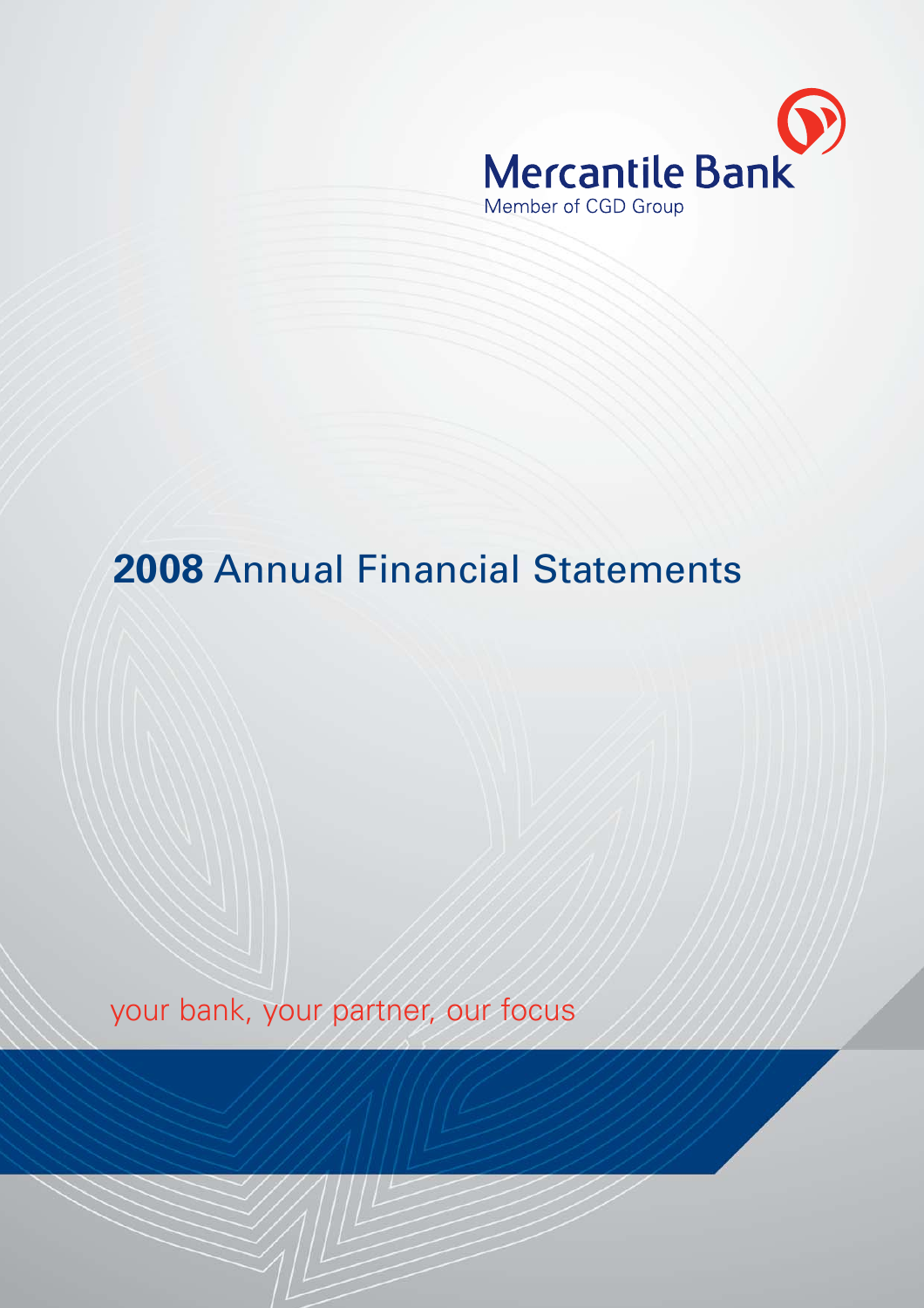## Mercantile Bank Limited

Member of CGD Group Reg No. 1965/006706/06 An Authorised Financial Services Provider and Credit Provider NCRCP19

## Table of contents Gloss

| Glossary of terms                        | 2  |
|------------------------------------------|----|
| Directors' responsibility                | 3  |
| Certificate from the Company Secretary   | 3  |
| Independent auditor's report             | 4  |
| Directors' report                        | 5  |
| Accounting policies                      | 6  |
| <b>Balance sheet</b>                     | 16 |
| Income statement                         | 17 |
| Statement of changes in equity           | 18 |
| Cash flow statement                      | 19 |
| Notes to the annual financial statements | 20 |
| Risk management and control              | 46 |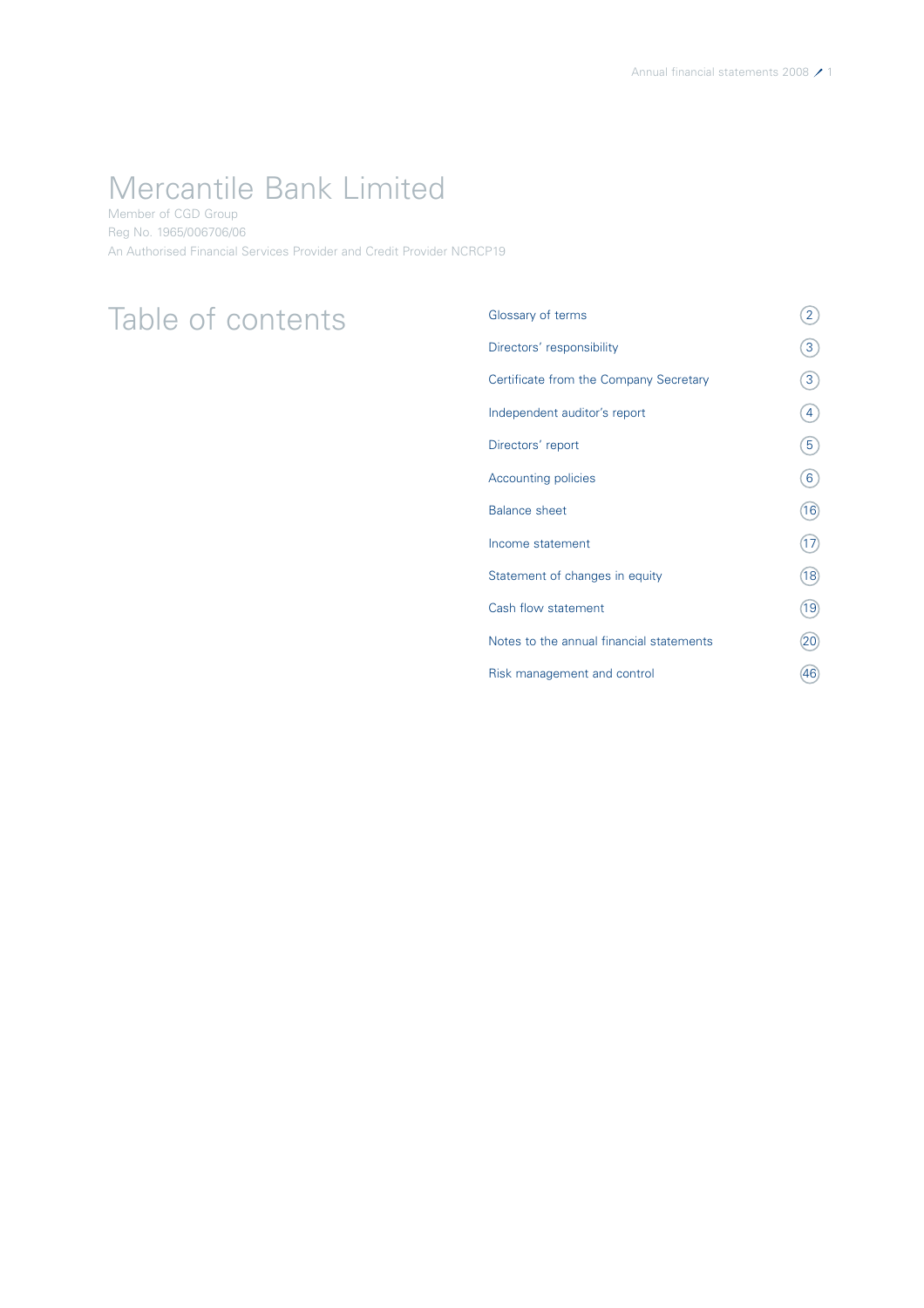# Glossary of terms

| Abbreviation:           | Definition/Description:                                                                  |
|-------------------------|------------------------------------------------------------------------------------------|
| <b>ALCO</b>             | Asset and Liability Committee                                                            |
| <b>ALM</b>              | Asset and Liability Management                                                           |
| <b>Banks Act</b>        | Banks Act, No. 94 of 1990, as amended                                                    |
| <b>Bank Regulations</b> | Regulations relating to Banks issued under Section 90 of the Banks Act, 1990, as amended |
| <b>BCM</b>              | <b>Business Continuity Management</b>                                                    |
| <b>BEE</b>              | <b>Black Economic Empowerment</b>                                                        |
| <b>CGD</b>              | Caixa Geral de Depósitos S.A., a company registered in Portugal                          |
| <b>Companies Act</b>    | Companies Act, No. 61 of 1973, as amended                                                |
| CREDCOM                 | <b>Credit Committee</b>                                                                  |
| <b>MBHL</b>             | Mercantile Bank Holdings Limited                                                         |
| <b>IFRS</b>             | International Financial Reporting Standards and Interpretations                          |
| <b>JSE</b>              | <b>JSE Limited</b>                                                                       |
| Mercantile              | <b>Mercantile Bank Limited</b>                                                           |
| <b>RMC</b>              | <b>Risk and Capital Management Committee</b>                                             |
| <b>SARB</b>             | South African Reserve Bank                                                               |
| the Bank                | <b>Mercantile Bank Limited</b>                                                           |
| the Board               | The Board of Directors                                                                   |
| the Company             | Mercantile Bank Limited                                                                  |
| the Code                | Code of Banking Practice                                                                 |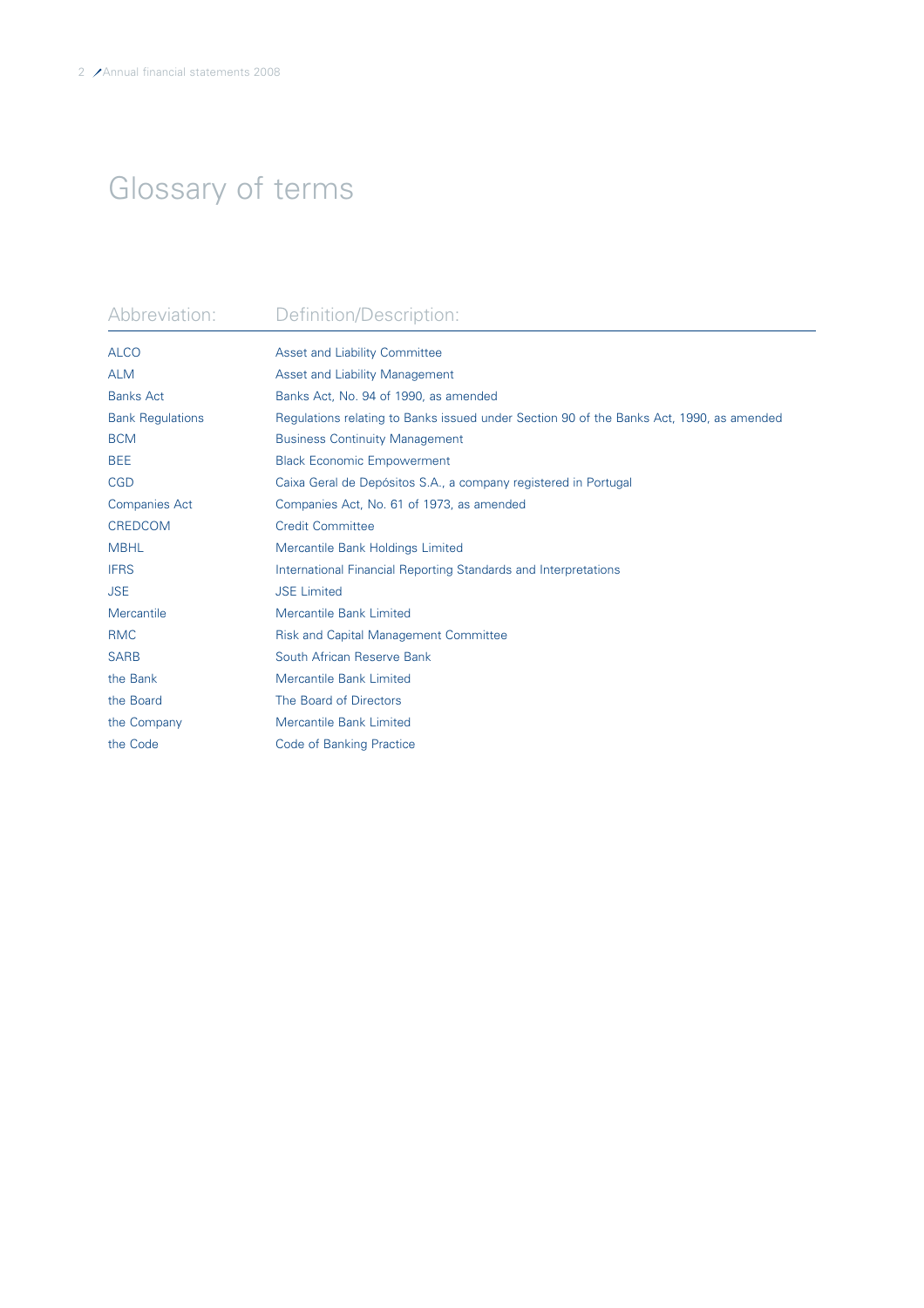### Directors' responsibility

In terms of the Companies Act, the Directors are required to maintain adequate accounting records and to prepare annual financial statements that fairly present the financial position at year-end and the results and cash flows for the year ended 31 December 2008 of the Company.

To enable the Board to discharge its responsibilities, management has developed and continues to maintain a system of internal controls. The Board has ultimate responsibility for this system of internal controls and reviews the effectiveness of its operations, primarily through the Audit Committee and other risk monitoring committees and functions.

The internal controls include risk-based systems of accounting and administrative controls designed to provide reasonable, but not absolute, assurance that assets are safeguarded and that transactions are executed and recorded in accordance with sound business practices and the Company's written policies and procedures. These controls are implemented by trained and skilled staff, with clearly defined lines of accountability and appropriate segregation of duties. The controls are monitored by management and include a budgeting and reporting system operating within strict deadlines and an appropriate control framework. As part of the system of internal controls the Company's internal audit function conducts inspections, financial and specific audits and co-ordinates audit coverage with the external auditors.

The external auditors are responsible for reporting on the Company's annual financial statements.

The Company's annual financial statements are prepared in accordance with IFRS and incorporate responsible disclosures in line with the accounting policies of the Company. The Company's annual financial statements are based on appropriate accounting policies consistently applied, except as otherwise stated and are supported by reasonable and prudent judgements and estimates. The Board believes that the Company will be a going concern

in the year ahead. For this reason they continue to adopt the going concern basis in preparing the annual financial statements.

These annual financial statements, set out on pages 5 to 57, have been approved by the Board and are signed on their behalf by:

J A S de Andrade Campos D J Brown Chairman Chief Executive Officer

23 April 2009 23 April 2009

## Certificate from the Company Secretary

In terms of section 268G (d) of the Companies Act, I certify that, to the best of my knowledge and belief, the Company has lodged with the Registrar of Companies for the financial year ended 31 December 2008 all such returns as are required of a public company in terms of the Act, and that all such returns are true, correct and up-to-date.

R van Rensburg Company Secretary 23 April 2009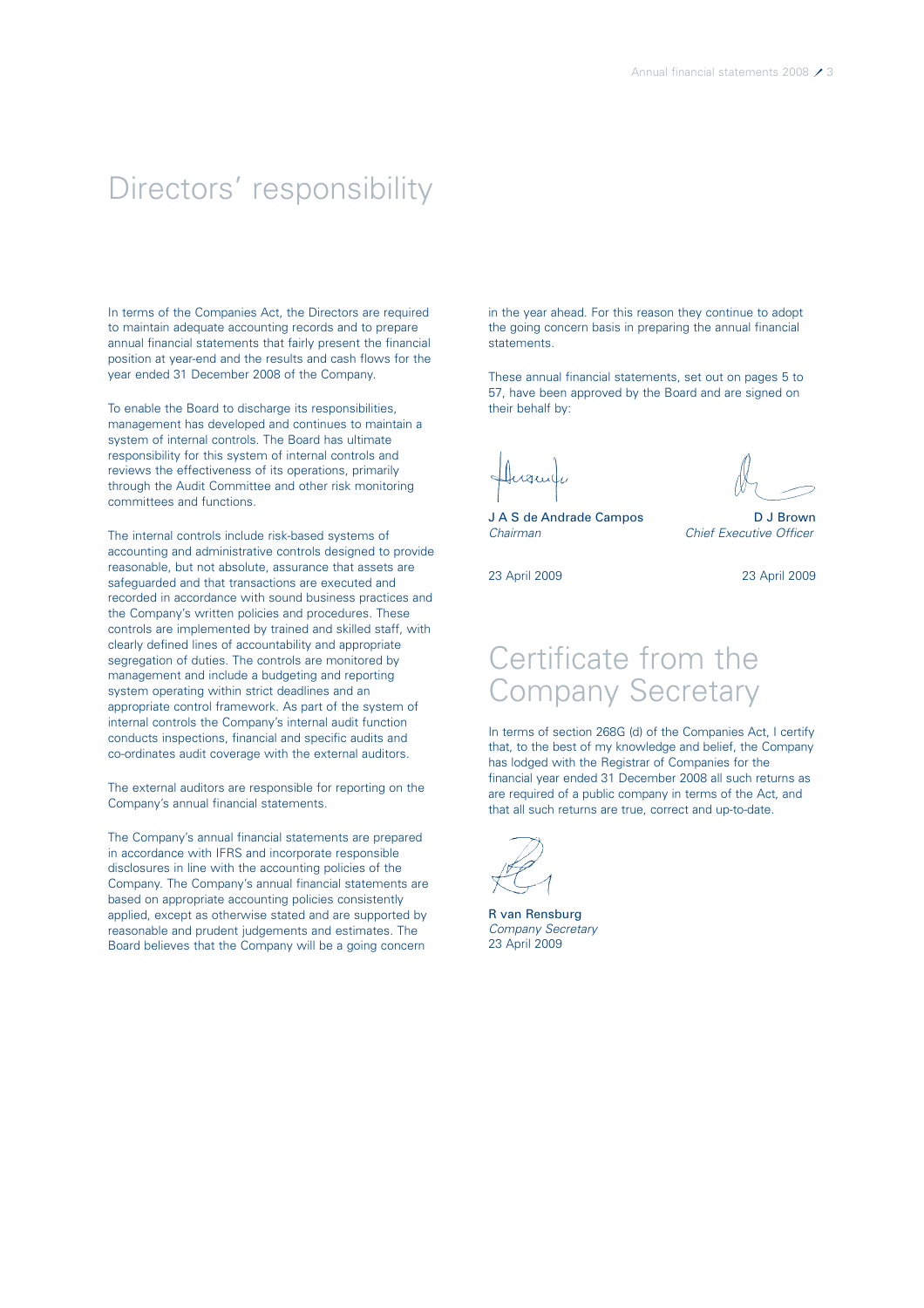### Independent auditor's report

to the member of Mercantile Bank Limited

### Report on the financial statements

We have audited the annual financial statements of Mercantile Bank Limited, which comprise the Directors' report, balance sheet as at 31 December 2008, the income statement, the statement of changes in equity and cash flow statement for the year then ended, a summary of significant accounting policies and other explanatory notes as set out on pages 5 to 57.

### Directors' responsibility for the financial statements

The Company's Directors are responsible for the preparation and fair presentation of these financial statements in accordance with International Financial Reporting Standards, and in the manner required by the Companies Act of South Africa. This responsibility includes: designing, implementing and maintaining internal controls relevant to the preparation and fair presentation of financial statements that are free from material misstatement, whether due to fraud or error; selecting and applying appropriate accounting policies; and making accounting estimates that are reasonable in the circumstances.

### Auditor's responsibility

Our responsibility is to express an opinion on these financial statements based on our audit. We conducted our audit in accordance with International Standards on Auditing. Those standards require that we comply with ethical requirements and plan and perform the audit to obtain reasonable assurance whether the financial statements are free from material misstatement.

An audit involves performing procedures to obtain audit evidence about amounts and disclosures in the financial statements. The procedures selected depend on the auditors' judgement, including the assessment of the risks of material misstatement of the financial statements, whether due to fraud or error. In making those risk assessments, the auditor considers internal controls relevant to the entity's preparation and fair presentation of

the financial statements in order to design audit procedures that are appropriate in the circumstances, but not for the purpose of expressing an opinion on the effectiveness of the entity's internal control. An audit also includes evaluating the appropriateness of accounting policies used and the reasonableness of accounting estimates made by the Directors, as well as evaluating the overall financial statement presentation. We believe that the audit evidence we have obtained is sufficient and appropriate to provide a basis for our audit opinion.

### **Opinion**

In our opinion, the financial statements present fairly, in all material respects, the financial position of the Company as at 31 December 2008, and of its financial performance and its cash flows for the year then ended in accordance with International Financial Reporting Standards, and in the manner required by the Companies Act of South Africa.

Decente - Tarela.

Per Riaan Eksteen Partner

23 April 2009

Building 8, Deloitte Place, The Woodlands, Woodmead Drive, Sandton, 2196

National Executive: GG Gelink Chief Executive, AE Swiegers Chief Operating Officer, GM Pinnock Audit, DL Kennedy Tax, L Geeringh Consulting, L Bam Corporate Finance, CR Beukman Finance, TJ Brown Clients & Markets, NT Mtoba Chairman of the Board, J Rhynes Deputy Chairman of the Board

A full list of partners and directors is available on request

B-BBEE rating: Level 3 contributor/AA (certified by Empowerdex)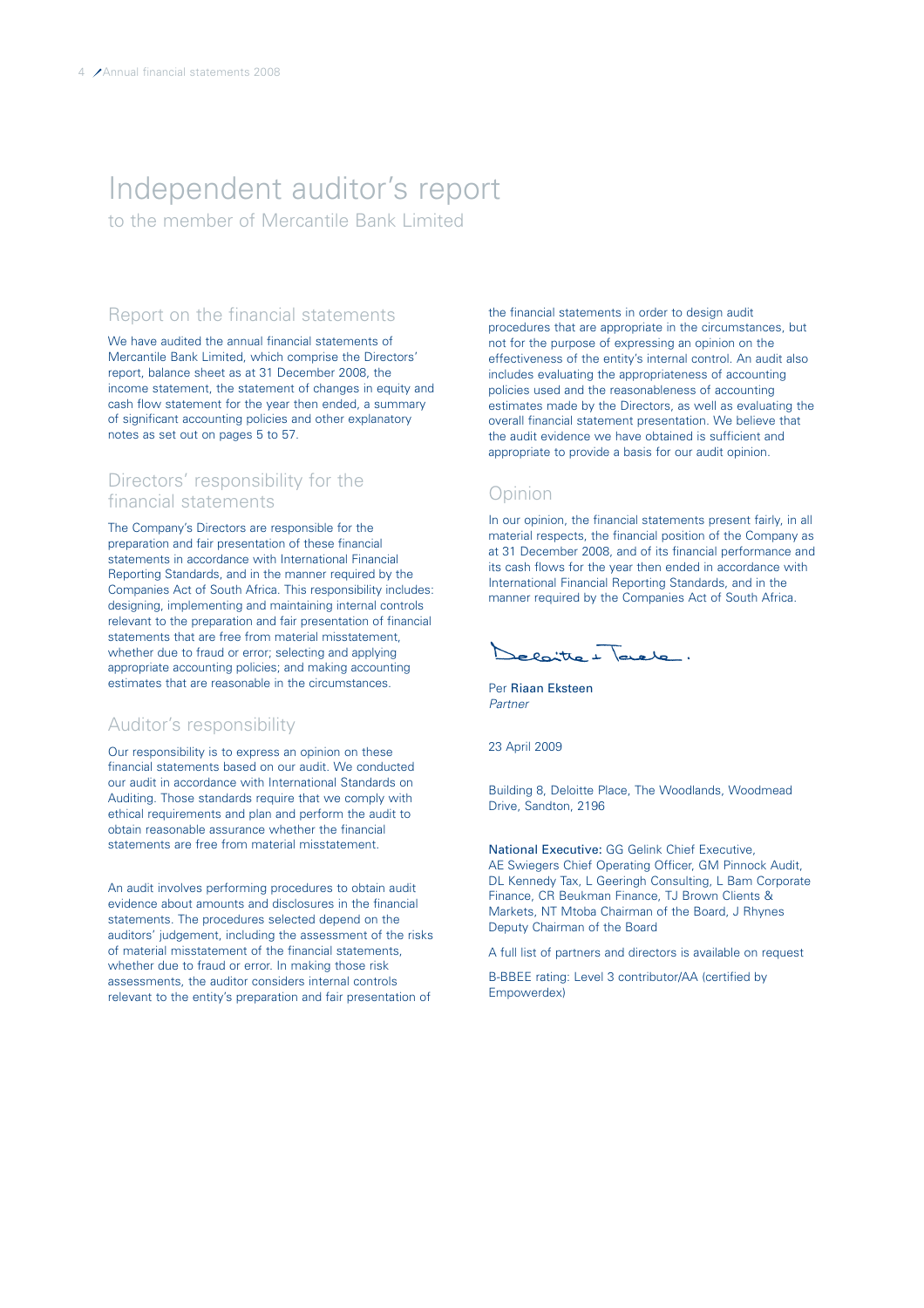## Directors' report

for the year ended 31 December 2008

The Directors have pleasure in presenting their report, which forms part of the audited annual financial statements of the Company for the year ended 31 December 2008.

#### 1. Nature of business

The Company is a registered bank, incorporated in the Republic of South Africa, and provides its clients with a full range of domestic and international banking services. In addition, it provides a full range of specialised financing, savings and investment facilities to the retail, commercial, corporate and alliance banking niche markets.

### 2. Holding company

MBHL, a company incorporated in the Republic of South Africa, wholly owns the Company. The ultimate holding company is CGD, a company registered in Portugal

### 3. Financial results

Details of the financial results are set out on pages 6 to 57 and in the opinion of the Directors require no further comment.

### 4. Share capital

There were no changes to the authorised and issued share capital of the Company during the year (2007: nil). The authorised and issued share capital of the Company is detailed in note 14 to the annual financial statements.

### 5. Dividends

No dividend was declared during the year under review (2007: nil).

### 6. Directors, Company Secretary and registered addresses

The Directors of the Company during the year and at the date of this report were as follows:

J A S de Andrade Campos \*† (Chairman) D J Brown # (Chief Executive Officer) G P de Kock † L Hyne † A T Ikalafeng † J P M Lopes \*# T H Njikizana ^† (appointed 6 November 2008) S Rapeti †

The Company Secretary is Ms R van Rensburg and the registered addresses of the Company are:

| Postal:        | Physical:              |
|----------------|------------------------|
| P O Box 782699 | 1st Floor              |
| Sandton        | <b>Mercantile Bank</b> |
| 2146           | 142 West Street        |
|                | Sandown                |
|                | 2196                   |

\* Portuguese ^Zimbabwean # Executive † Independent Non-Executive

#### 7. Consolidated annual financial statements

In terms of Section 288 of the Companies Act, consolidated annual financial statements have not been presented as the Company is wholly owned by MBHL, which is a company incorporated in the Republic of South Africa.

### 8. Going concern

The Company's annual financial statements have been prepared on the going concern basis.

#### 9. Special resolutions

Subsequent to the financial year-end, a special resolution to change the Articles of Association of the Company was registered on 10 February 2009.

The resolution was required in order to align the provisions of the Articles of Association to that of the Banks Act in respect of the composition of the Board.

### 10. Post balance sheet events

No material events have occurred between the accounting date and the date of this report that require adjustment to or disclosure in the annual financial statements.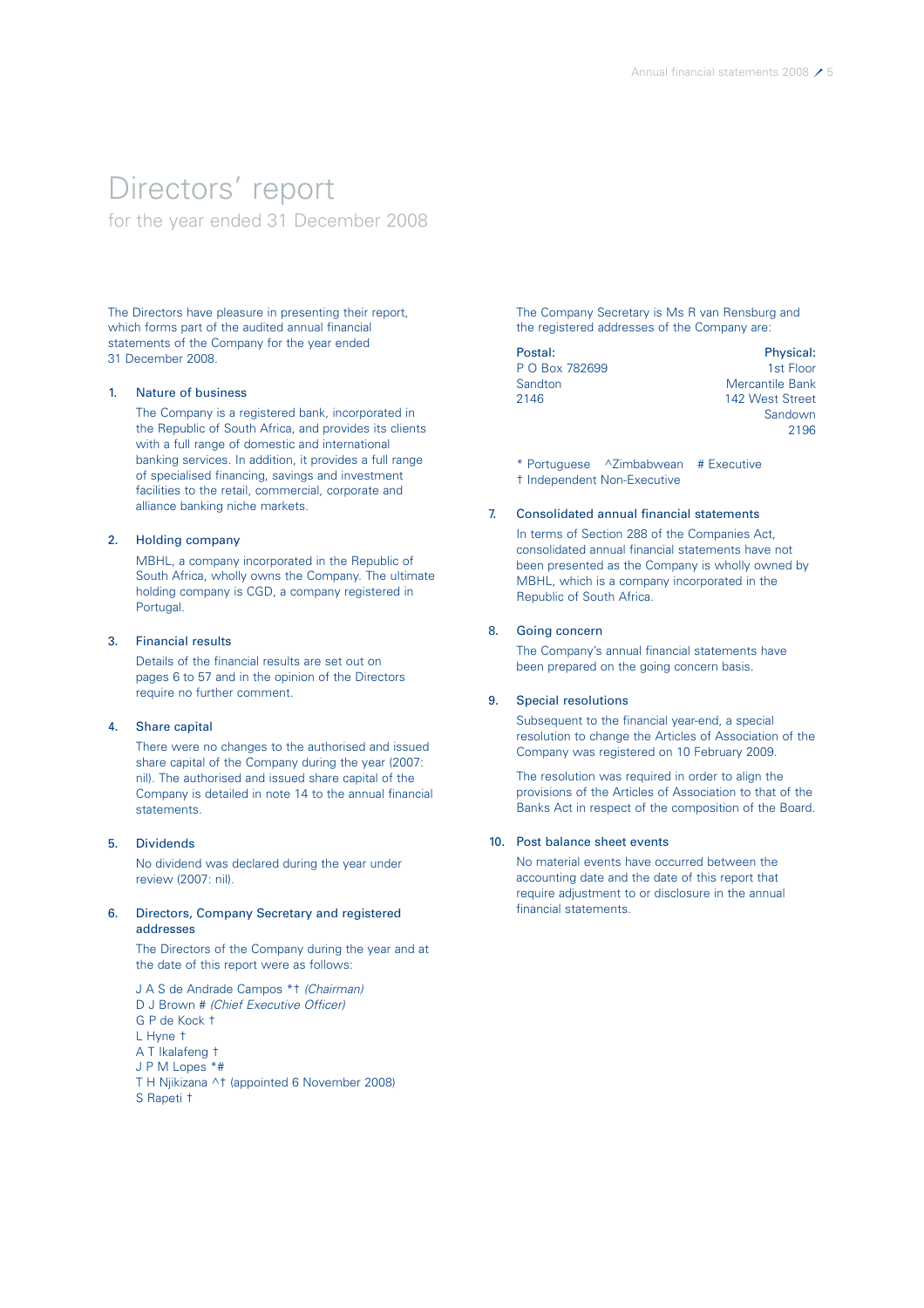for the year ended 31 December 2008

The principal accounting policies adopted in the preparation of these annual financial statements are set out below:

### 1. Basis of presentation

The Company's annual financial statements have been prepared in accordance with IFRS issued by the International Accounting Standards Board, using the historical cost convention as modified by the revaluation of certain financial assets, liabilities and properties.

In the current year, the Company has adopted IFRIC 11 – IFRS 2 Group and Treasury Transactions, which is effective for annual reporting periods beginning on or after 1 March 2007. The impact of this adoption has been disclosed in note 30 of the annual financial statements.

### 2. Recognition of assets and liabilities

### 2.1 Assets

The Company recognises assets when it obtains control of a resource as a result of past events and from which future economic benefits are expected to flow to the Company.

### 2.2 Liabilities

The Company recognises liabilities when it has a present obligation as a result of past events and it is probable that an outflow of resources embodying economic benefits will be required to settle the obligation.

### 2.3 Provisions

Provisions are recognised when the Company has a present legal or constructive obligation, as a result of past events, it is probable that an outflow of resources embodying economic benefits will be required to settle the obligation and a reliable estimate of the amount of the obligation can be made.

### 2.4 Contingent liabilities

The Company discloses a contingent liability where it has a possible obligation as a result of past events, the existence of which will be confirmed only by the occurrence or nonoccurrence of one or more uncertain future events not wholly within the control of the Company, or it is possible that an outflow of resources will be required to settle the obligation, or the amount of the obligation cannot be measured with sufficient reliability.

### 3. Financial instruments

Financial assets and financial liabilities are recognised on the Company's balance sheet when the Company has become a party to the contractual provisions of that instrument. Regular way purchases or sales of financial assets are recognised using settlement date accounting. On initial recognition, financial instruments are recognised at their fair value and in the case of a financial instrument not at fair value through profit and loss, transaction costs that are directly attributable to the acquisition or issue of the financial instrument are included.

The Company derecognises a financial asset when:

- the contractual rights to the cash flows arising from the financial assets have expired or been forfeited by the Company; or
- it transfers the financial asset including substantially all the risks and rewards of ownership of the asset; or
- it transfers the financial asset, neither retaining nor transferring substantially all the risks and rewards of ownership of the asset, but no longer retains control of the asset.

A financial liability is derecognised when and only when the liability is extinguished, that is, when the obligation specified in the contract is discharged, cancelled or has expired.

The difference between the carrying amount of a financial liability (or part thereof) extinguished or transferred to another party and consideration paid, including any non-cash assets transferred or liabilities assumed, is recognised in income.

### 3.1 Derivative financial instruments

Derivative financial assets and liabilities are classified as held-for-trading.

The Company uses the following derivative financial instruments to reduce its underlying financial risks and/or to enhance yields:

- forward exchange contracts;
- foreign currency swaps;
- interest rate swaps; and
- unlisted equity options.

Derivative financial instruments ("derivatives") are not entered into for trading or speculative purposes. All derivatives are recognised on the balance sheet. Derivative financial instruments are initially recorded at cost and are remeasured to fair value at each subsequent reporting date. Changes in the fair value of derivatives are recognised in income.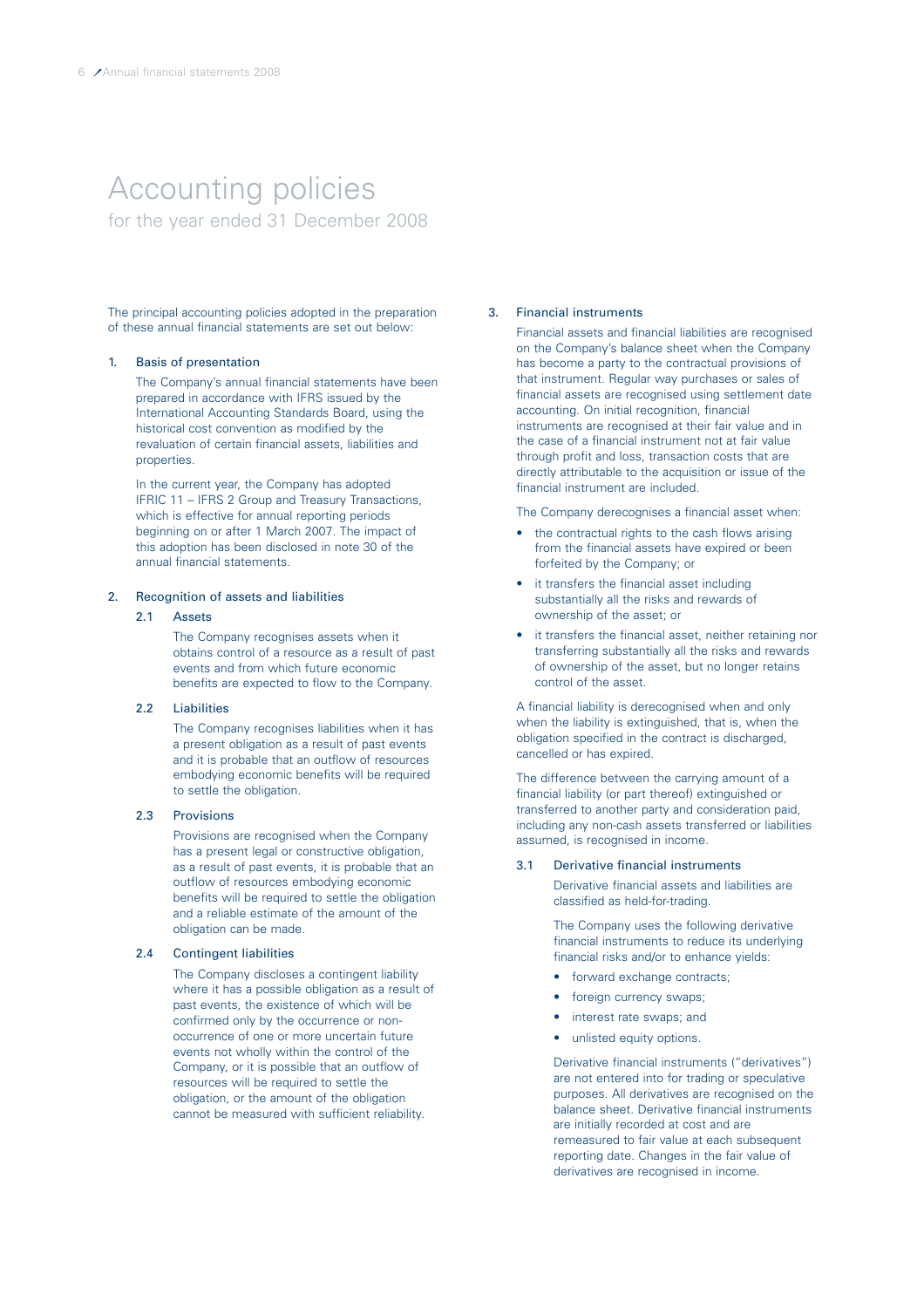for the year ended 31 December 2008 (continued)

### 3. Financial instruments (continued)

#### 3.1 Derivative financial instruments (continued)

Derivatives in unlisted equity options where the underlying asset does not have a quoted market price in an active market and whose fair value cannot be reliably measured and derivatives that are linked to and must be settled by delivery of such unquoted equity instruments, are measured at cost.

Embedded derivatives are separated from the host contract and accounted for as a separate derivative when:

- the embedded derivative's economic characteristics and risks are not closely related to those of the host contract;
- a separate instrument with the same terms as the embedded derivative would meet the definition of a derivative; and
- the combined instrument is not measured at fair value with changes in fair value reported in income.

A derivative's notional principal reflects the value of the Company's investment in derivative financial instruments and represents the amount to which a rate or price is applied to calculate the exchange of cash flows.

### 3.2 Financial assets

The Company's principal financial assets are cash and cash equivalents, bank term deposits, other investments, negotiable securities, loans and advances and other accounts receivable.

#### Financial assets at fair value through profit and loss

Loans and receivables with fixed interest rates and corporate bonds are classified at fair value through profit and loss. Financial assets are designated at fair value through profit and loss, primarily to eliminate or significantly reduce the accounting mismatch. The Company seeks to demonstrate that by applying the fair value option, it significantly reduces measurement inconsistency that would otherwise arise from measuring derivatives at fair value with gains and losses in profit and loss, and the loans and receivables and corporate bonds at amortised cost.

### Available-for-sale

Available-for-sale financial assets are those non-derivatives that are designated as available-for-sale or are not classified as loans and receivables, held-to-maturity investments or financial assets at fair value through profit and loss.

#### Cash and cash equivalents

Cash and cash equivalents comprise cash on hand, deposits held by the Company with the SARB, domestic banks and foreign banks as well as resale agreements. These financial assets have been designated as loans and receivables and are measured at amortised cost.

### Bank term deposits

Bank term deposits comprise deposits held by the Company with domestic and foreign banks with a residual maturity of greater than three months. These financial assets have been designated as loans and receivables and are measured at amortised cost.

### Other investments

Investments consist of listed and unlisted equity investments. Other investments have been designated as available-for-sale. These assets are measured at fair value, at each reporting date, with the resultant gains or losses being recognised in equity until the financial asset is sold, or otherwise disposed of, or found to be impaired. At that time the cumulative gains or losses previously recognised in equity are included in income.

### Negotiable securities

Negotiable securities consist of government stock, Treasury bills, corporate bonds and debentures.

Government stock has been designated as available-for-sale. These assets are measured at fair value at each reporting date, with the resultant gains or losses being recognised in equity until the financial asset is sold, or otherwise disposed of, or found to be impaired. At that time the cumulative gains or losses previously recognised in equity are included in income.

Corporate bonds are designated at fair value through profit and loss.

All other negotiable securities are classified as loans and receivables and are carried at amortised cost subject to impairment.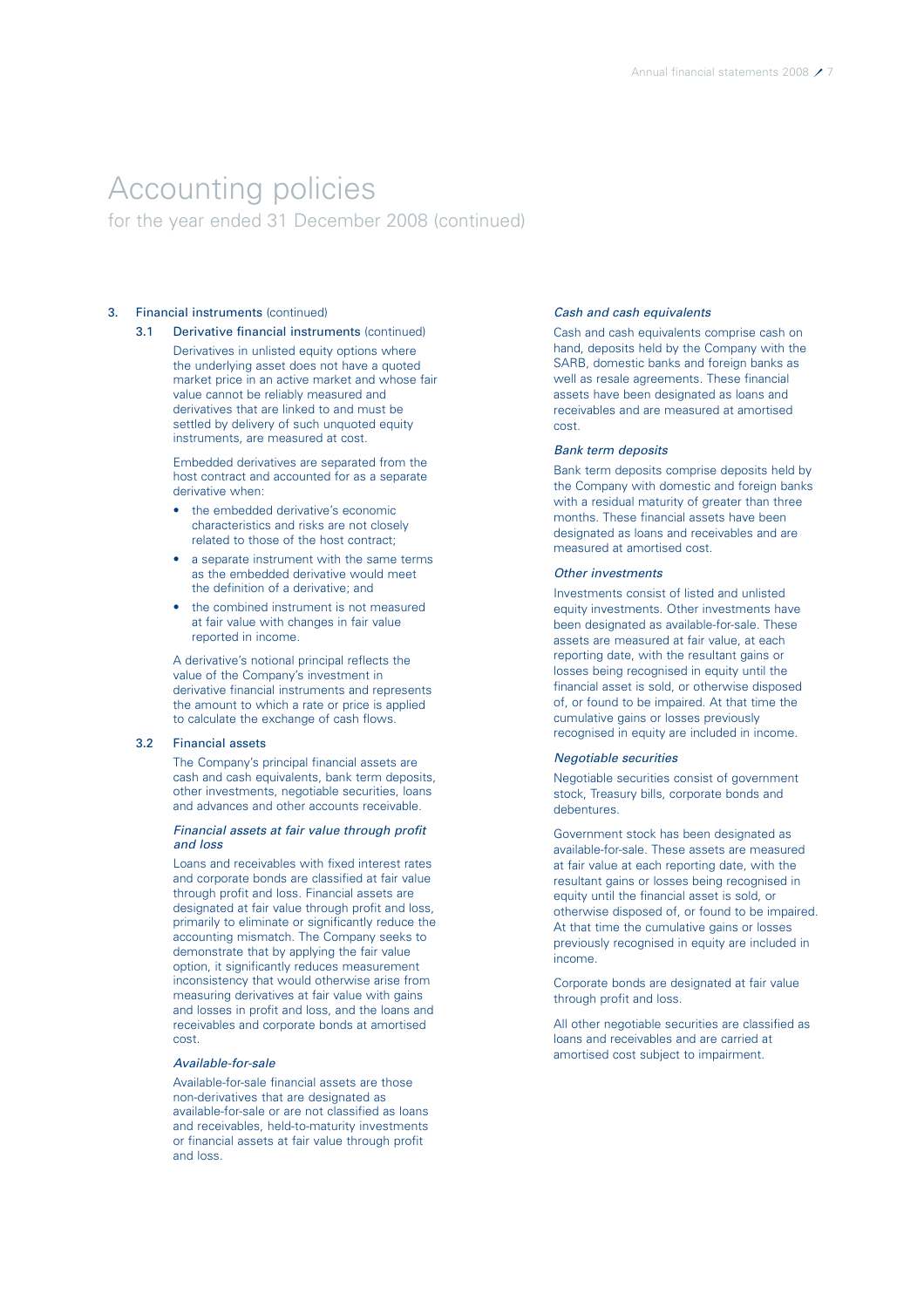for the year ended 31 December 2008 (continued)

### 3. Financial instruments (continued)

### 3.2 Financial assets (continued)

#### Loans and advances

Loans and advances principally comprise amounts advanced to third parties in terms of certain products. Fixed rate loans and advances are designated at fair value through profit and loss with resultant gains and losses being included in income. Variable rate loans and advances are designated as loans and receivables and are measured at amortised cost.

### Other accounts receivable

Other accounts receivable comprise items in transit, pre-payments and deposits and other receivables. These assets have been designated as loans and receivables and are measured at amortised cost.

#### 3.3 Financial liabilities

The Company's financial liabilities include deposits, taxation payable and other accounts payable consisting of accruals, product related credits and sundry creditors. All financial liabilities, other than liabilities designated at fair value through profit and loss and derivative instruments, are measured at amortised cost. For financial liabilities designated at fair value through profit and loss and derivative instruments which are measured at fair value through profit and loss, the resultant gains and losses are included in income.

### 3.4 Fair value estimation

The fair value of publicly traded derivatives, securities and investments is based on quoted market values at the balance sheet date. In the case of an asset held by the Company, the current bid price is used as a measure of fair value. In the case of a liability held, the current offer or asking price is used as a measure of fair value. Mid-market prices are used as a measure of fair value where there are matching asset and liability positions.

In assessing the fair value of non-traded derivatives and other financial instruments, the Company uses a variety of methods and assumptions that are based on market conditions and risks existing at each balance sheet date. Quoted market prices or dealer quotes for the same or similar instruments are used for the majority of securities, long-term investments and long-term debt. Other techniques, such as option pricing models,

estimated discounted value of future cash flows, replacement cost, termination cost and net asset values of underlying investee entities are used to determine fair value for all remaining financial instruments.

### 3.5 Amortised cost

Amortised cost is determined using the effective interest rate method. The effective interest rate method is a way of calculating amortisation using the effective interest rate of a financial asset or financial liability. It is the rate that discounts the expected stream of future cash flows through maturity or the next market-based revaluation date to the current net carrying amount of the financial asset or financial liability.

### 3.6 Impairments

Specific impairments are made against identified doubtful advances. Portfolio impairments are maintained to cover potential losses, which although not specifically identified, may be present in the advances portfolio.

Advances which are deemed uncollectible are written off against the specific impairments. A direct reduction of an impaired financial asset occurs when the Company writes off an impaired account. The Company's write-off policy sets out the criteria for write-offs, which involves an assessment of the likelihood of commercially viable recovery of the carrying amount of an impaired financial asset. Both the specific and portfolio impairments raised during the year, less the recoveries of advances previously written off, are charged to income.

Interest for non-performing loans and advances is not recognised to income but is suspended. In certain instances, interest is also suspended where portfolio impairments are raised.

The recoverable amount is the sum of the estimated future cash flows, discounted to their present value using a pre-tax discount rate that reflects the portfolio of advances' original effective interest rate.

If the recoverable amount of the advance is estimated to be less than the carrying amount, the carrying amount of the advance is reduced to its recoverable amount by raising a specific impairment, which is recognised as an expense.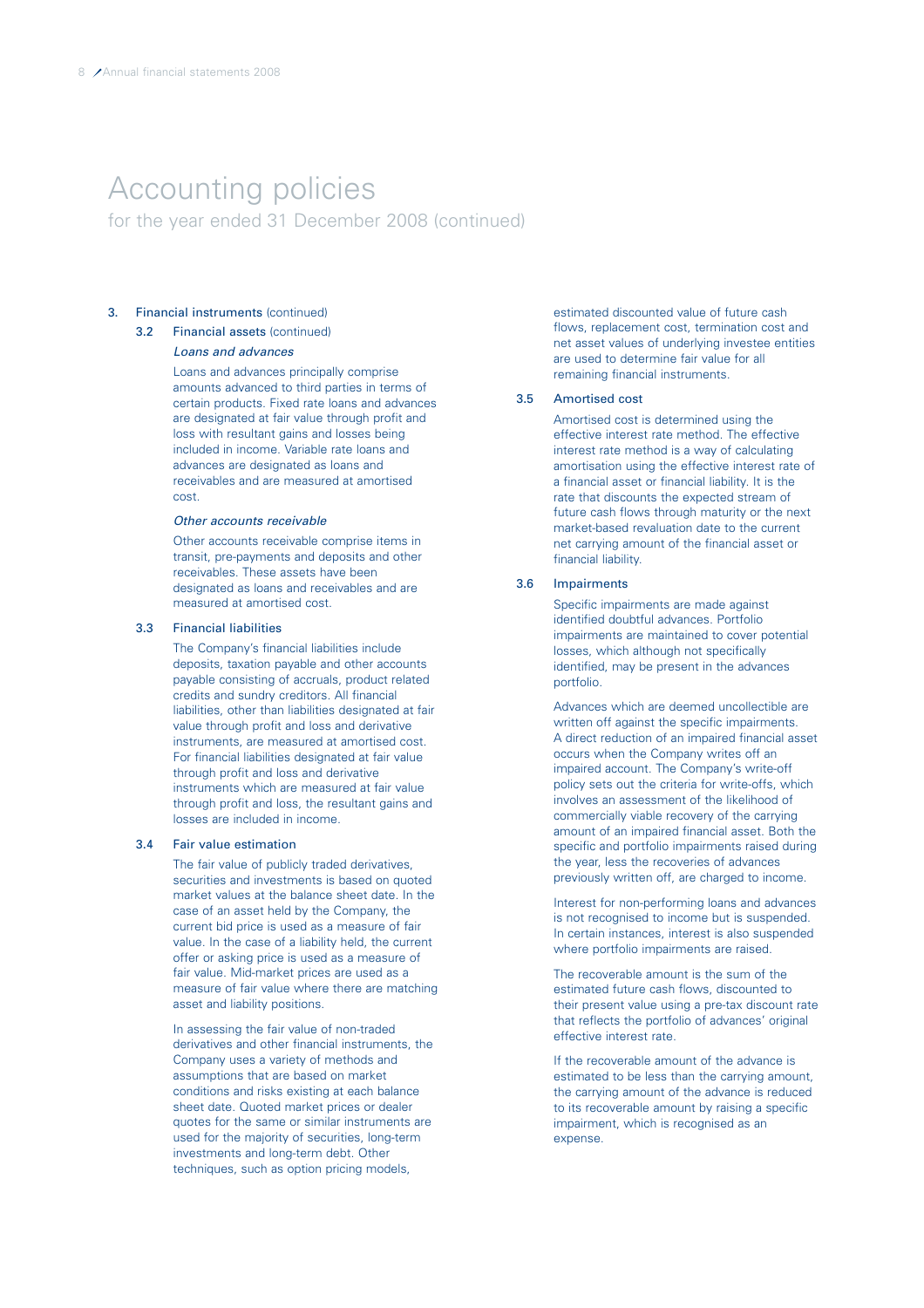for the year ended 31 December 2008 (continued)

### 3. Financial instruments (continued)

### 3.6 Impairments (continued)

Where the impairment loss subsequently reverses, the carrying amount of the advance is increased to the revised estimate of its recoverable amount, subject to the increased carrying amount not exceeding the carrying amount that would have been determined had no impairment loss been recognised for the advance in prior years. A reversal of an impairment loss is recognised as income immediately.

### 4. Foreign currency transactions

Transactions in foreign currencies are converted into the functional currency at prevailing exchange rates on the transaction date. Monetary assets, liabilities and commitments in foreign currencies are translated into the functional currency using the rates of exchange ruling at each reporting date. Gains and losses on foreign exchange are included in income.

#### 5. Subsidiaries

Investments in subsidiaries in the Company's annual financial statements are designated as available-forsale assets and are recognised at fair value. Fair value is estimated as the net asset value of the investee entities. All gains and losses on the sale of subsidiaries are recognised in income.

### 6. Associated companies

Associated companies are those companies in which the Company exercises significant influence, but not control or joint control, over their financial and operating policies and holds between 20% and 50% interest therein. These investments are designated as available-for-sale assets and are recognised at fair value. This method is applied from the effective date on which the enterprise became an associated company, up to the date on which it ceases to be an associated company.

The results and assets and liabilities of associated companies are incorporated in the financial statements as available-for-sale assets and are recognised at fair value, except when the investment is classified as held for sale, in which case it is accounted for in accordance with IFRS 5 Non-current Assets Held for Sale and Discontinued Operations.

### 7. Property and equipment

### 7.1 Owner-occupied properties

Owner-occupied properties are held for use in the supply of services or for administrative purposes and are stated in the balance sheet at open-market fair value on the basis of their existing use at the date of revaluation, less any subsequent accumulated depreciation calculated using the straight-line method and subsequent accumulated impairment losses.

The open-market fair value is based on capitalisation rates for open market net rentals for each property. Revaluations are performed annually by independent registered professional valuators.

Any revaluation increase, arising on the revaluation of owner-occupied properties, is credited to the non-distributable reserve, except to the extent that it reverses a revaluation decrease for the same asset previously recognised as an expense. The increase is credited to income to the extent that an expense was previously charged to income. A decrease in carrying amount arising on the revaluation of owner-occupied properties is charged as an expense to the extent that it exceeds the balance, if any, held in the non-distributable reserve relating to a previous revaluation of that asset. On the subsequent sale or retirement of a revalued property, the revaluation surplus, relating to that property, in the non-distributable reserve is transferred to distributable reserves. The properties' residual values and useful lives are reviewed, and adjusted if appropriate, at each balance sheet date.

### 7.2 Equipment

All equipment is stated at historical cost less accumulated depreciation and subsequent accumulated impairment losses. Historical cost includes expenditure that is directly attributable to the acquisition of the items. Subsequent costs are included in the asset's carrying amount or are recognised as a separate asset, as appropriate, only when it is probable that future economic benefits associated with the item will flow to the Company and the cost of the item can be measured reliably. All other repairs and maintenance are charged to income as they are incurred.

Depreciation on equipment is calculated using the straight-line method to allocate their cost to their residual values over their estimated useful lives. Leasehold improvements are depreciated over the period of the lease or over such lesser period as is considered appropriate. The equipment's residual values and useful lives are reviewed, and adjusted if appropriate, at each balance sheet date.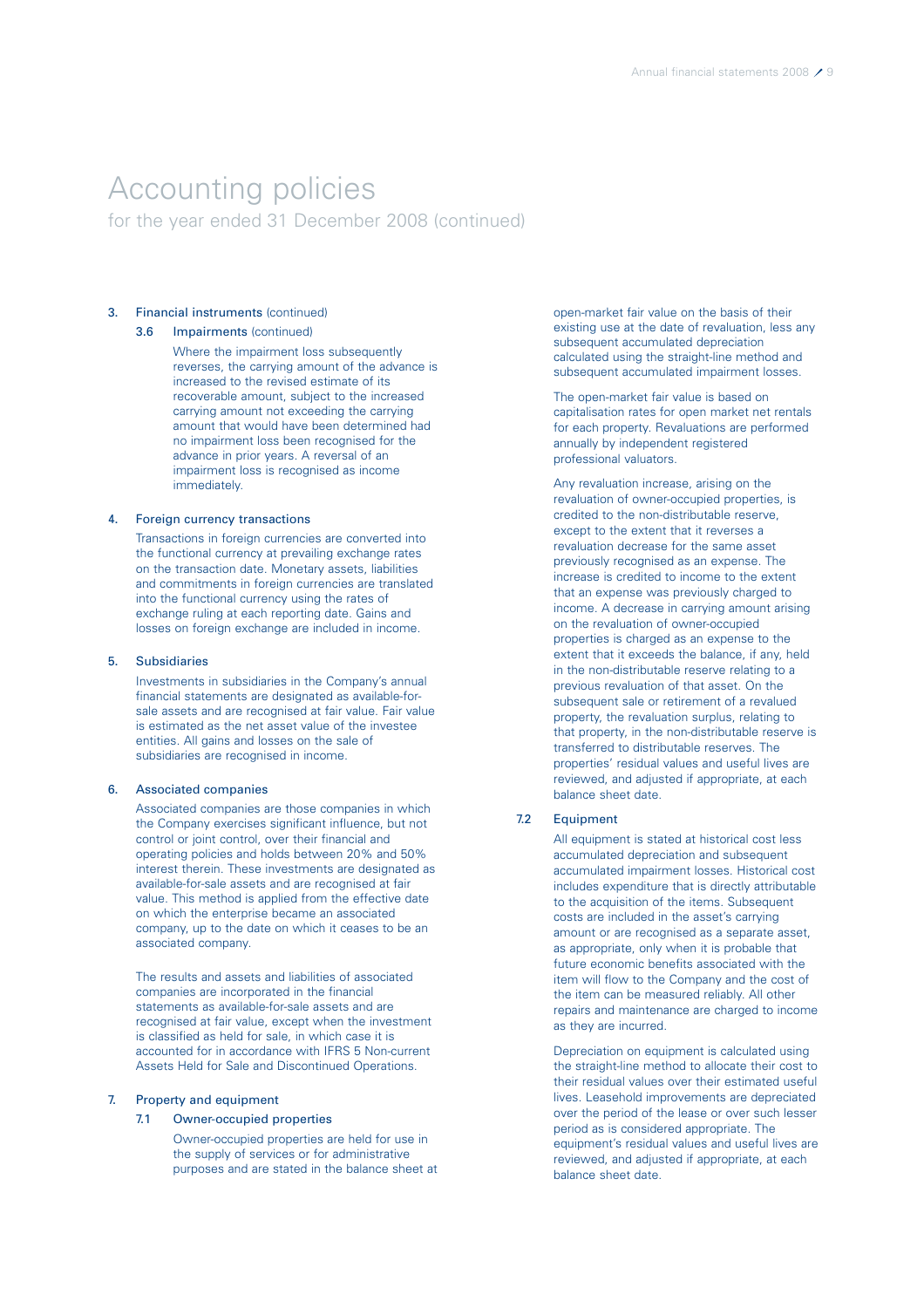for the year ended 31 December 2008 (continued)

### 7. Property and equipment (continued)

Assets are reviewed annually for impairment and whenever events or changes in circumstances indicate that the carrying amount may not be recoverable. An asset's carrying amount is written down immediately to its recoverable amount if the asset's carrying amount is greater than its estimated recoverable amount. The recoverable amount is the higher of the asset's fair value less costs to sell and value in use.

The estimated useful lives of property and equipment are as follows:

| Leasehold improvements    | $5 - 10$ years  |
|---------------------------|-----------------|
| Computer equipment        | $3 - 5$ years   |
| Furniture and fittings    | 10 years        |
| Office equipment          | $5 - 10$ years  |
| Motor vehicles            | 5 years         |
| Owner-occupied properties | 50 years        |
| Land                      | Not depreciated |

Gains and losses on disposal of property and equipment are determined by comparing proceeds with the carrying amount and are recognised in income. Depreciation of an asset begins when it is available for use and ceases at the earlier of the date that the asset is classified as held for sale or the date the asset is derecognised.

### 8. Intangible assets

### Computer software

Direct costs associated with purchasing, developing and maintaining computer software programs and the acquisition of software licences are recognised as intangible assets if they are expected to generate future economic benefits that exceed related costs beyond one year.

Computer software and licences that are recognised as intangible assets are amortised on the straight-line basis at rates appropriate to the expected useful lives of the assets, which is usually between three and five years, but where appropriate over a maximum of ten years and are carried at cost less any accumulated amortisation and any accumulated impairment losses. The carrying amount of capitalised computer software and licences is reviewed annually for indication of impairment and is written down when the carrying amount exceeds the recoverable amount.

Recoverable amount is the higher of fair value less costs to sell and value in use. If the recoverable amount of an asset is estimated to be less than its carrying amount, the carrying amount of the asset is reduced to its recoverable amount. An impairment loss is immediately recognised in income.

Intangible assets with indefinite useful lives and intangible assets not yet available for use are tested for impairment annually or whenever there is an indication that the asset may be impaired.

### 9. Non-current assets held for sale

Non-current assets are classified as held for sale if their carrying amount will be recovered principally through a sale transaction rather than through continuing use. This condition is regarded as met only when the sale is highly probable and the asset is available for immediate sale in its present condition. Management must be committed to the sale, which should be expected to qualify for recognition as a completed sale within one year from the date of classification.

Non-current assets classified as held for sale are measured at the lower of their carrying amount and fair value less costs to sell.

### 10. Taxation

Income taxation expense represents the sum of the taxation currently payable and deferred taxation.

### 10.1 Current taxation

The taxation currently payable is based on taxable profit for the year. Taxable profit differs from profit as reported in the income statement because it excludes items of income or expense that are taxable or deductible in other years and it further excludes items that are neither taxable nor deductible. The Company's liability for current tax is calculated using tax rates that have been enacted or substantively enacted by the balance sheet date.

### 10.2 Deferred taxation

Deferred taxation is recognised on differences between the carrying amounts of assets and liabilities in the financial statements and the corresponding tax bases used in the computation of taxable profit, and is accounted for using the balance sheet liability method. Deferred taxation liabilities are generally recognised for all taxable temporary differences, and deferred taxation assets are generally recognised for all deductible temporary differences to the extent that it is probable that taxable profits will be available against which those deductible temporary differences can be utilised.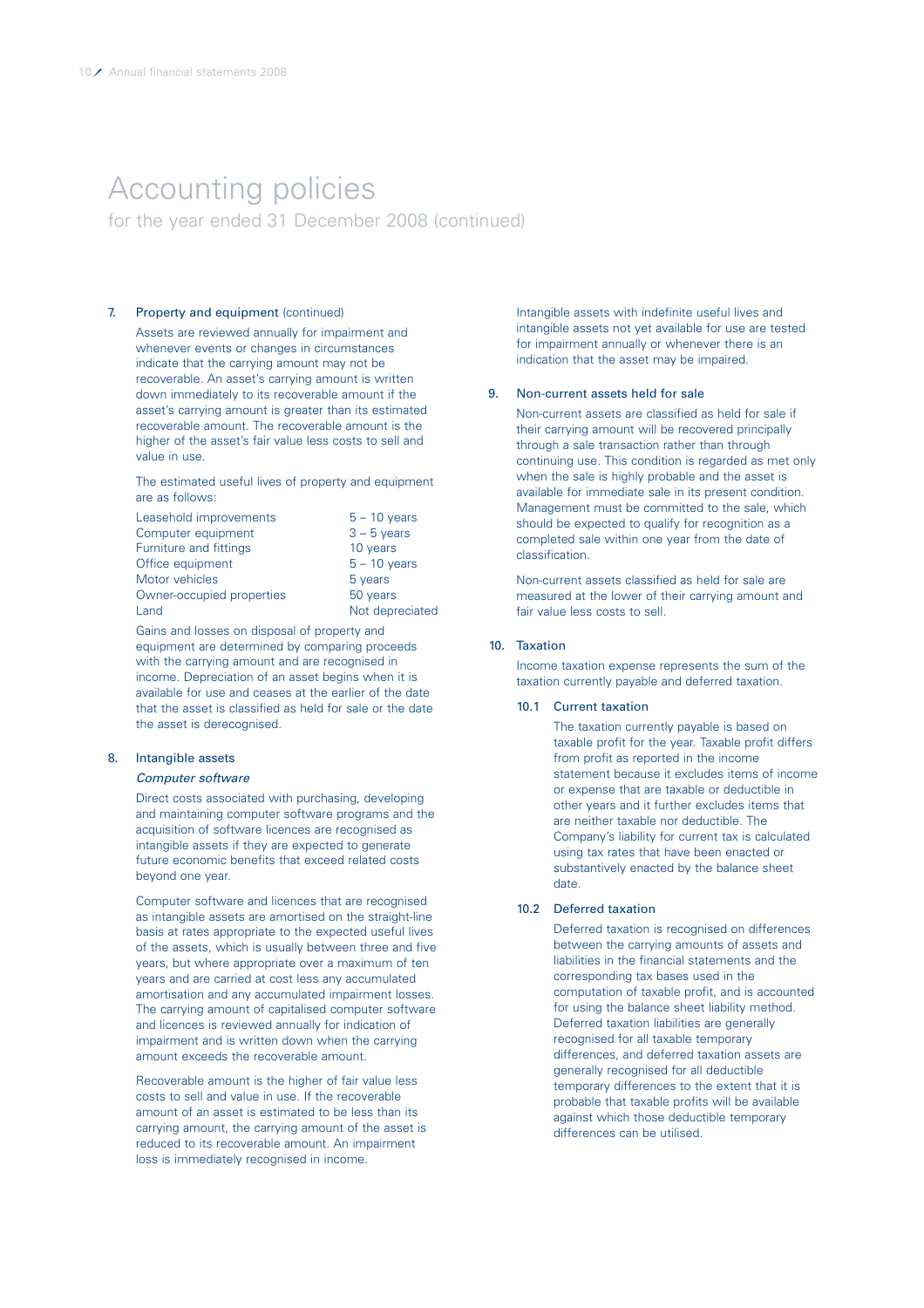for the year ended 31 December 2008 (continued)

### 10. Taxation (continued)

### 10.2 Deferred taxation (continued)

Such assets and liabilities are not recognised if the temporary difference arises from goodwill or from the initial recognition (other than in a business combination) of other assets and liabilities in a transaction that affects neither the taxable profit nor the accounting profit.

Deferred taxation liabilities are recognised for taxable temporary differences associated with investments in subsidiaries and associates, and interests in joint ventures, except where the Company is able to control the reversal of the temporary difference and it is probable that the temporary difference will not reverse in the foreseeable future.

Deferred taxation assets arising from deductible temporary differences associated with such investments and interests are only recognised to the extent that it is probable that there will be sufficient taxable profits against which to utilise the benefits of the temporary differences and they are expected to reverse in the foreseeable future.

The carrying amount of deferred taxation assets is reviewed at each balance sheet date and reduced to the extent that it is no longer probable that sufficient taxable profits will be available to allow all or part of the asset to be recovered.

Deferred taxation assets and liabilities are measured at the tax rates that are expected to apply in the period in which the liability is settled or the asset realised, based on tax rates (and tax laws) that have been enacted or substantively enacted by the balance sheet date. The measurement of deferred taxation liabilities and assets reflects the tax consequences that would follow from the manner in which the Company expects, at the reporting date, to recover or settle the carrying amount of its assets and liabilities.

Deferred taxation assets and liabilities are offset when there is a legally enforceable right to set off current tax assets against current tax liabilities and when they relate to income taxes levied by the same taxation authority and the Company intends to settle its current tax assets and liabilities on a net basis.

### 10.3 Current and deferred taxation for the period Current and deferred taxation are recognised as an expense or income in profit or loss, except when they relate to items credited or debited directly to equity, in which case the

taxation is recognised directly in equity.

#### 11. Sale and repurchase agreements and lending of securities

Securities sold subject to linked repurchase agreements ("repos") are reflected in the annual financial statements as investments with the proceeds recognised in cash and cash equivalents and the counterparty liability is included in amounts due to other banks, deposits from banks, other deposits, or deposits due to customers, as appropriate. The difference between sale and repurchase price is treated as interest and accrued over the life of repo agreements using the effective interest method.

Securities purchased under agreements to resell ("reverse repos") are recorded as cash and cash equivalents. Securities lent to counterparties are also retained in the annual financial statements.

Securities borrowed are not recognised in the annual financial statements, unless these are sold to third parties, in which case the purchase and sale are recorded with the gain or loss being included in income. The obligation to return them is recorded at fair value in other accounts payable.

#### 12. Instalment sales and leases

### 12.1 The Company as the lessee

The leases entered into by the Company are primarily operating leases. The total payments made under operating leases are charged to income on a straight-line basis over the period of the lease. When an operating lease is terminated before the lease period has expired, any payment required to be made to the lessor by way of penalty is recognised as an expense in the period in which termination takes place.

### 12.2 The Company as the lessor

Leases and instalment sale agreements are regarded as financing transactions with rentals and instalments receivable, less unearned finance charges, being included in advances. Lease income is recognised over the term of the lease using the net investment method, which reflects a constant periodic rate of return.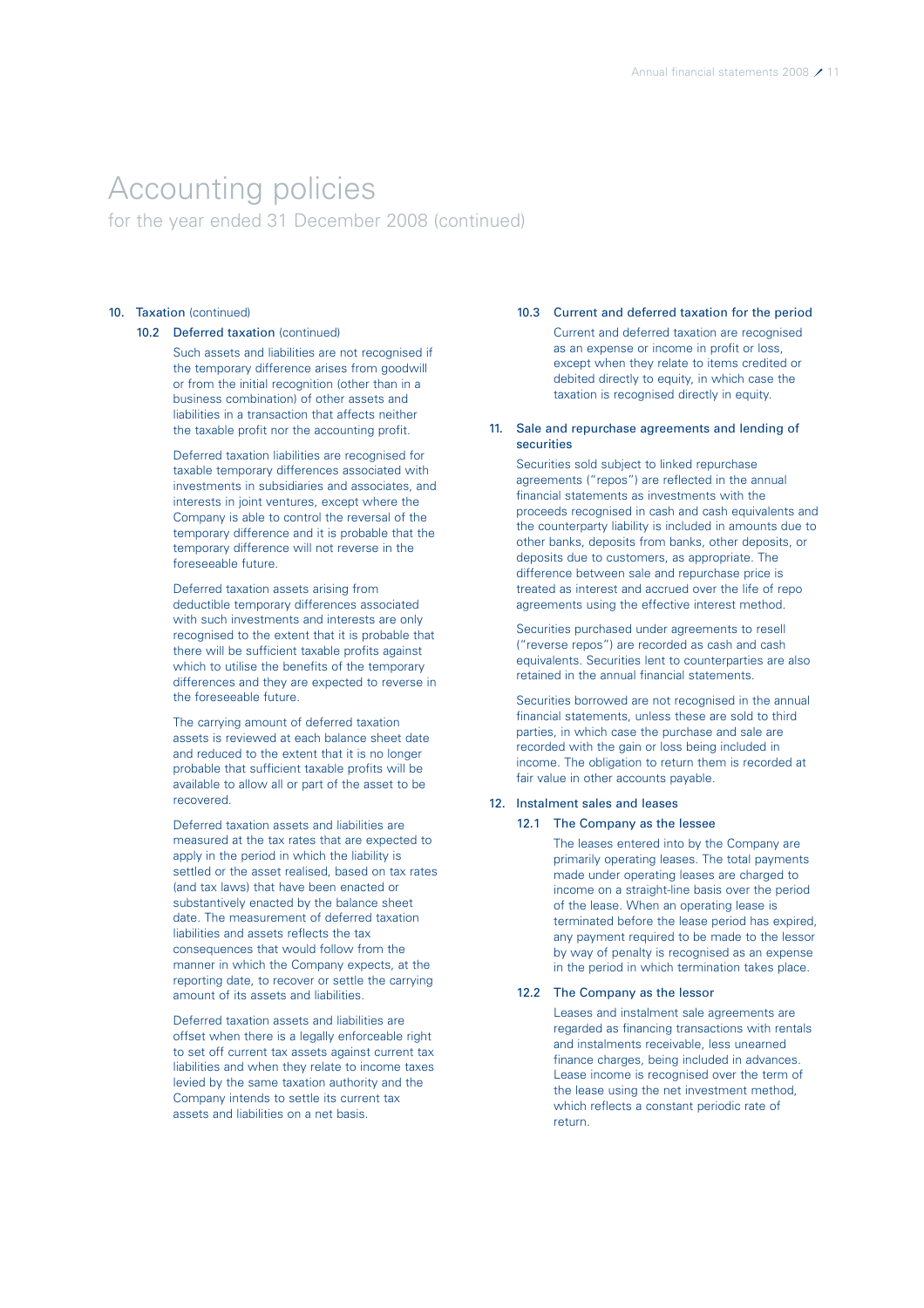for the year ended 31 December 2008 (continued)

#### 13. Interest income and interest expense

Except where interest is suspended, interest income and expense are recognised in income for all interestbearing instruments measured at amortised cost using the effective interest method. The effective interest rate is the rate that exactly discounts estimated future cash payments or receipts through the expected life of the financial instrument or, when appropriate, a shorter period to the net carrying amount of the financial asset or financial liability. When calculating the effective interest rate, the Company estimates cash flows considering all contractual terms of the financial instrument but does not consider future credit losses. The calculation includes all fees and basis points paid or received between parties to the contract that are an integral part of the effective interest rate, transaction costs and all other premiums or discounts.

### 14. Fee, commission and dividend income

Fees and commissions are recognised on an accrual basis unless included in the effective interest rate. Dividend income from investments is recognised when the shareholder's rights to receive payment have been established.

### 15. Retirement funds

The Company operates defined contribution funds, the assets of which are held in separate trusteeadministered funds. The retirement funds are funded by payments from employees and by the Company. The Company contributions to the retirement funds are based on a percentage of the payroll and are charged to income as accrued.

#### 16. Post-retirement medical benefits

The Company provides for post-retirement medical benefits to certain retired employees. These benefits are only applicable to employees who were members of the Company's medical aid scheme prior to May 2000 and who elected to retain the benefits in 2005 and are based on these employees remaining in service up to retirement age. The Company provides for the present value of the obligations in excess of the fair value of the plan assets which are intended to offset the expected costs relating to the postretirement medical benefits. The costs of the defined benefit plan are assessed using the projected unit credit method. Under this method, the cost of providing post-retirement medical benefits is charged to income so as to spread the regular cost over the service lives of employees in accordance with the advice of qualified actuaries, who value the plans annually.

Actuarial gains and losses, the effect of settlements on the liability and plan assets and the curtailment gain due to the change in the post-retirement subsidy of in-service members are recognised in income immediately.

### 17. Equity compensation plans

Share options and/or conditional awards in MBHL are awarded to employees of the Company at the discretion of the Remuneration Committee and are approved by the Board. The Company has applied the requirements of IFRS 2 to share-based payments.

These share-based payments are equity-settled are measured at fair value at the grant date and expensed on a straight-line basis over the vesting period, based on the Company's estimate of shares that will eventually vest.

Fair value of share options is measured by use of a Black-Scholes model. The fair value has been adjusted, based on management's best estimate, for the effects of non-transferability, exercise restrictions and behavioural considerations.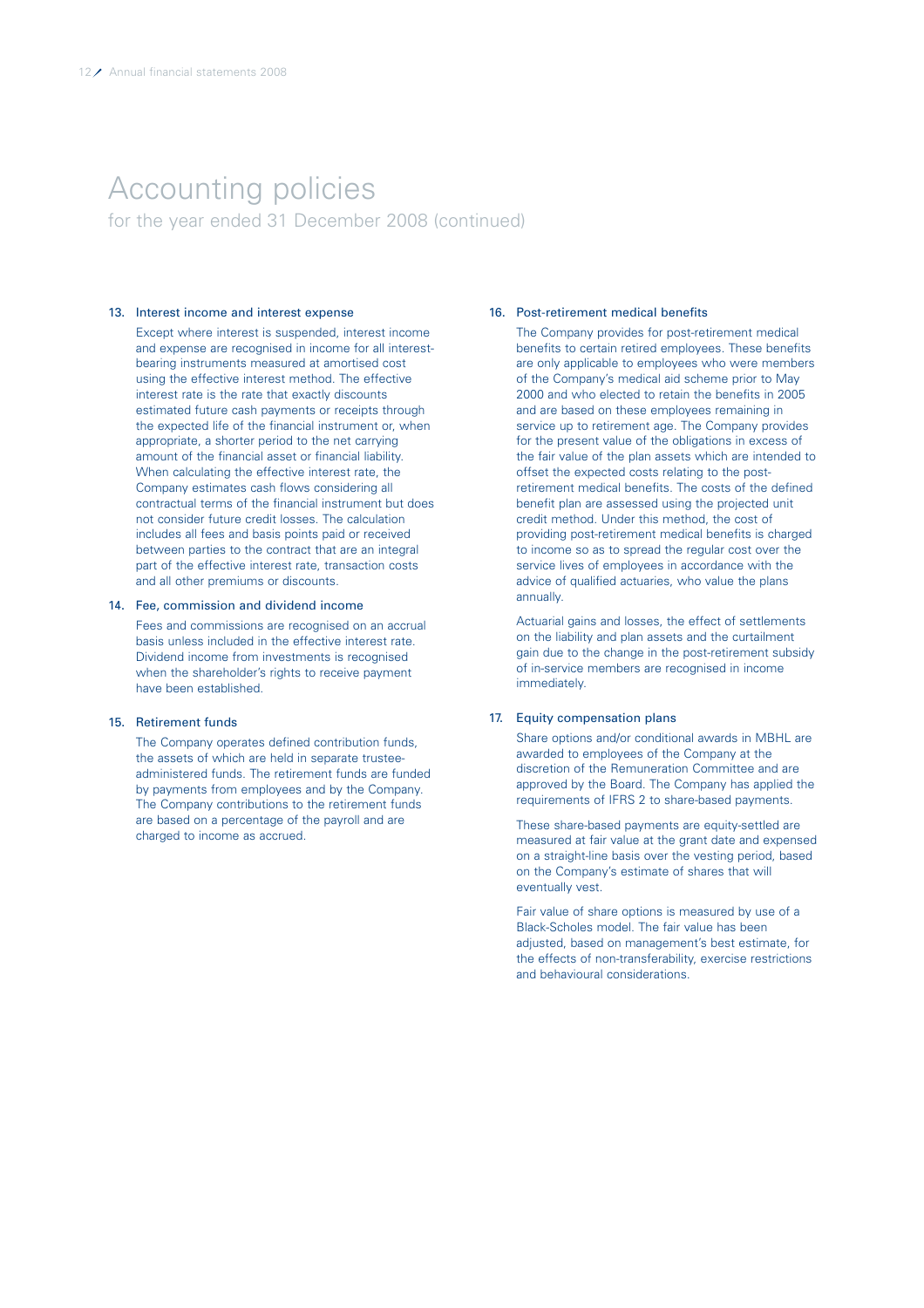for the year ended 31 December 2008 (continued)

### 18. General credit-risk reserve

Banks Act circular 21/2004 requires that a general credit-risk reserve be recognised within Shareholders' equity for any shortfall between total impairments raised in terms of IAS 39 and the provisions required in terms of Regulation 28 of the Regulations relating to Banks. Such reserve was maintained through an appropriation of distributable reserves to a general credit-risk reserve. The new Bank Regulations, which were effective 1 January 2008, no longer require general credit-risk reserves, which resulted in the balance of this reserve being transferred to distributable reserves.

### 19. Critical accounting estimates and judgements

The Company makes estimates and assumptions that affect the reported amounts of assets and liabilities. Estimates and judgements are continually evaluated and are based on historical experience and other factors, including expectations of future events that are believed to be reasonable under the circumstances.

### 19.1 Impairment losses on loans and advances

The Company reviews its loan portfolios to assess impairment on a monthly basis. In determining whether an impairment loss should be recorded in income, the Company makes judgements as to whether there is any observable data indicating that there is a measurable decrease in the estimated future cash flows from a portfolio of loans before the decrease can be identified with an individual loan in that portfolio. This evidence may include observable data indicating that there has been an adverse change in the payment status of borrowers in the Company, or national or local economic conditions that correlate with defaults on assets in the Company. Management uses estimates based on historical loss experience for assets with credit risk characteristics and objective evidence of impairment similar to those in the portfolio when scheduling its future cash flows. The methodology and assumptions used for estimating both the amount and timing of future cash flows are reviewed regularly to reduce any differences between loss estimates and actual loss experience.

### 19.2 Fair value of instruments

The fair value of financial instruments that are not quoted in active markets are determined by using valuation techniques. Where valuation techniques are used to determine fair values, they are validated and periodically reviewed by qualified personnel independent of the area that created them. All models are certified before they are used, and models are calibrated to ensure that outputs reflect actual data and comparative market prices. To the extent practical, models use only observable data, however areas such as credit risk, volatilities and correlations require management to make estimates. Changes in assumptions about these factors could affect reported fair value of financial instruments.

### 19.3 Impairment of available-for-sale equity investments

The Company determines that available-for-sale equity investments are impaired when there has been a significant or prolonged decline in the fair value below its cost. This determination of what is significant or prolonged requires judgement. In making this judgement, the Company evaluates among other factors, the normal volatility in share price. In addition impairment may be appropriate when there is evidence of deterioration in the financial health of the investee, industry and sector performance, changes in technology, operational and financing cash flows.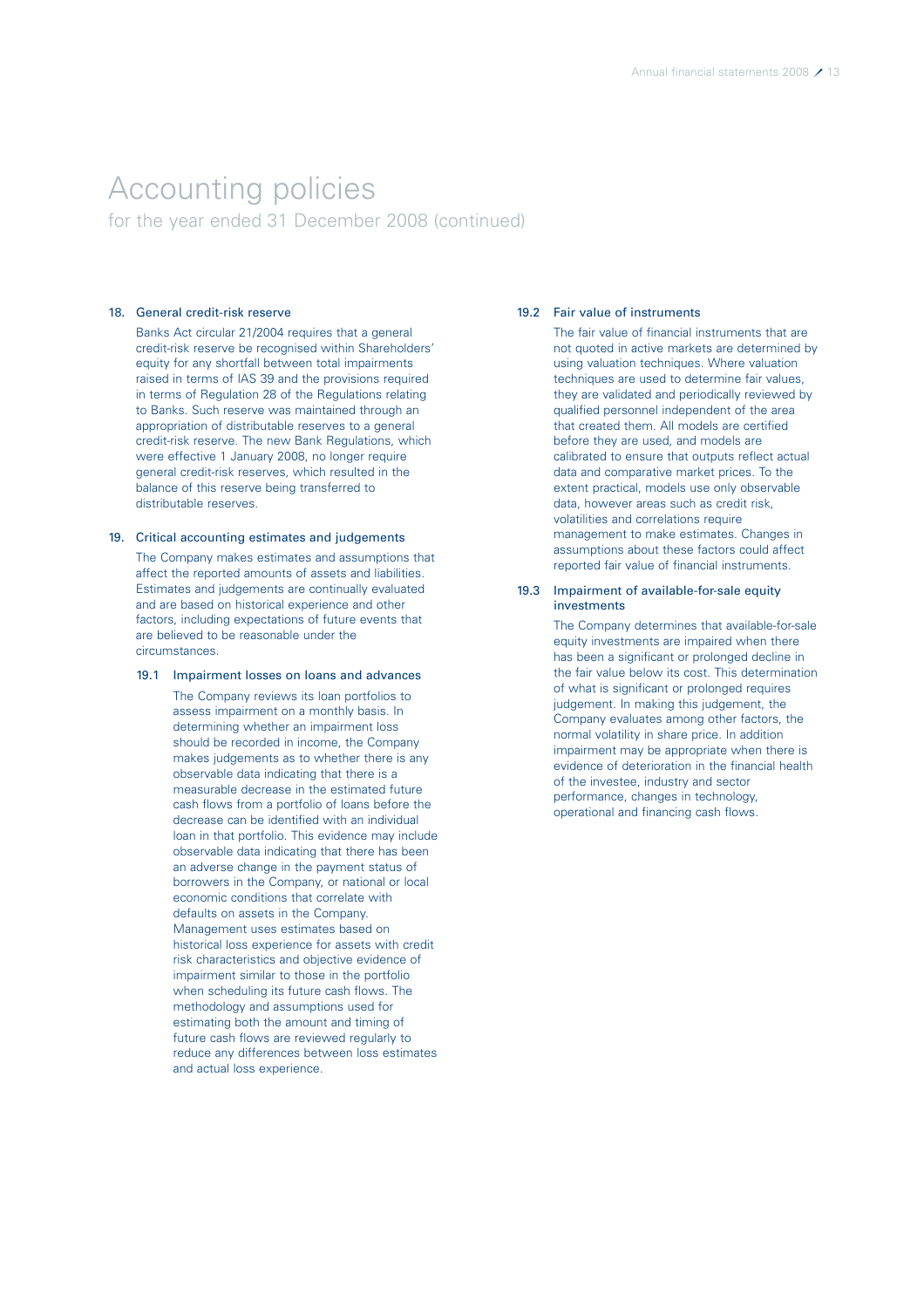for the year ended 31 December 2008 (continued)

### 19. Critical accounting estimates and judgements (continued)

### 19.4 Income taxes

There are many transactions and calculations for which the ultimate taxation determination is uncertain during the ordinary course of business. The Company recognises liabilities for anticipated taxation issues based on estimates of whether additional taxes will be due. Where the final taxation outcome of these matters is different from the amounts that were initially recorded, such differences will impact the income taxation and deferred taxation provisions in the period in which such determination is made.

### 20. Recent accounting developments

There are standards and interpretations in issue that are not yet effective and will not be early adopted. These include the following standards and interpretations that could be applicable to the business of the Company and may have an impact on future financial statements. The impact of initial application has not been assessed as at the date of authorisation of the annual financial statements.

IFRS 2 (Share Based Payments) was issued during 2008 but is only effective for annual periods beginning on or after 1 January 2009. The Company will comply with the applicable standard from the year ending 31 December 2009.

IFRS 3 (Business Combinations) was issued during 2008 but is only effective for business combinations concluded on or after 1 July 2009. The Company will comply with the applicable standard from the year ending 31 December 2010.

IFRS 8 (Operating Segments) was issued during 2006 but is only effective for annual periods beginning on or after 1 January 2009. The Company will comply with the applicable standard from the year ending 31 December 2009.

IFRIC 13 (Customer Loyalty Programmes) was issued during 2007 but is only effective for annual periods beginning on or after 1 July 2008. The Company will apply IFRIC 13 from the year ending 31 December 2009.

IFRIC 15 (Agreements for the Construction of Real Estate) was issued during 2008 but is only effective for annual periods beginning on or after 1 January 2009. The Company will comply with the applicable standard from the year ending 31 December 2009.

IFRIC 17 (Distributions of Non-cash Assets to Owners) was issued during 2008 but is only effective for annual periods beginning on or after 1 July 2009. The Company will comply with the applicable standard from the year ending 31 December 2010.

IAS 1 (Presentation of Financial Statements) was issued during 2008 but is only effective for annual periods beginning on or after 1 January 2009. The Company will comply with the applicable standard from the year ending 31 December 2009.

IAS 23 (Borrowing Costs) was issued during 2008 but is only effective for annual periods beginning on or after 1 January 2009. The Company will comply with the applicable standard from the year ending 31 December 2009.

IAS 27 (Consolidated and Separate Financial Statements) was issued during 2008 but is only effective for annual periods beginning on or after 1 July 2009. The Company will comply with the applicable standard from the year ending 31 December 2010.

IAS 28 (Investments in Associates) was issued during 2008 but is only effective for annual periods beginning on or after 1 July 2009. The Company will comply with the applicable standard from the year ending 31 December 2010.

IAS 31 (Interest in Joint Ventures) was issued during 2008 but is only effective for annual periods beginning on or after 1 July 2009. The Company will comply with the applicable standard from the year ending 31 December 2010.

IAS 39 (Financial Instruments: Recognition and Measurement) was issued during 2008 but is only effective for annual periods beginning on or after 1 July 2009. The Company will comply with the applicable standard from the year ending 31 December 2010.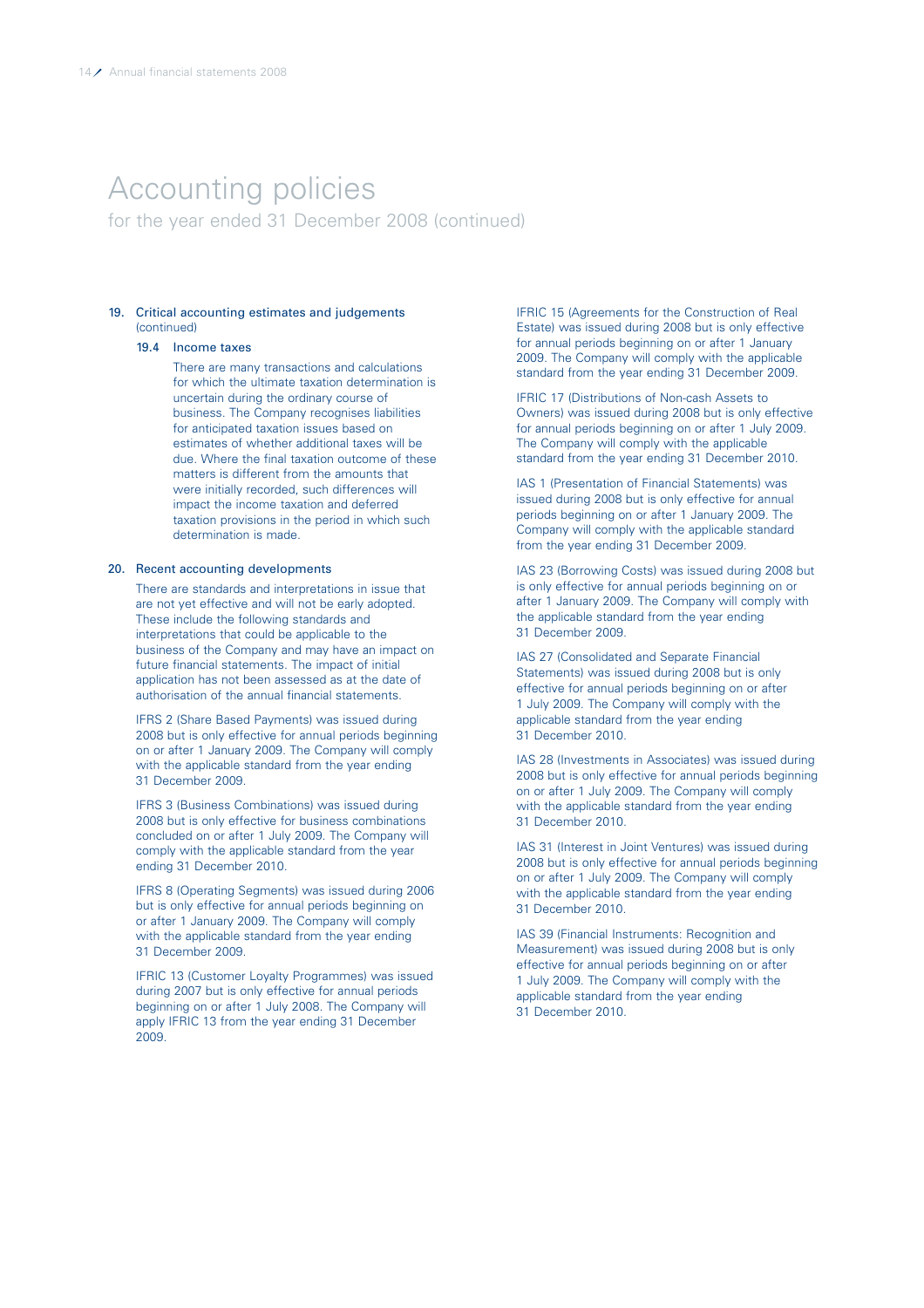for the year ended 31 December 2008 (continued)

### 20. Recent accounting developments (continued)

On 22 May 2008, the International Accounting Standards Board issued its latest standard, titled Improvements to International Financial Reporting Standards 2008. The Standard included 35 amendments to various current Standards. The following amendments have not been applied in the 2008 financial year as they are not yet effective.

| <b>Standard</b>                                                                            | Annual periods<br>beginning on or after |
|--------------------------------------------------------------------------------------------|-----------------------------------------|
| IFRS 1 (AC 138) – First-time Adoption of International Financial Reporting Standards       | 1 January 2009                          |
| IFRS 5 (AC 142) – Non-current Assets Held for Sale and Discontinued Operations             | 1 July 2009                             |
| IAS 1 (AC 101) – Presentation of Financial Statements                                      | 1 January 2009                          |
| IAS 16 (AC 123) – Property, Plant and Equipment                                            | 1 January 2009                          |
| IAS 19 (AC 116) - Employee Benefits                                                        | 1 January 2009                          |
| IAS 20 (AC 134) – Accounting for Government Grants and Disclosure of Government Assistance | 1 January 2009                          |
| IAS 27 (AC 132) – Consolidated and Separate Financial Statements                           | 1 January 2009                          |
| IAS 28 (AC 110) - Investments in Associates                                                | 1 January 2009                          |
| IAS 29 (AC 124) - Financial Reporting in Hyperinflationary Economies                       | 1 January 2009                          |
| IAS 31 (AC 119) – Interests in Joint Ventures                                              | 1 January 2009                          |
| IAS 32 (AC 125) – Financial Instruments: Presentation                                      | 1 January 2009                          |
| IAS 36 (AC 128) – Impairment of Assets                                                     | 1 January 2009                          |
| IAS 38 (AC 129) - Intangible Assets                                                        | 1 January 2009                          |
| IAS 39 (AC 133) – Financial Instruments: Recognition and Measurement                       | 1 January 2009                          |
| IAS 40 (AC 135) – Investment Property                                                      | 1 January 2009                          |
| IAS 41 (AC 137) - Agriculture                                                              | 1 January 2009                          |
|                                                                                            |                                         |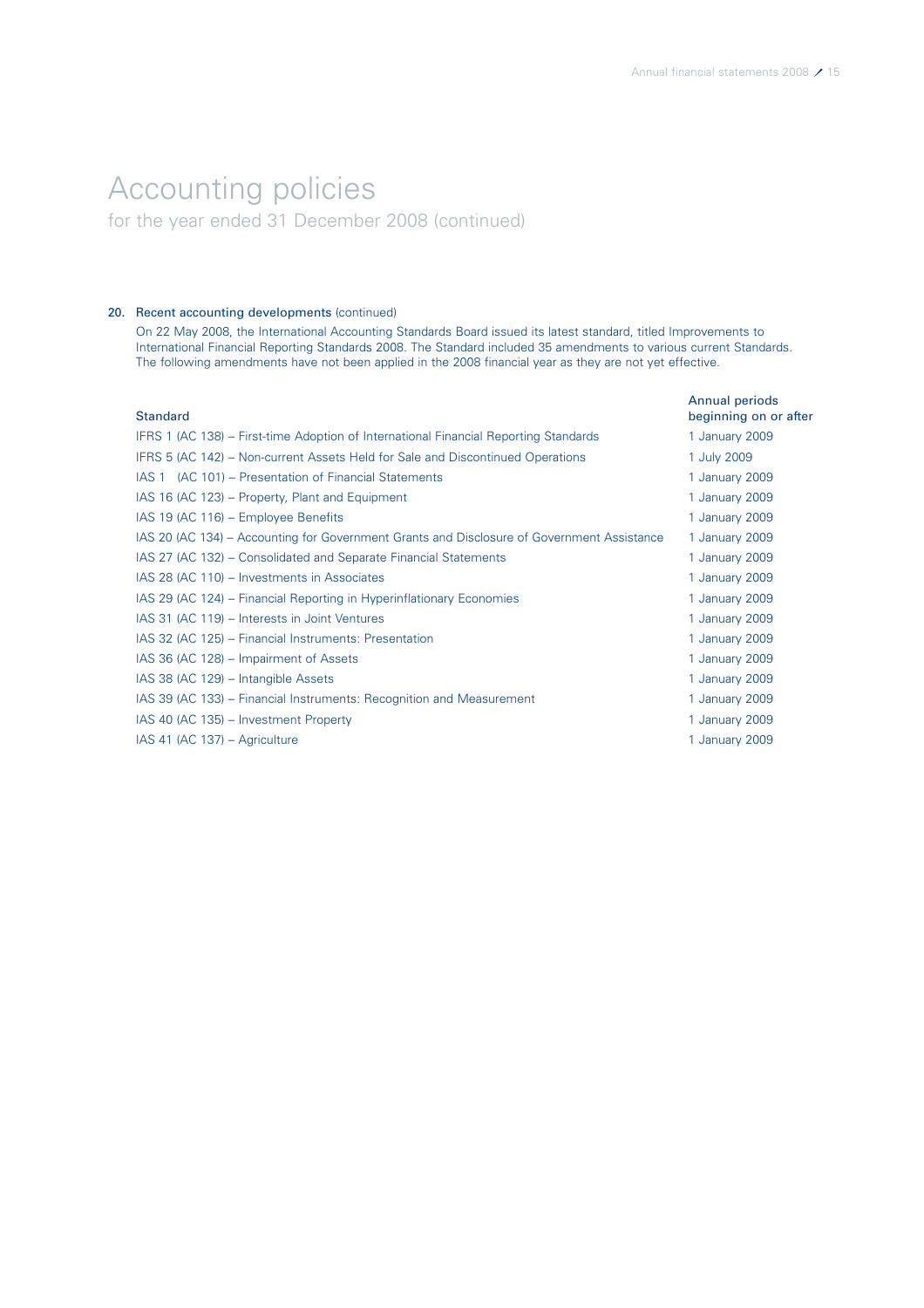### Balance sheet at 31 December 2008

|                                  |             | 2008         | 2007      |
|----------------------------------|-------------|--------------|-----------|
|                                  | <b>Note</b> | <b>R'000</b> | R'000     |
| <b>ASSETS</b>                    |             |              |           |
| Intangible assets                | 2           | 76 894       | 23 568    |
| Property and equipment           | 3           | 35 995       | 16 655    |
| Other accounts receivable        | 4           | 50 501       | 33 593    |
| Interest in subsidiaries         | 5           | 91 033       | 80 116    |
| Other investments                | 6           | 20 070       | 8917      |
| Deferred taxation assets         | 7           | 153 531      |           |
| Non-current assets held for sale | 8           | 5 2 8 9      |           |
| Loans and advances               | 9           | 3 403 789    | 2 814 743 |
| Derivative financial instruments | 10          | 56 873       | 43 814    |
| Negotiable securities            | 11          | 247 141      | 275 577   |
| Bank term deposits               | 12          | 324 295      | 170 618   |
| Cash and cash equivalents        | 13          | 1 464 959    | 1 252 376 |
|                                  |             |              |           |
| <b>Total assets</b>              |             | 5 930 370    | 4 719 977 |
| <b>EQUITY AND LIABILITIES</b>    |             |              |           |
| Shareholders' equity             |             | 1 296 760    | 853 379   |
| Share capital and share premium  | 14          | 1 483 300    | 1 483 300 |
| Share-based payments reserve     |             | 4 6 5 0      |           |
| General reserve                  |             | 12 2 3 1     | 12 2 31   |
| Property revaluation reserve     |             | 69           | 69        |
| Available-for-sale reserve       |             | 52 436       | 35 531    |
| General credit-risk reserve      |             |              | 19 403    |
| <b>Accumulated loss</b>          |             | (255926)     | (697 155) |
| <b>Liabilities</b>               |             | 4 633 610    | 3 866 598 |
| <b>Deposits</b>                  | 15          | 4 391 543    | 3770800   |
| Derivative financial instruments | 10          | 95 091       | 15 3 5 6  |
| Provisions                       | 16          | 48 560       | 42 407    |
| Other accounts payable           | 18          | 98 110       | 38 035    |

Total equity and liabilities 5 930 370 4 719 977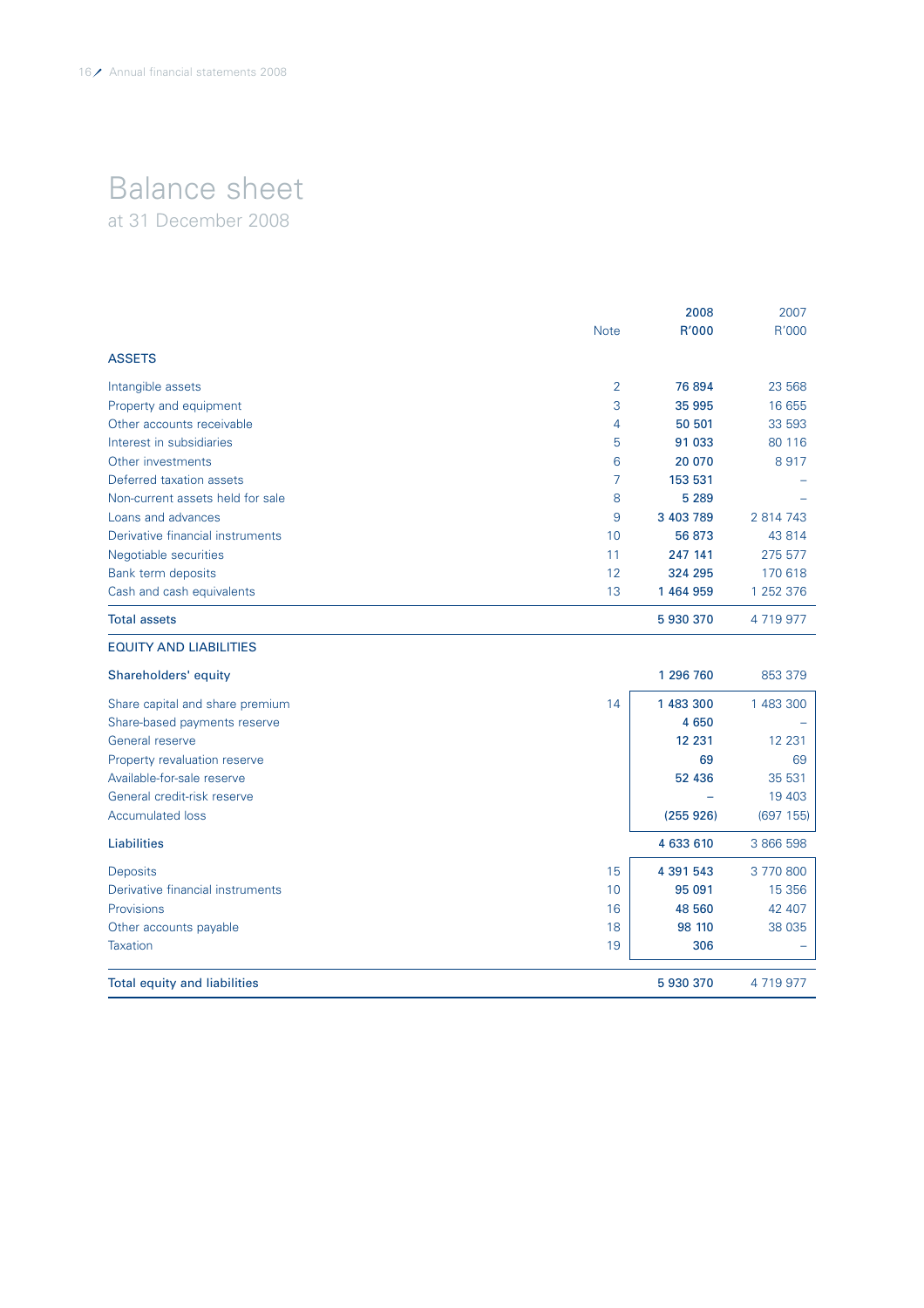### Income statement

|                                                                         |             | 2008      | 2007      |
|-------------------------------------------------------------------------|-------------|-----------|-----------|
|                                                                         | <b>Note</b> | R'000     | R'000     |
| Interest income                                                         | 21          | 669 221   | 473 870   |
| Interest expenditure                                                    | 22          | (337913)  | (250092)  |
| Net interest income                                                     |             | 331 308   | 223 778   |
| Net charge for credit losses                                            | 9           | (6618)    | (5358)    |
| Net interest income after credit losses                                 |             | 324 690   | 218 420   |
| Net gains on disposal and revaluation of available-for-sale investments |             | 9839      | 5 5 9 4   |
| Non-interest income                                                     | 23          | 259 955   | 190 904   |
| Recurring                                                               |             | 259 955   | 175 829   |
| Non-recurring                                                           |             |           | 15 0 75   |
| Fee and commission expenditure                                          | 24          | (76 119)  | (28841)   |
| Net interest and non-interest income                                    |             | 518 365   | 386 077   |
| Operating expenditure                                                   | 25          | (259 166) | (221 132) |
| <b>Profit before taxation</b>                                           |             | 259 199   | 164 945   |
| <b>Taxation</b>                                                         | 26          | 159 028   |           |
| <b>Profit after taxation</b>                                            |             | 418 227   | 164 945   |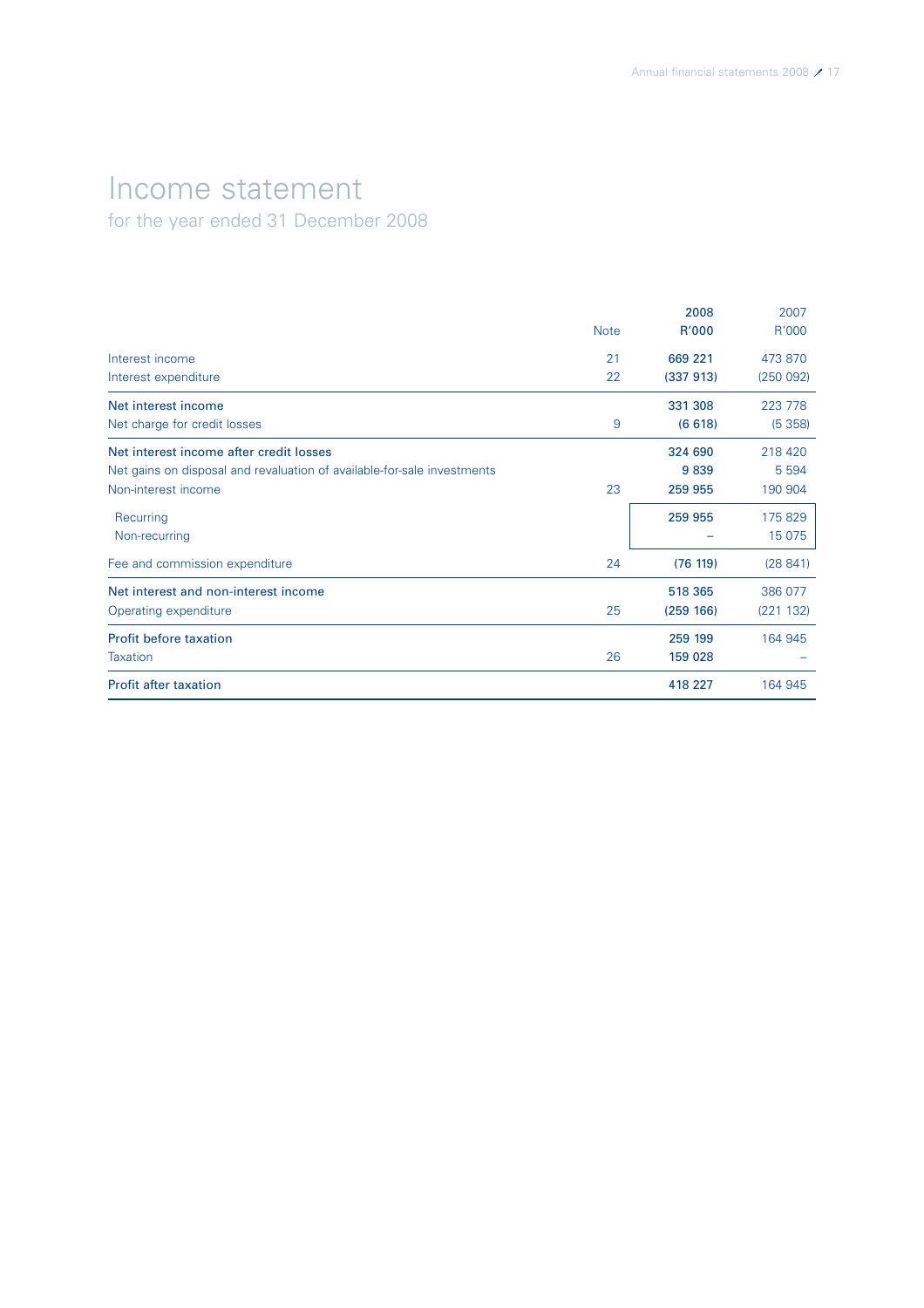## Statement of changes in equity

|                                 |              |           | Share-   |          |             |           |             |           |           |
|---------------------------------|--------------|-----------|----------|----------|-------------|-----------|-------------|-----------|-----------|
|                                 |              |           | based    |          | Property    | Available | General     | Accu-     |           |
|                                 | <b>Share</b> | Share     | payments | General  | revaluation | for-sale  | credit-risk | mulated   |           |
|                                 | capital      | premium   | reserve  | reserve  | reserve     | reserve   | reserve     | loss      | Total     |
|                                 | R'000        | R'000     | R'000    | R'000    | R'000       | R'000     | R'000       | R'000     | R'000     |
| Shareholders' equity at         |              |           |          |          |             |           |             |           |           |
| 31 December 2006                | 124 969      | 1 358 331 |          | 12 2 31  | 69          | 29 869    | 13 9 54     | (856651)  | 682 772   |
| Net movement for                |              |           |          |          |             |           |             |           |           |
| the year                        | ÷            | $\sim$    | L.       | $\equiv$ | $\sim$      | 5 6 6 2   | 5 4 4 9     | 159 496   | 170 607   |
| Gains and losses on             |              |           |          |          |             |           |             |           |           |
| remeasurement to                |              |           |          |          |             |           |             |           |           |
| fair value                      |              |           |          |          |             | 11 262    |             |           | 11 262    |
| Release to income               |              |           |          |          |             |           |             |           |           |
| on disposal of                  |              |           |          |          |             |           |             |           |           |
| available-for-sale financial    |              |           |          |          |             |           |             |           |           |
| assets                          |              |           |          |          |             | (5600)    |             |           | (5600)    |
| Increase in general             |              |           |          |          |             |           |             |           |           |
| credit-risk reserve             |              |           |          |          |             |           | 5 4 4 9     | (5449)    |           |
| Profit after taxation           |              |           |          |          |             |           |             | 164 945   | 164 945   |
|                                 |              |           |          |          |             |           |             |           |           |
| Shareholders' equity at         |              |           |          |          |             |           |             |           |           |
| 31 December 2007                | 124 969      | 1 358 331 |          | 12 231   | 69          | 35 531    | 19 4 03     | (697 155) | 853 379   |
| Net movement for                |              |           |          |          |             |           |             |           |           |
| the year                        |              |           | 4 6 5 0  |          |             | 16 905    | (19 403)    | 441 229   | 443 381   |
| Gains and losses on             |              |           |          |          |             |           |             |           |           |
| remeasurement to                |              |           |          |          |             |           |             |           |           |
| fair value                      |              |           |          |          |             | 32 241    |             |           | 32 241    |
| Release to income               |              |           |          |          |             |           |             |           |           |
| on disposal of                  |              |           |          |          |             |           |             |           |           |
| available-for-sale financial    |              |           |          |          |             |           |             |           |           |
| assets                          |              |           |          |          |             | (9839)    |             |           | (9839)    |
| Share-based payments            |              |           |          |          |             |           |             |           |           |
|                                 |              |           | 4 650    |          |             |           |             | 3 5 9 9   | 8 2 4 9   |
| expense<br>Transfer to deferred |              |           |          |          |             |           |             |           |           |
|                                 |              |           |          |          |             |           |             |           |           |
| taxation liability              |              |           |          |          |             | (5 497)   |             |           | (5497)    |
| Decrease in general             |              |           |          |          |             |           |             |           |           |
| credit-risk reserve             |              |           |          |          |             |           | (19 403)    | 19 403    |           |
| Profit after taxation           |              |           |          |          |             |           | ÷           | 418 227   | 418 227   |
| Shareholders' equity at         |              |           |          |          |             |           |             |           |           |
| 31 December 2008                | 124 969      | 1 358 331 | 4 650    | 12 231   | 69          | 52 436    |             | (255926)  | 1 296 760 |
|                                 |              |           |          |          |             |           |             |           |           |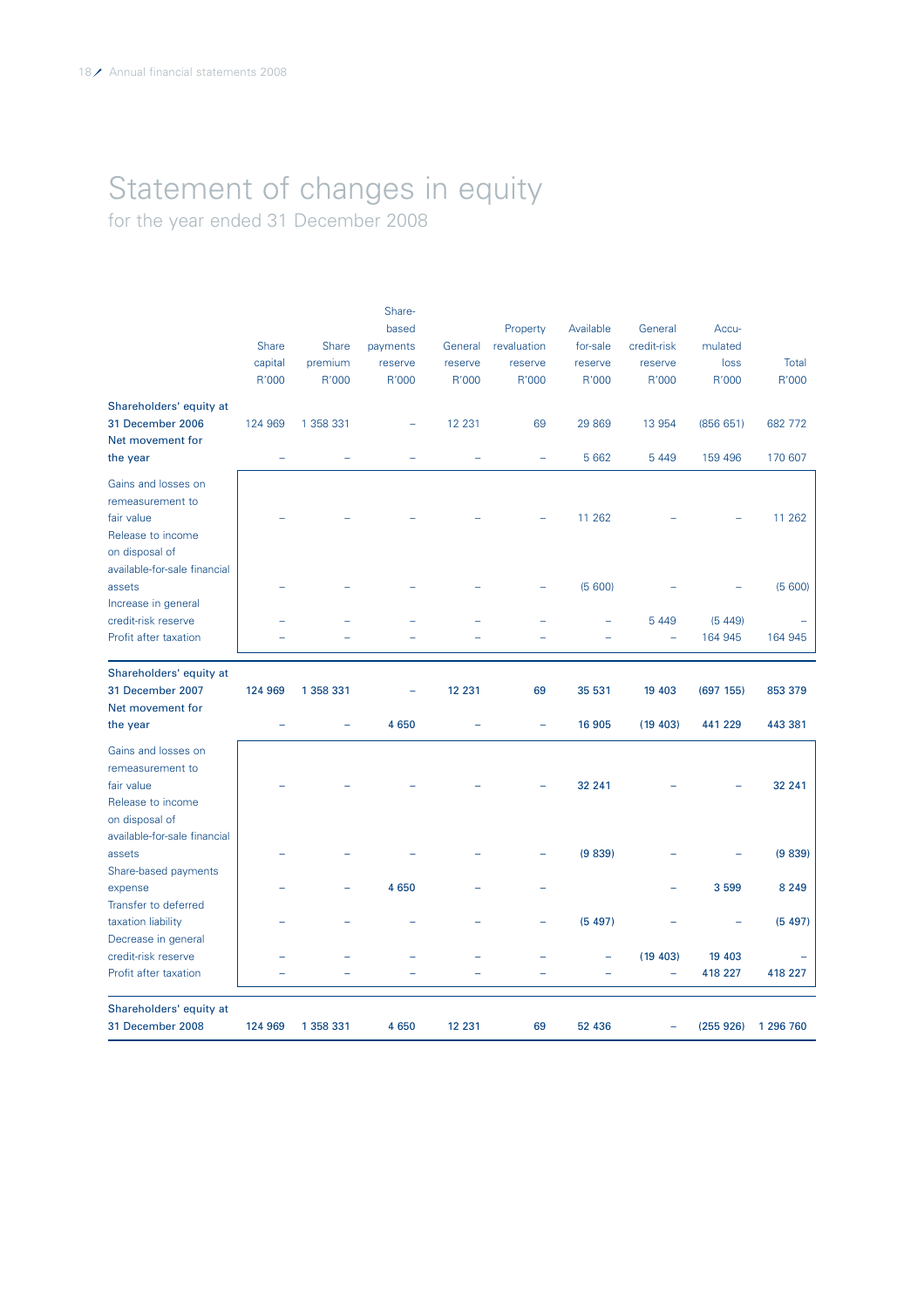## Cash flow statement

|                                                               | <b>Note</b> | 2008<br>R'000 | 2007<br>R'000 |
|---------------------------------------------------------------|-------------|---------------|---------------|
| <b>Operating activities</b>                                   |             |               |               |
| Cash receipts from customers                                  | 27.1        | 999 621       | 631 290       |
| Cash paid to suppliers and employees                          | 27.2        | (644968)      | (479973)      |
| Cash generated from operations                                | 27.3        | 354 653       | 151 317       |
| Dividends received                                            |             | 2614          | 2 1 6 7       |
| <b>Taxation received</b>                                      | 27.4        | 306           |               |
| Net (increase) in income earning assets                       | 27.5        | (725 743)     | (376 789)     |
| Net increase in deposits and other accounts                   | 27.6        | 659 058       | 218 496       |
| Net cash inflow/(outflow) from operating activities           |             | 290 888       | (4809)        |
| Investing activities                                          |             |               |               |
| Purchase of property, equipment and intangible assets         |             | (86536)       | (19859)       |
| Acquisition of investments                                    |             | (470)         |               |
| Proceeds on sale of property, equipment and intangible assets |             | 43            | 108           |
| Proceeds on disposal of other investments                     |             | 9839          | 5 5 9 4       |
| (Increase)/Decrease in interest in subsidiaries               |             | (1 181)       | 623           |
| Net cash (outflow) from investing activities                  |             | (78305)       | (13534)       |
| Net cash inflow/(outflow) for year                            |             | 212 583       | (18, 343)     |
| Cash and cash equivalents at beginning of year                |             | 1 252 376     | 1 270 719     |
| Cash and cash equivalents at end of year                      | 13          | 1 464 959     | 1 252 376     |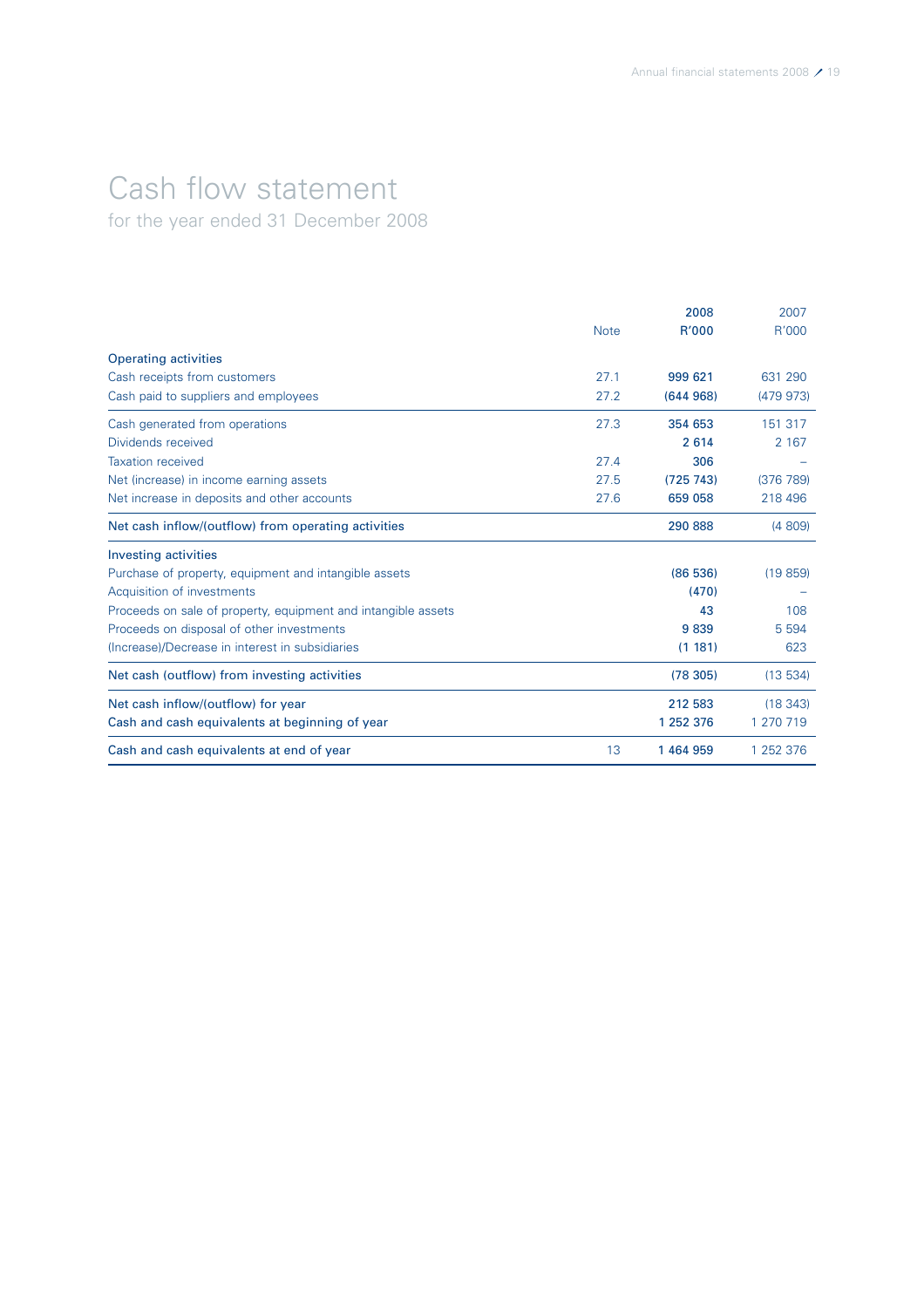|                                                     | 2008      |           |           | 2007              |  |  |
|-----------------------------------------------------|-----------|-----------|-----------|-------------------|--|--|
|                                                     | Fair      | Carrying  | Fair      | Carrying          |  |  |
|                                                     | value     | amount    | value     | amount            |  |  |
|                                                     | R'000     | R'000     | R'000     | R'000             |  |  |
| Categories and fair values of financial instruments |           |           |           |                   |  |  |
| <b>Assets</b>                                       |           |           |           |                   |  |  |
| Available-for-sale                                  | 131 641   | 131 641   | 95 607    | 95 607            |  |  |
| Other investments                                   | 20 070    | 20 070    | 8917      | 8917              |  |  |
| Interest in subsidiaries                            | 91 033    | 91 033    | 80 116    | 80 116            |  |  |
| Negotiable securities - Government stock            | 20 538    | 20 538    | 6 5 7 4   | 6 5 7 4           |  |  |
| Loans and receivables                               | 5 315 783 | 5 316 236 | 4 347 053 | 4 3 5 37 6        |  |  |
| Current accounts                                    | 503 622   | 503 622   | 655 384   | 655 384           |  |  |
| Credit card                                         | 14 9 20   | 14 9 20   | 15 184    | 15 184            |  |  |
| Mortgage loans                                      | 1 560 921 | 1560921   | 1 196 363 | 1 196 363         |  |  |
| Instalment sales and leases                         | 349 480   | 349 480   | 276 720   | 276 720           |  |  |
| <b>Structured loans</b>                             | 254 795   | 254 795   | 83 878    | 83 878            |  |  |
| Other advances                                      | 566 140   | 566 140   | 433 057   | 433 057           |  |  |
| Negotiable securities - Treasury bills              | 226 150   | 226 603   | 203 880   | 204 010           |  |  |
| Negotiable securities - Debentures                  |           |           | 26 000    | 34 193            |  |  |
| Bank term deposits                                  | 324 295   | 324 295   | 170 618   | 170 618           |  |  |
| Cash and cash equivalents                           | 1 464 959 | 1 464 959 | 1 252 376 | 1 252 376         |  |  |
| Other accounts receivable                           | 50 501    | 50 501    | 33 593    | 33 593            |  |  |
| Loans and receivables designated at fair value      |           |           |           |                   |  |  |
| through profit and loss                             | 153 911   | 153 911   | 185 017   | 185 017           |  |  |
| Mortgage loans                                      | 53 946    | 53 946    | 40 962    | 40 962            |  |  |
| Instalment sales and leases                         | 21 300    | 21 300    | 26 997    | 26 997            |  |  |
| Other advances                                      | 78 665    | 78 665    | 86 258    | 86 258            |  |  |
| Corporate bonds                                     |           |           | 30 800    | 30 800            |  |  |
| Held-for-trading                                    | 56 873    | 56 873    | 43 814    | 43 814            |  |  |
| Derivative financial instruments                    | 56 873    | 56 873    | 43 814    | 43 814            |  |  |
|                                                     | 5 658 208 | 5 658 661 | 4 671 492 | 4 679 815         |  |  |
| Liabilities                                         |           |           |           |                   |  |  |
| Held-for-trading                                    | 95 091    | 95 091    | 15 3 5 6  | 15 356            |  |  |
| Derivative financial instruments                    | 95 091    | 95 091    | 15 3 5 6  | 15 3 5 6          |  |  |
| <b>Other financial liabilities</b>                  |           |           | 3 808 835 | 3 808 835         |  |  |
| Deposits                                            | 4 489 959 | 4 489 959 |           |                   |  |  |
|                                                     | 4 391 543 | 4 391 543 | 3770800   |                   |  |  |
| <b>Taxation</b>                                     | 306       | 306       |           |                   |  |  |
| Other accounts payable                              | 98 110    | 98 110    | 38 035    | 3770800<br>38 035 |  |  |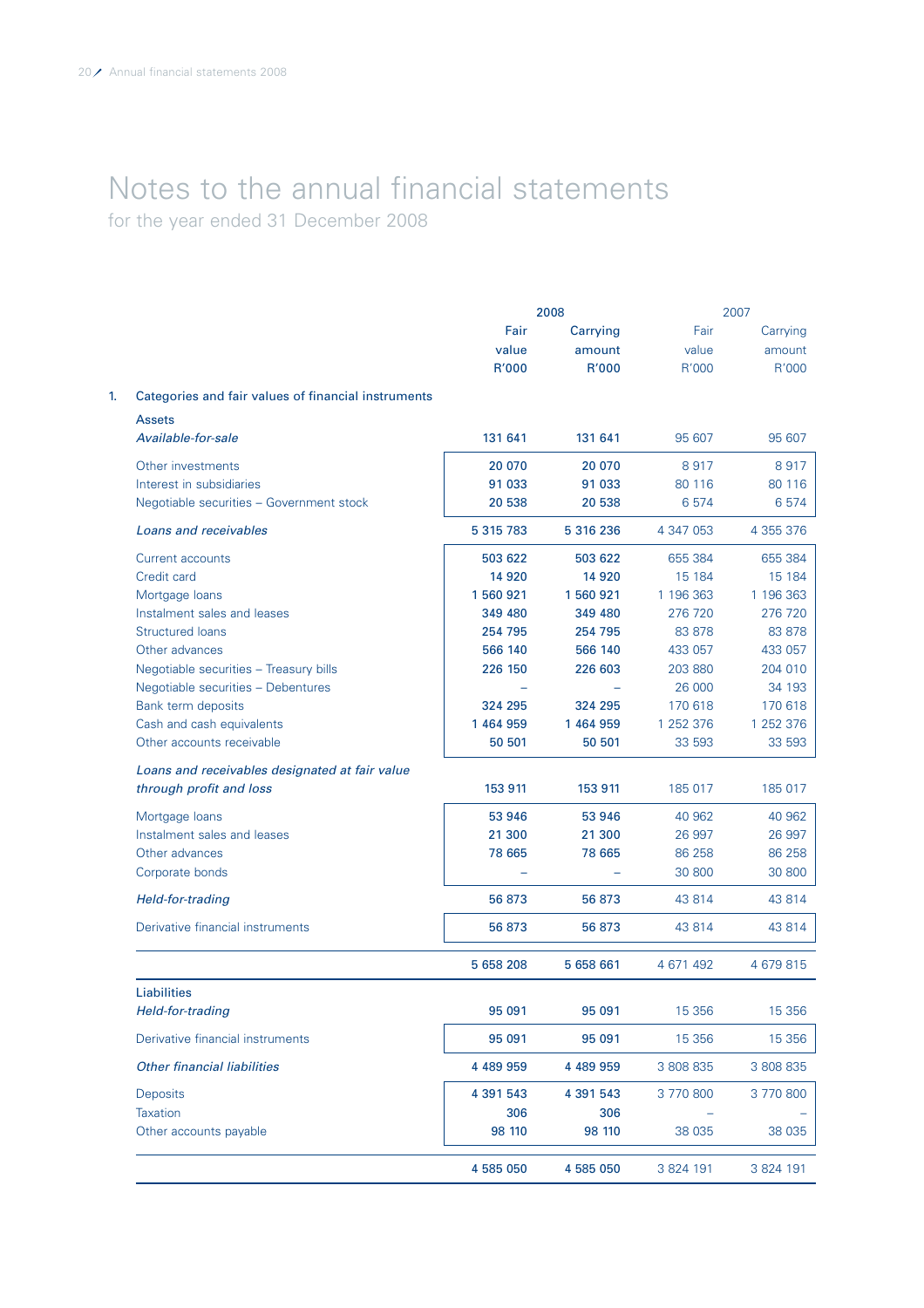for the year ended 31 December 2008 (continued)

### 1. Categories and fair values of financial instruments (continued)

Cash and cash equivalents have short terms to maturity. For this reason, the carrying amounts at the reporting date approximate the fair values.

Treasury and debentures have short terms to maturity and are carried at amortised cost. Fair value is based on quoted market values at balance sheet date.

The fair values of loans and advances that are carried at amortised cost approximate the fair values reported as they bear variable rates of interest. In addition, fair value is approximated through the credit impairment models.

Deposits generally have short terms to maturity, thus the values reported approximate the fair value.

The fair value of public traded derivatives, securities and investments is based on quoted market values at balance sheet date.

The fair value of other financial assets and financial liabilities, excluding derivatives, is determined in accordance with generally accepted pricing models based on discounted cash flow analysis using prices from observable current market transactions and adjusted by relevant market pricing.

The fair value of other investments and interest in subsidiaries which are unlisted, is determined by reference to the net asset value of the entity.

The fair value of loans and advances designated at fair value through profit and loss is calculated using the credit spread observed at origination. The fair values are adjusted for deterioration of credit quality through the application of the credit impairment models.

|                                                                                                                                        | 2008         | 2007  |
|----------------------------------------------------------------------------------------------------------------------------------------|--------------|-------|
|                                                                                                                                        | <b>R'000</b> | R'000 |
| Loans and receivables designated at fair value through profit and loss<br>Cumulative changes in fair value attributable to credit risk |              |       |
| Changes in fair value attributable to changes in credit risk recognised during the period                                              |              |       |

At reporting date there are no significant concentrations of credit risk.

To confirm the amount of the fair value attributable to changes in credit risk, a review of those loans or receivables designated at fair value through profit and loss was conducted. The Company has no credit derivatives over loans and receivables designated at fair value through profit and loss.

|                                                                     | 2008     | 2007     |
|---------------------------------------------------------------------|----------|----------|
|                                                                     | R'000    | R'000    |
| Intangible assets                                                   |          |          |
| <b>Computer software</b>                                            |          |          |
| Cost at beginning of year                                           | 61 291   | 51 671   |
| <b>Additions</b>                                                    | 59 412   | 15 850   |
| Net transfer from property and equipment                            | 282      | 424      |
| Write-off of obsolete stock                                         |          | (6654)   |
| Cost at end of year                                                 | 120 985  | 61 291   |
| Accumulated amortisation and impairment losses at beginning of year | (37 723) | (40122)  |
| Amortisation                                                        | (6086)   | (3715)   |
| Net transfer from property and equipment                            | (282)    | (424)    |
| Write-off of obsolete stock                                         |          | 6 5 38   |
| Accumulated amortisation and impairment losses at end of year       | (44091)  | (37 723) |
| Net carrying amount at end of year                                  | 76 894   | 23 568   |
|                                                                     |          |          |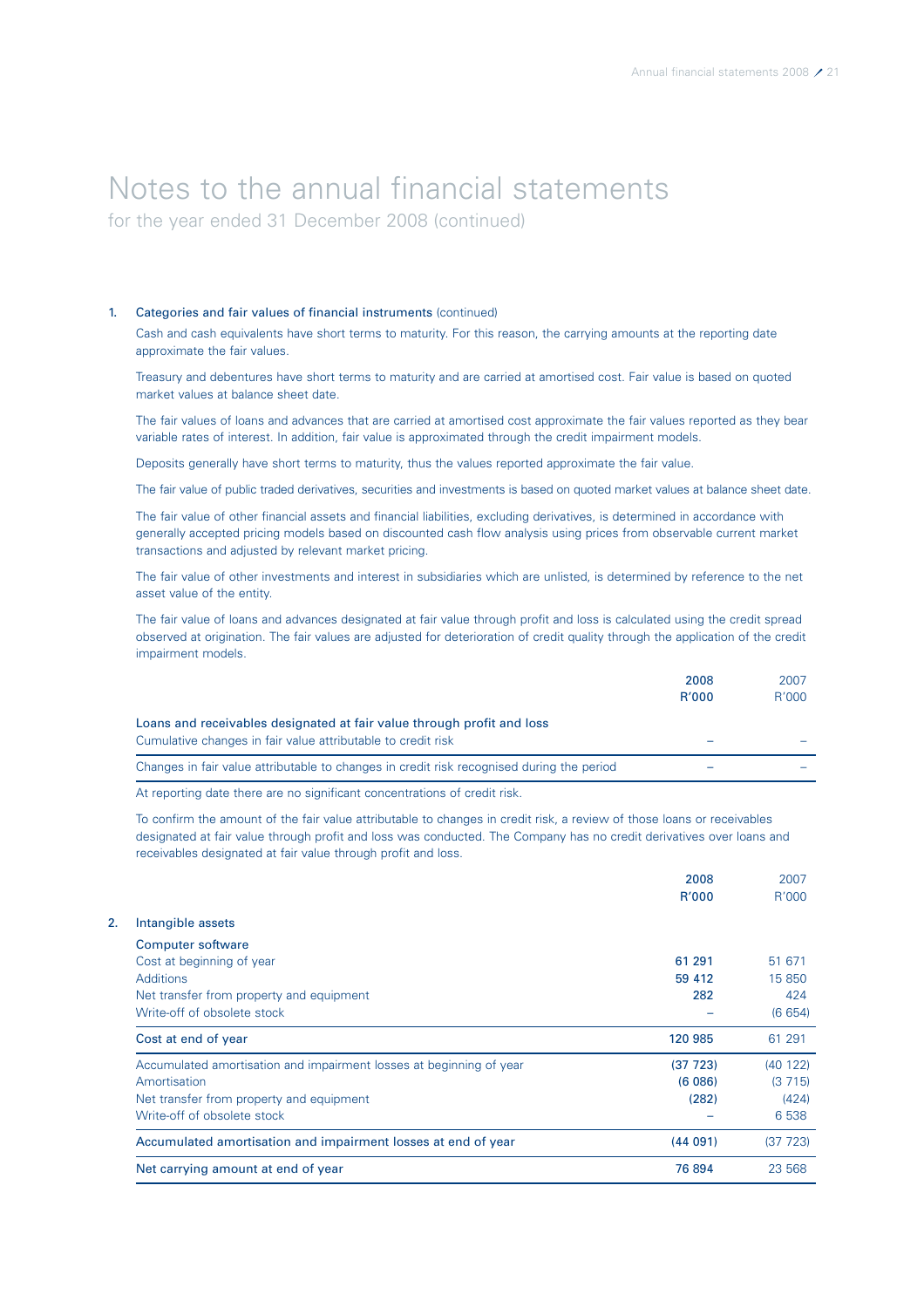for the year ended 31 December 2008 (continued)

|                                                             | Owner-<br>occupied<br>property<br>R'000              | Leasehold<br>improve-<br>ments<br>R'000 | Computer<br>equipment<br>R'000 | Furniture<br>and<br>fittings<br>R'000 | Office<br>equipment<br>R'000 | Motor<br>vehicles<br>R'000      | Total<br>R'000    |
|-------------------------------------------------------------|------------------------------------------------------|-----------------------------------------|--------------------------------|---------------------------------------|------------------------------|---------------------------------|-------------------|
| Property and equipment                                      |                                                      |                                         |                                |                                       |                              |                                 |                   |
| 2008                                                        |                                                      |                                         |                                |                                       |                              |                                 |                   |
| Open market value/cost at                                   |                                                      |                                         |                                |                                       |                              |                                 |                   |
| beginning of year<br><b>Additions</b>                       | 164<br>$\overline{\phantom{0}}$                      | 18 325<br>699                           | 70 493<br>24 900               | 8 4 9 9<br>439                        | 22 185<br>1086               | 415<br>$\overline{\phantom{0}}$ | 120 081<br>27 124 |
| Transfer*                                                   | $\overline{\phantom{0}}$                             |                                         | (203)                          | 348                                   | (427)                        | $\overline{\phantom{0}}$        | (282)             |
| Write-off of obsolete assets                                |                                                      |                                         | (29)                           | (13)                                  | (12)                         |                                 | (54)              |
| <b>Disposals</b>                                            | L.                                                   | (107)                                   | (1265)                         | $\overline{\phantom{m}}$              | (403)                        | $\overline{a}$                  | (1775)            |
| Open market value/cost<br>at end of year                    | 164                                                  | 18917                                   | 93 896                         | 9 2 7 3                               | 22 4 29                      | 415                             | 145 094           |
| Accumulated depreciation<br>and impairment losses at        |                                                      |                                         |                                |                                       |                              |                                 |                   |
| beginning of year                                           | $\overline{\phantom{0}}$                             | (13908)                                 | (64 808)                       | (7723)                                | (16671)                      | (316)                           | (103 426)         |
| Depreciation                                                | $\overline{a}$                                       | (819)                                   | (5211)                         | (330)                                 | (1382)                       | (28)                            | (7770)            |
| Transfer*                                                   | $\overline{\phantom{0}}$                             | $\overline{\phantom{0}}$                | 203                            | (314)                                 | 393                          | $\qquad \qquad -$               | 282               |
| Write-off of obsolete assets<br><b>Disposals</b>            | $\overline{\phantom{0}}$<br>$\overline{\phantom{0}}$ | $\overline{\phantom{0}}$<br>106         | 28<br>1 2 6 5                  | 13<br>$\equiv$                        | 11<br>392                    | $\overline{\phantom{0}}$        | 52<br>1763        |
| <b>Accumulated depreciation</b><br>and impairment losses at |                                                      |                                         |                                |                                       |                              |                                 |                   |
| end of year                                                 | $\overline{\phantom{0}}$                             | (14621)                                 | (68523)                        | (8354)                                | (17257)                      | (344)                           | (109 099)         |
| Net carrying amount at end                                  |                                                      |                                         |                                |                                       |                              |                                 |                   |
| of year                                                     | 164                                                  | 4 2 9 6                                 | 25 373                         | 919                                   | 5 1 7 2                      | 71                              | 35 995            |
| 2007                                                        |                                                      |                                         |                                |                                       |                              |                                 |                   |
| Open market value/cost at                                   | 164                                                  | 18 129                                  |                                | 8 3 6 8                               | 21 124                       | 339                             | 116 592           |
| beginning of year<br><b>Additions</b>                       | $\overline{a}$                                       | 213                                     | 68 4 68<br>2918                | 14                                    | 752                          | 112                             | 4 0 0 9           |
| Transfer *                                                  | $\overline{\phantom{0}}$                             | (17)                                    | (893)                          | 117                                   | 369                          | $\overline{\phantom{0}}$        | (424)             |
| <b>Disposals</b>                                            | $\overline{\phantom{0}}$                             | $\overline{\phantom{0}}$                |                                |                                       | (60)                         | (36)                            | (96)              |
| Open market value/cost at                                   |                                                      |                                         |                                |                                       |                              |                                 |                   |
| end of year                                                 | 164                                                  | 18 3 25                                 | 70 493                         | 8 4 9 9                               | 22 185                       | 415                             | 120 081           |
| Accumulated depreciation<br>and impairment losses at        |                                                      |                                         |                                |                                       |                              |                                 |                   |
| beginning of year                                           | ۳                                                    | (12825)                                 | (60125)                        | (7129)                                | (14695)                      | (287)                           | (95061)           |
| Depreciation                                                | $\overline{\phantom{0}}$                             | (1 092)                                 | (5617)                         | (479)                                 | (1627)                       | (65)                            | (8880)            |
| Transfer*<br><b>Disposals</b>                               | $\overline{\phantom{0}}$                             | 9<br>$\overline{\phantom{0}}$           | 934                            | (115)                                 | (404)<br>55                  | 36                              | 424<br>91         |
| <b>Accumulated depreciation</b>                             |                                                      |                                         |                                |                                       |                              |                                 |                   |
| and impairment losses at<br>end of year                     |                                                      | (13908)                                 | (64 808)                       | (7723)                                | (16671)                      | (316)                           | (103 426)         |
| Net carrying amount at<br>end of year                       | 164                                                  | 4 4 1 7                                 | 5685                           | 776                                   | 5 5 1 4                      | 99                              | 16 655            |

\*Transfer between various categories of property and equipment and intangible assets.

Note:

The owner-occupied property comprises stand 624 Malvern, Johannesburg, with a building thereon. The property is valued at the offer to purchase amount received.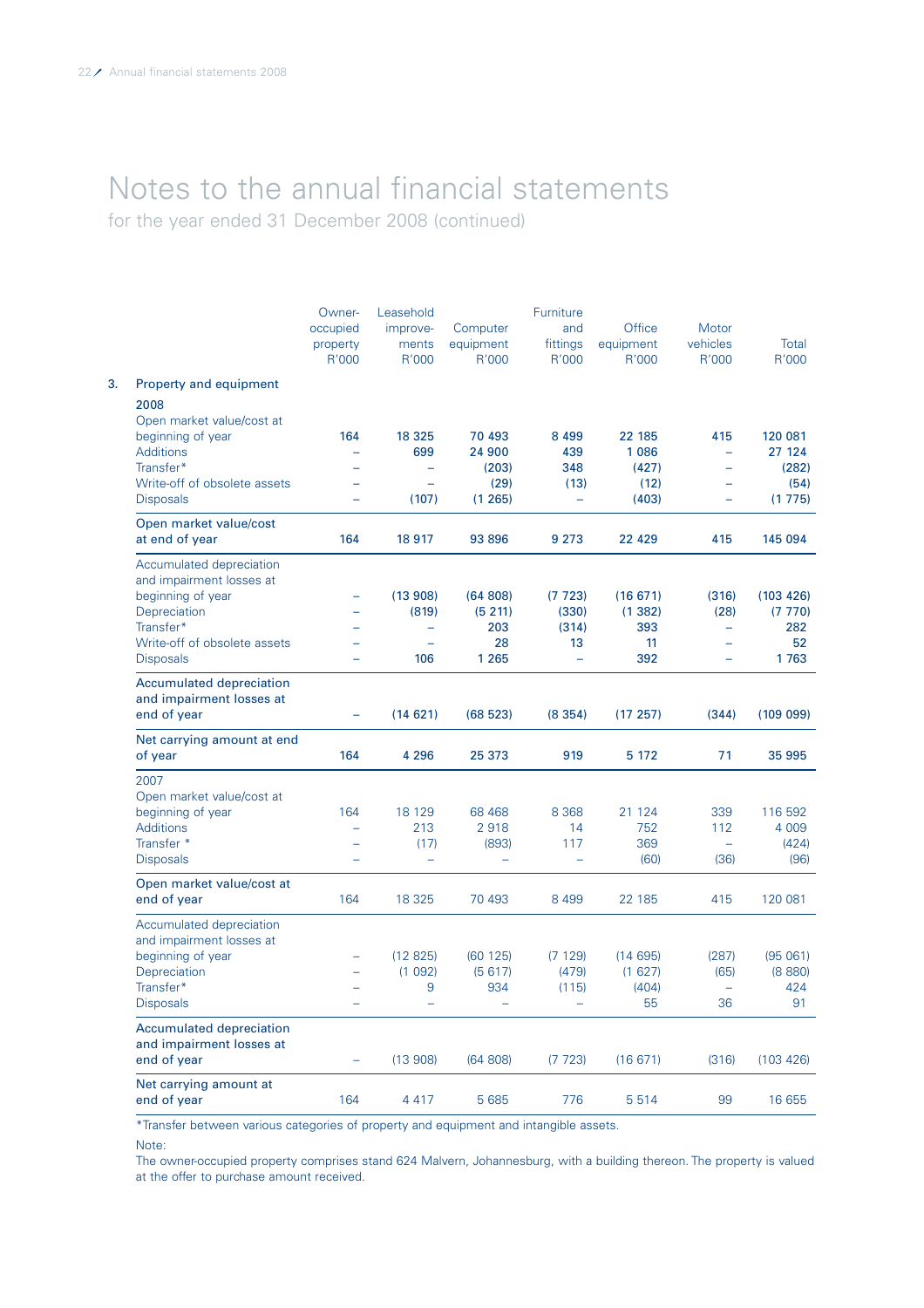for the year ended 31 December 2008 (continued)

|                                                                       | 2008<br>R'000 | 2007<br>R'000 |
|-----------------------------------------------------------------------|---------------|---------------|
| Other accounts receivable<br>4.                                       |               |               |
| Items in transit                                                      | 2 6 2 6       | 3913          |
| Loans to fellow subsidiaries and holding company (refer to note 28.2) | 11 260        | 9 9 8 7       |
| Prepayments and deposits                                              | 6 179         | 4 9 1 7       |
| Other receivables                                                     | 30 436        | 14 776        |
|                                                                       | 50 501        | 33 593        |
| Interest in subsidiaries<br>5.                                        |               |               |
| Unlisted                                                              |               |               |
| Shares at fair value                                                  |               |               |
| Portion 2 of Lot 8 Sandown (Pty) Limited                              | 41 621        | 32 2 2 0      |
| Loans to subsidiaries                                                 | 49 4 12       | 47 896        |
| Portion 2 of Lot 8 Sandown (Pty) Limited                              | 44 832        | 43 987        |
| LSM (Troyeville) Properties (Pty) Limited                             | 6 2 6 5       | 5931          |
| Less: Provisions held against loan accounts                           | (1685)        | (2 022)       |
|                                                                       | 91 033        | 80 116        |

A register containing details of investments in subsidiaries is available for inspection at the registered office of the Company.

The loans bear interest at the prevailing prime rate and have no fixed terms of maturity.

### 6. Other investments

| Available-for-sale                                                               |         |         |
|----------------------------------------------------------------------------------|---------|---------|
| Unlisted equities                                                                | 5 5 7 1 | 4 4 6 0 |
| Interest in associated company*                                                  | 3 2 3 4 | 4 2 5 1 |
| Other                                                                            | 2 3 3 7 | 209     |
| <b>Listed equities</b>                                                           | 19 7 88 | 4 4 5 7 |
| Mercantile Bank Holdings Limited (shares held by the Bank for the employee       |         |         |
| share option scheme)                                                             | 7 7 8 5 | 4 4 5 7 |
| African Bank Investment Limited                                                  | 648     |         |
| Kap International Limited                                                        | 11      |         |
| Visa Inc.                                                                        | 11 344  |         |
|                                                                                  | 25 359  | 8917    |
| Reclassification of investments as non-currents asset held for sale (see note 8) | (5 289) |         |
| <b>Total</b>                                                                     | 20 070  | 8917    |
| Directors' valuation of unlisted investments                                     | 5 5 7 1 | 4 4 6 0 |

\*The percentage shareholding of the Bank in this entity is 21.4%. The financial year-end is February.

A register containing details of other investments is available for inspection at the registered office of the Company.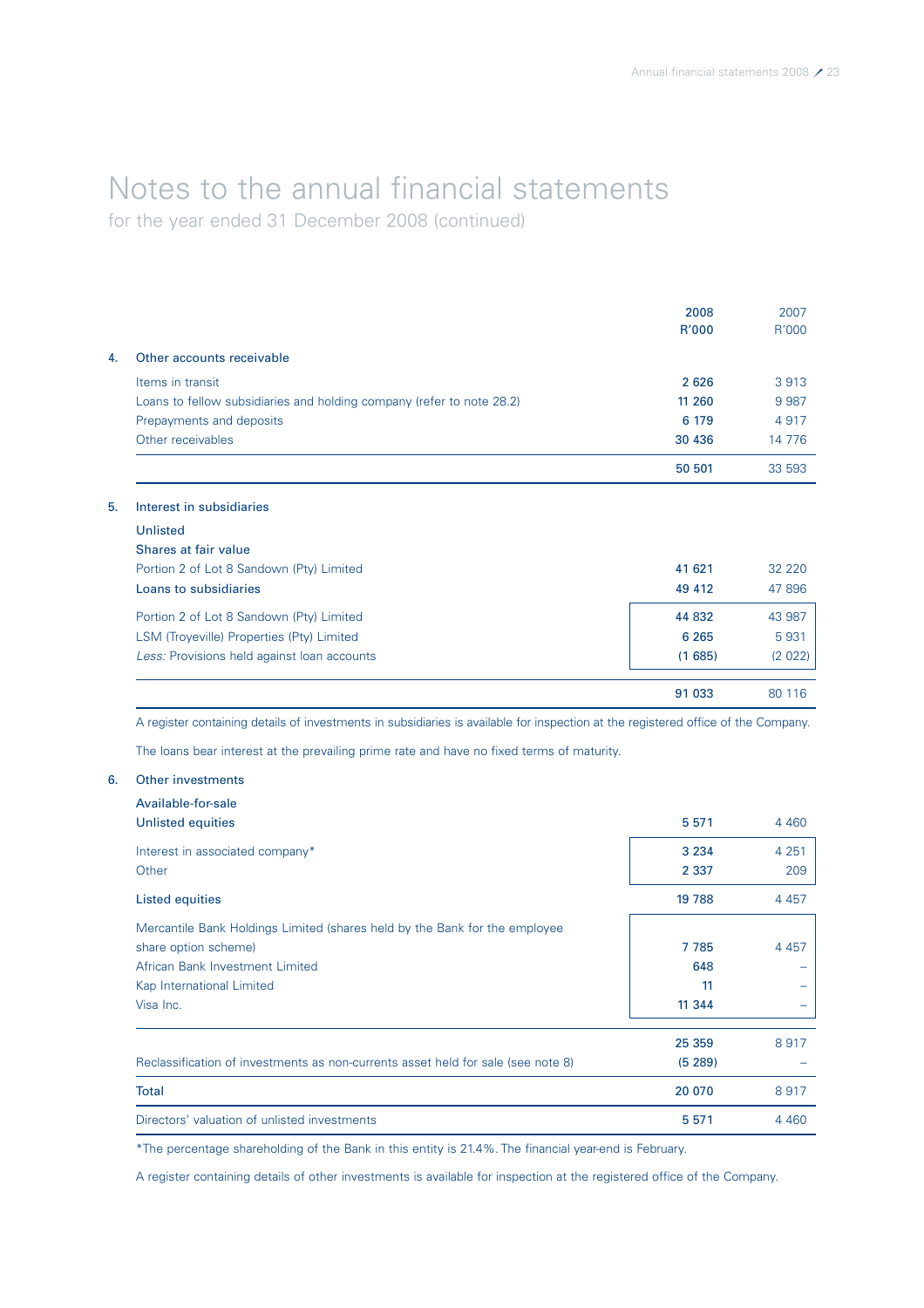for the year ended 31 December 2008 (continued)

|                                                                          | 2008<br>R'000 | 2007<br>R'000 |
|--------------------------------------------------------------------------|---------------|---------------|
| Deferred taxation                                                        |               |               |
| Reconciliation                                                           |               |               |
| Balance at the beginning of the year                                     |               |               |
| Current year charge                                                      |               |               |
| - per the income statement                                               | 159 028       |               |
| - per the statement of changes in equity                                 | (5 497)       |               |
| Balance at the end of the year                                           | 153 531       |               |
| Deferred taxation is attributable to the following temporary differences |               |               |
| <b>Assets</b>                                                            |               |               |
| Property and equipment                                                   | (9619)        |               |
| Intangibles                                                              | 3             |               |
| Short and long-term provisions                                           | 2 5 5 0       |               |
| Calculated tax losses                                                    | 157 739       |               |
| <b>Revaluations</b>                                                      | (5497)        |               |
| Leases                                                                   | 1 3 7 6       |               |
| Interest rate swaps                                                      | 2 4 9 7       |               |
| Other                                                                    | 4 4 8 2       |               |
|                                                                          | 153 531       |               |

Deferred taxation assets have been recognised for the carry forward amount of unused tax losses relating to the Company's operations where, inter alia, taxation losses can be carried forward and there is evidence that it is probable that sufficient taxable profits will be available in the future to utilise all tax losses carried forward.

### 8. Non-current assets held for sale

| Unlisted investment – Bond Exchange of South Africa Limited | 2 0 5 5 |  |
|-------------------------------------------------------------|---------|--|
| Interest in associated company                              | 3 2 3 4 |  |
|                                                             | 5 2 8 9 |  |

### Unlisted investment

The Company intends to dispose of the investment in the Bond Exchange of South Africa Limited and anticipates that the disposal will be concluded by June 2009.

The investment has been valued at the offer price less costs to sell in terms of the scheme arrangement proposed by the purchaser.

No impairment loss was recognised on reclassification of the investment as a non-current asset held for sale at 31 December 2008.

### Interest in associated company

The Company intends to dispose of Statman Investments (Pty) Limited and anticipates that the disposal will be concluded by June 2009.

The investment has been valued at the carrying amount as the offer price by the purchaser has not yet been concluded.

No impairment loss was recognised on reclassification of the interest in the associated company as a non-current asset held for sale at 31 December 2008.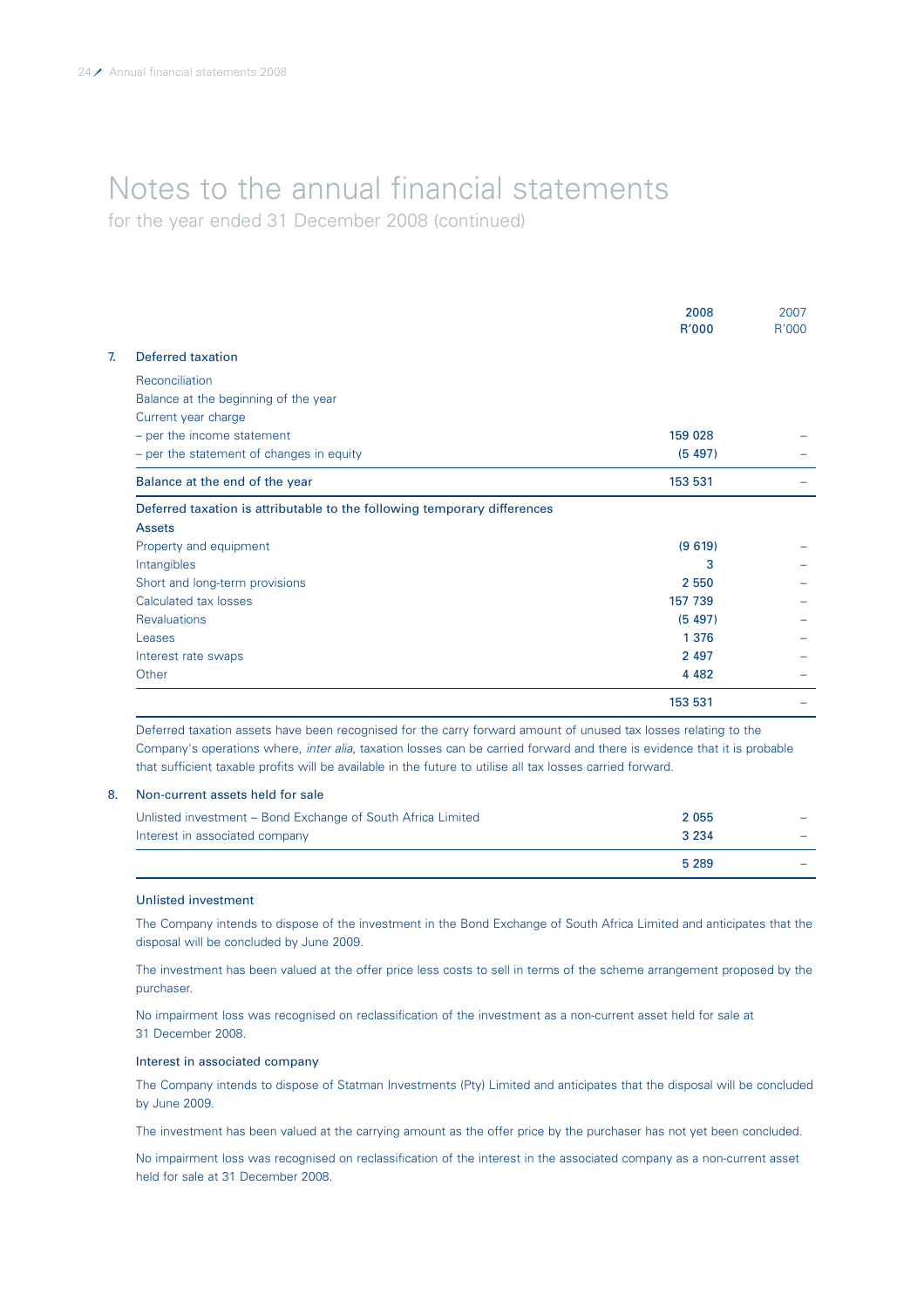for the year ended 31 December 2008 (continued)

|                                                               | 2008<br>R'000   | 2007<br>R'000 |
|---------------------------------------------------------------|-----------------|---------------|
| Loans and advances                                            |                 |               |
| <b>Category analysis</b>                                      |                 |               |
| <b>Amortised cost</b>                                         | 3 3 2 5 1 5 1 5 | 2 755 878     |
| Current accounts                                              | 506 103         | 657 886       |
| Credit card                                                   | 22 4 20         | 21 555        |
| Mortgage loans                                                | 1 568 744       | 1 200 419     |
| Instalment sales and leases                                   | 352 406         | 277 562       |
| <b>Structured loans</b>                                       | 285 225         | 131 191       |
| Other advances                                                | 594 617         | 467 265       |
| Fair value through profit and loss                            | 154 106         | 154 528       |
| Mortgage loans                                                | 53 960          | 40 980        |
| Instalment sales and leases                                   | 21 338          | 27 0 26       |
| Other advances                                                | 78 808          | 86 522        |
|                                                               | 3 483 621       | 2 910 406     |
| Less: Impairments for credit losses                           | (58849)         | (57 187)      |
| Less: Interest in suspense                                    | (20983)         | (38 476)      |
|                                                               | 3 403 789       | 2 814 743     |
| All loans and advances are denominated in South African Rand. |                 |               |
| <b>Maturity analysis</b>                                      |                 |               |
| Repayable on demand                                           | 757 379         | 900 360       |
| Maturing within six months                                    | 11 3 19         | 136 671       |
| Maturing after six months but within 12 months                | 36 288          | 158 547       |
| Maturing after 12 months                                      | 2 678 635       | 1 714 828     |
|                                                               | 3 483 621       | 2 910 406     |
|                                                               |                 |               |

The maturity analysis is based on the remaining period to contractual maturity at year-end.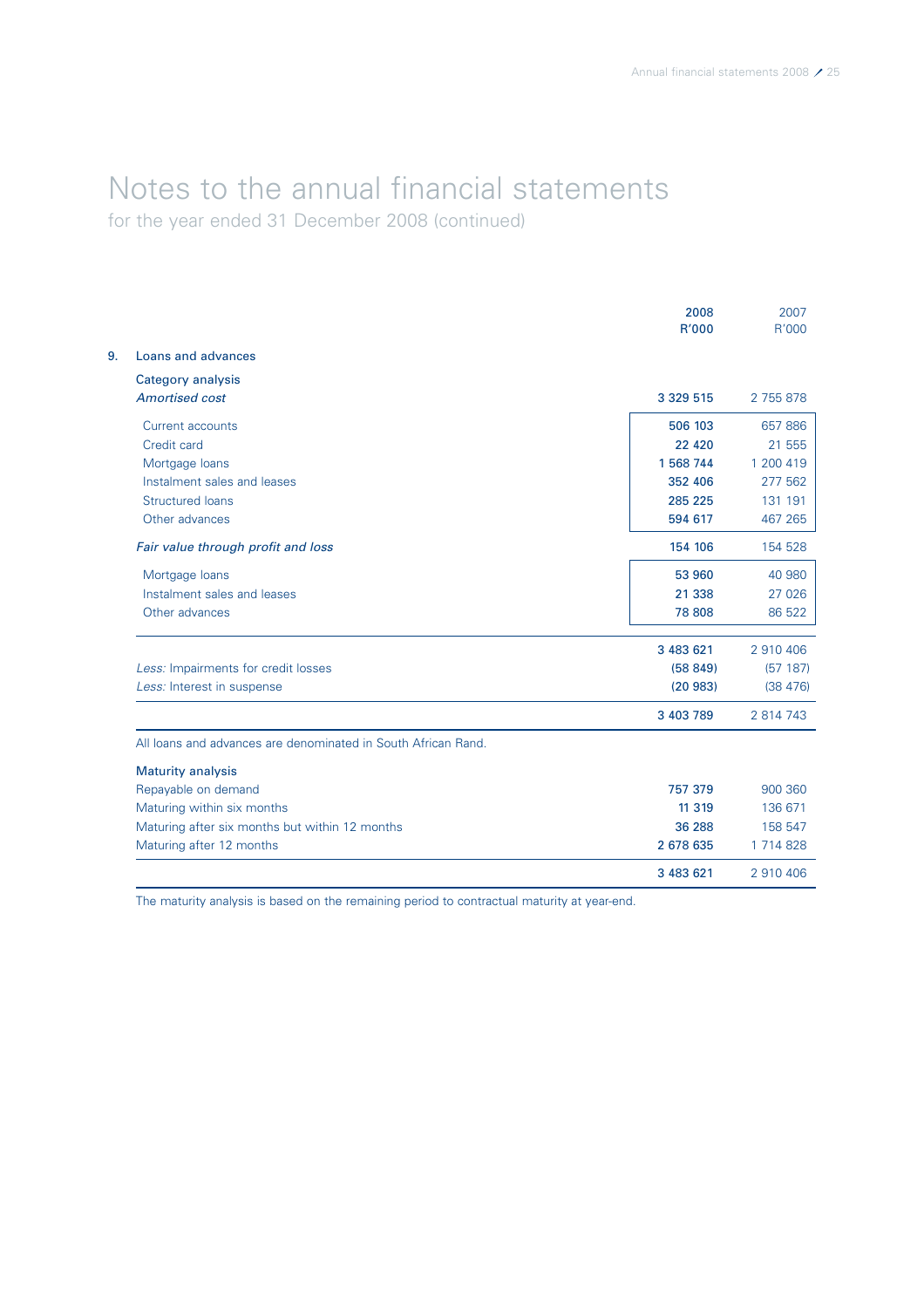|                                                                                                                                       |                  |                    | Gross<br>amount    | Interest in<br>suspense | impairments          | Total          | Net balance                                                                                                              |
|---------------------------------------------------------------------------------------------------------------------------------------|------------------|--------------------|--------------------|-------------------------|----------------------|----------------|--------------------------------------------------------------------------------------------------------------------------|
|                                                                                                                                       |                  |                    | R'000              | R'000                   |                      | R'000          | R'000                                                                                                                    |
| Loans and advances (continued)                                                                                                        |                  |                    |                    |                         |                      |                |                                                                                                                          |
| Detailed category analysis of loans and advances                                                                                      |                  |                    |                    |                         |                      |                |                                                                                                                          |
| 2008                                                                                                                                  |                  |                    |                    |                         |                      |                |                                                                                                                          |
| Current accounts                                                                                                                      |                  |                    | 506 103            | 409                     |                      | 2 0 7 2        | 503 622                                                                                                                  |
| Credit card                                                                                                                           |                  |                    | 22 4 20            | 2 2 5 4                 |                      | 5 2 4 6        | 14 920                                                                                                                   |
| Mortgage loans                                                                                                                        |                  |                    | 1 622 704          | 3694                    |                      | 4 1 4 3        | 1 614 867                                                                                                                |
| Instalment sales and leases                                                                                                           |                  |                    | 373 744            | 654                     |                      | 2 3 1 0        | 370 780                                                                                                                  |
| <b>Structured loans</b>                                                                                                               |                  |                    | 285 225<br>673 425 |                         |                      | 30 430         | 254 795                                                                                                                  |
| Other advances                                                                                                                        |                  |                    |                    | 13 972                  |                      | 14 648         | 644 805                                                                                                                  |
|                                                                                                                                       |                  |                    | 3 483 621          | 20 983                  |                      | 58 849         | 3 403 789                                                                                                                |
| 2007<br>Current accounts                                                                                                              |                  |                    | 657 886            | 210                     |                      | 2 2 9 2        | 655 384                                                                                                                  |
| Credit card                                                                                                                           |                  |                    | 21 555             | 1568                    |                      | 4 803          | 15 184                                                                                                                   |
| Mortgage loans                                                                                                                        |                  |                    | 1 241 399          | 1768                    |                      | 2 3 6 6        |                                                                                                                          |
| Instalment sales and leases                                                                                                           |                  |                    | 304 588            | 256                     |                      | 615            | 1 237 265<br>303 717                                                                                                     |
| <b>Structured loans</b>                                                                                                               |                  |                    | 131 191            | 19918                   |                      | 27 395         | 83 878                                                                                                                   |
| Other advances                                                                                                                        |                  |                    | 553 787            | 14 756                  |                      | 19 716         | 519 315                                                                                                                  |
|                                                                                                                                       |                  |                    | 2 910 406          | 38 476                  |                      | 57 187         | 2 814 743                                                                                                                |
|                                                                                                                                       |                  |                    |                    |                         |                      |                |                                                                                                                          |
|                                                                                                                                       |                  |                    |                    |                         | Instalment           |                |                                                                                                                          |
|                                                                                                                                       |                  | Current            |                    | Credit Mortgage         | sales and Structured |                | Other                                                                                                                    |
|                                                                                                                                       | Total<br>R'000   | accounts<br>R'000  | card<br>R'000      | loans<br>R'000          | leases<br>R'000      | loans<br>R'000 | advances<br>R'000                                                                                                        |
| Impairments for credit losses<br>2008<br>Balance at the beginning of the year<br>Movements for the year:<br>Credit losses written off | 57 187<br>(5858) | 2 2 9 2<br>(1 288) | 4 8 0 3<br>(666)   | 2 3 6 6                 | 615<br>(640)         | 27 395         | 19 7 16<br>(3 264)                                                                                                       |
|                                                                                                                                       |                  |                    | 1 109              | 1777                    |                      | 3 0 3 5        |                                                                                                                          |
| Net impairments raised/(released)                                                                                                     | 7520             | 1 0 6 8            |                    |                         | 2 3 3 5              |                |                                                                                                                          |
|                                                                                                                                       | 58 849           | 2 0 7 2            | 5 2 4 6            | 4 1 4 3                 | 2 3 1 0              | 30 430         |                                                                                                                          |
| 2007                                                                                                                                  |                  |                    |                    |                         |                      |                |                                                                                                                          |
| Balance at the beginning of the year                                                                                                  | 64 394           | 7672               | 8 6 4 1            | 1447                    | 5 9 0 4              | 25 395         |                                                                                                                          |
|                                                                                                                                       |                  |                    |                    |                         |                      |                |                                                                                                                          |
|                                                                                                                                       | (14414)<br>7 207 | (240)<br>(5140)    | (3 483)<br>(355)   | (683)<br>1 602          | (5646)<br>357        | 2 0 0 0        |                                                                                                                          |
| Credit losses written-off                                                                                                             | 57 187           | 2 2 9 2            | 4 8 0 3            | 2 3 6 6                 | 615                  | 27 395         |                                                                                                                          |
|                                                                                                                                       |                  |                    |                    |                         |                      | 2008           |                                                                                                                          |
|                                                                                                                                       |                  |                    |                    |                         |                      | R'000          |                                                                                                                          |
| Movements for the year:<br>Net impairments raised/(released)<br>Impairments for credit losses consist of:<br>Portfolio impairments    |                  |                    |                    |                         |                      | 19 768         |                                                                                                                          |
|                                                                                                                                       |                  |                    |                    |                         |                      | 39 081         |                                                                                                                          |
|                                                                                                                                       |                  |                    |                    |                         |                      | 58 849         |                                                                                                                          |
| Specific impairments<br>Balance at end of year<br>Net charge for credit losses                                                        |                  |                    |                    |                         |                      |                |                                                                                                                          |
| Net impairments raised                                                                                                                |                  |                    |                    |                         |                      | (7 520)        |                                                                                                                          |
| Recoveries in respect of amounts previously written off                                                                               |                  |                    |                    |                         |                      | 902            | (1804)<br>14 648<br>15 3 35<br>(4362)<br>8743<br>19716<br>2007<br>R'000<br>32 663<br>24 524<br>57 187<br>(7 207)<br>1849 |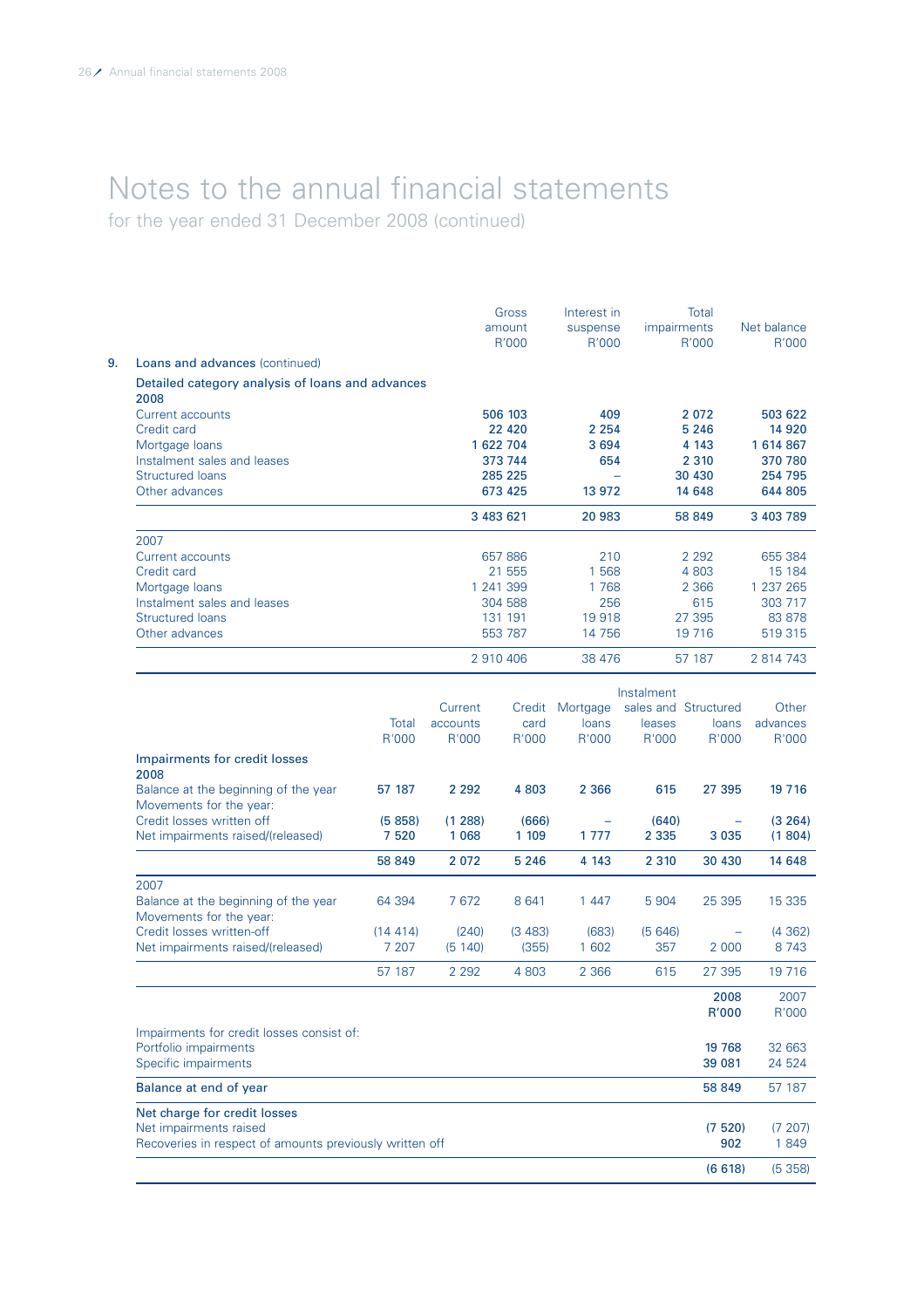|                                                                            | Gross<br>amount | Interest in<br>suspense | Portfolio<br>impairment | Net balance                                                  |
|----------------------------------------------------------------------------|-----------------|-------------------------|-------------------------|--------------------------------------------------------------|
|                                                                            | R'000           | R'000                   | R'000                   | R'000                                                        |
| Loans and advances (continued)                                             |                 |                         |                         |                                                              |
| Category analysis of performing loans and advances                         |                 |                         |                         |                                                              |
| 2008                                                                       |                 |                         |                         |                                                              |
| <b>Current accounts</b>                                                    | 502 086         |                         | 966                     | 501 120                                                      |
| Credit card                                                                | 15 988          |                         | 1 0 6 8                 | 14 920                                                       |
| Mortgage loans                                                             | 1591909         |                         | 415                     | 1 591 494                                                    |
| Instalment sales and leases                                                | 367 848         |                         | 671                     | 367 177                                                      |
| <b>Structured loans</b>                                                    | 232 213         |                         | 15 430                  | 216 783                                                      |
| Other advances                                                             | 640 457         |                         | 1 2 1 8                 | 639 239                                                      |
|                                                                            | 3 350 501       | $\equiv$                | 19 768                  | 3 3 3 0 7 3 3                                                |
| 2007                                                                       |                 |                         |                         |                                                              |
| Current accounts                                                           | 656 479         |                         | 1867                    | 654 612                                                      |
| Credit cards                                                               | 15 317          |                         | 826                     | 14 4 91                                                      |
| Mortgage loans                                                             | 1 220 604       |                         | 554                     | 1 220 050                                                    |
| Instalment sales and leases                                                | 301 319         |                         | 332                     | 300 987                                                      |
| <b>Structured loans</b>                                                    | 131 191         | 19 918                  | 27 395                  | 83 878                                                       |
| Other advances                                                             | 513 104         |                         | 1 689                   | 511 415                                                      |
|                                                                            |                 |                         |                         |                                                              |
|                                                                            | 2 838 014       | 19918                   | 32 663                  |                                                              |
|                                                                            |                 |                         | 2008                    |                                                              |
|                                                                            |                 |                         | R'000                   |                                                              |
| Category analysis of performing loans and advances excluding loans and     |                 |                         |                         |                                                              |
| advances with renegotiated terms                                           |                 |                         |                         |                                                              |
| <b>Current accounts</b>                                                    |                 |                         | 502 086                 |                                                              |
| Credit card                                                                |                 |                         | 15 988                  |                                                              |
| Mortgage loans                                                             |                 |                         | 1 591 067               | 2 785 433<br>2007<br>R'000<br>656 479<br>15 317<br>1 220 604 |
| Instalment sales and leases                                                |                 |                         | 367 848                 | 301 319                                                      |
| <b>Structured loans</b>                                                    |                 |                         | 232 213                 |                                                              |
| Other advances                                                             |                 |                         | 637 500                 |                                                              |
|                                                                            |                 |                         | 3 346 702               | 131 191<br>512 349<br>2 837 259                              |
| Category analysis of loans and advances with renegotiated terms that would |                 |                         |                         |                                                              |
| otherwise be past due or impaired                                          |                 |                         |                         |                                                              |
| Current accounts                                                           |                 |                         |                         |                                                              |
| Credit card                                                                |                 |                         |                         |                                                              |
| Mortgage loans                                                             |                 |                         | 842                     |                                                              |
| Instalment sales and leases                                                |                 |                         |                         |                                                              |
| <b>Structured loans</b>                                                    |                 |                         |                         |                                                              |
| Other advances                                                             |                 |                         | 2 9 5 7                 |                                                              |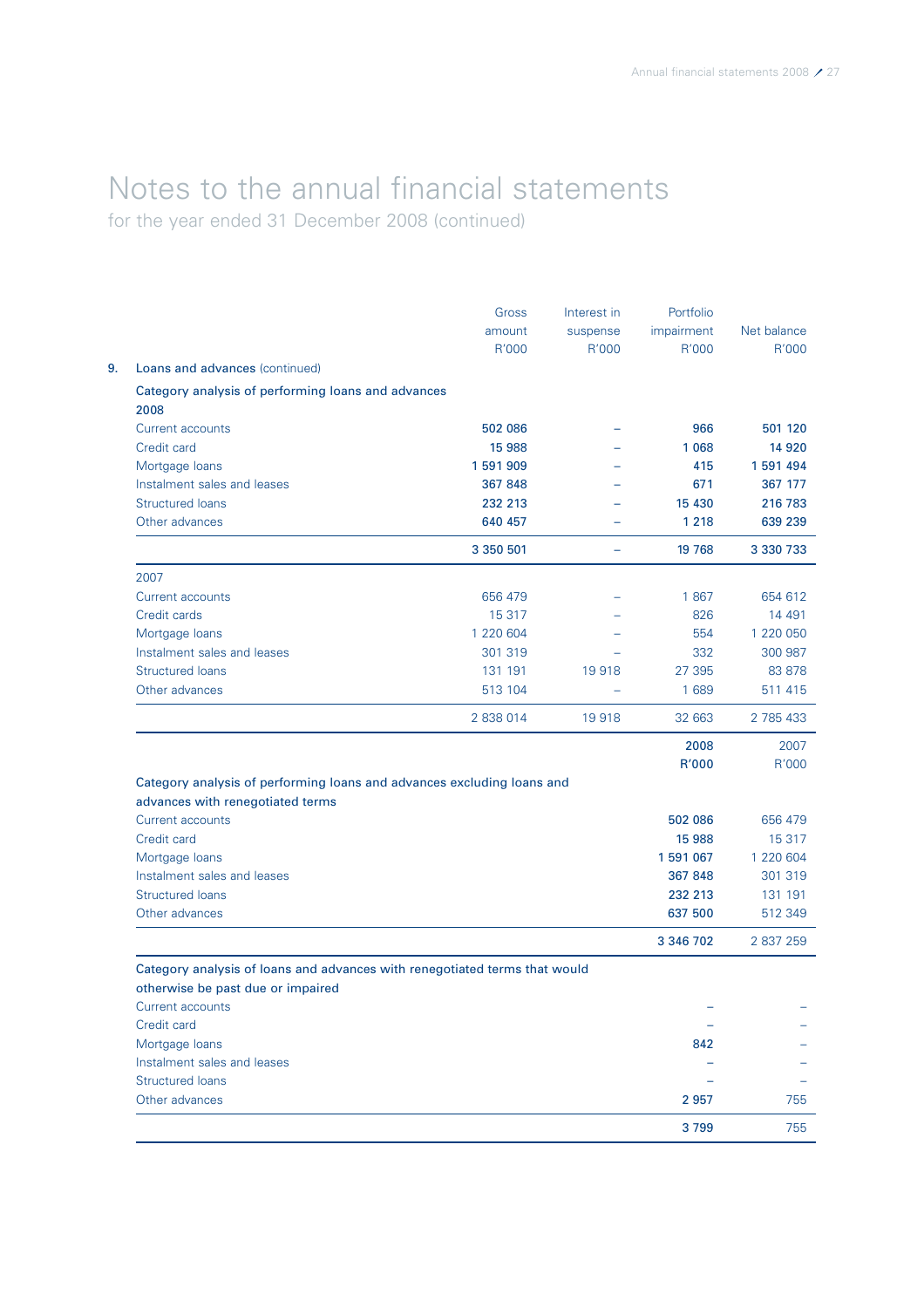| Other advances                                                                            | 40 683        | 14 756         | 18 0 27                  | 7 900   | 9016                        |
|-------------------------------------------------------------------------------------------|---------------|----------------|--------------------------|---------|-----------------------------|
| Instalment sales and leases<br><b>Structured loans</b>                                    | 3 2 6 9       | 256            | 283                      | 2 7 3 0 | 2 7 0 5                     |
| Mortgage loans                                                                            | 20 795        | 1768           | 1812                     | 17 215  | 18 3 38                     |
| Credit cards                                                                              | 6 2 3 8       | 1568           | 3 9 7 7                  | 693     |                             |
| Current accounts                                                                          | 1 407         | 210            | 425                      | 772     | 219                         |
| 2007                                                                                      |               |                |                          |         |                             |
|                                                                                           | 133 120       | 20 983         | 39 081                   | 73 056  | 66 978                      |
| Other advances                                                                            | 32 968        | 13 972         | 13 4 30                  | 5 5 6 6 | 6510                        |
| <b>Structured loans</b>                                                                   | 53 012        |                | 15 000                   | 38 012  | 28 4 62                     |
| Instalment sales and leases                                                               | 5896          | 654            | 1 639                    | 3 603   | 3706                        |
| Mortgage loans                                                                            | 30 795        | 3694           | 3728                     | 23 373  | 26 127                      |
| Credit card                                                                               | 6 4 3 2       | 2 2 5 4        | 4 178                    |         |                             |
| Current accounts                                                                          | 4 0 1 7       | 409            | 1 106                    | 2 502   | 2 1 7 3                     |
| Category analysis of loans and advances<br>that are individually impaired<br>2008         |               |                |                          |         |                             |
|                                                                                           | R'000         | R'000          | R'000                    | R'000   | R'000                       |
|                                                                                           | amount        | suspense       | impairment               |         | Net balance enhancements    |
|                                                                                           | Gross         | Interest in    | Specific                 |         | credit                      |
|                                                                                           |               |                |                          |         | collateral<br>and other     |
|                                                                                           |               |                |                          |         | Fair value of               |
|                                                                                           | 4 0 0 7       | 7418           | 215                      | 11 640  | 8 9 5 6                     |
| <b>Structured loans</b><br>Other advances                                                 | 1 2 8 4       | 245            | $\overline{\phantom{0}}$ | 1 5 2 9 | 1 2 7 9                     |
| Instalment sales and leases                                                               | 191           | 283            |                          | 474     | 474                         |
| Mortgage loans                                                                            | 2 4 1 3       | 6 6 8 9        |                          | 9 1 0 2 | 7 203                       |
| Credit cards                                                                              | 119           | 201            | 215                      | 535     |                             |
| 2007<br>Current accounts                                                                  |               |                |                          |         |                             |
|                                                                                           | 19 7 78       | 9 144          | 342                      | 29 264  | 22 312                      |
| Other advances                                                                            | 268           | 1 1 3 3        |                          | 1 4 0 1 | 1 199                       |
| Instalment sales and leases<br><b>Structured loans</b>                                    | 731           | 559            |                          | 1 2 9 0 | 971                         |
| Mortgage loans                                                                            | 17 740        | 7 198          | $\overline{\phantom{0}}$ | 24 938  | 20 14 2                     |
| Credit card                                                                               | 336           | 254            | 342                      | 932     |                             |
| <b>Current accounts</b>                                                                   | 703           |                |                          | 703     |                             |
| Category age analysis of loans that<br>are past due but not individually impaired<br>2008 |               |                |                          |         |                             |
| Loans and advances (continued)                                                            |               |                |                          |         |                             |
|                                                                                           | R'000         | R'000          | R'000                    | R'000   | R'000                       |
|                                                                                           | $0 - 30$ days | $31 - 60$ days | $61 - 90$ days           |         | amount enhancements         |
|                                                                                           |               | Past due for:  |                          | gross   | credit                      |
|                                                                                           |               |                |                          | Total   | and other                   |
|                                                                                           |               |                |                          |         | Fair value of<br>collateral |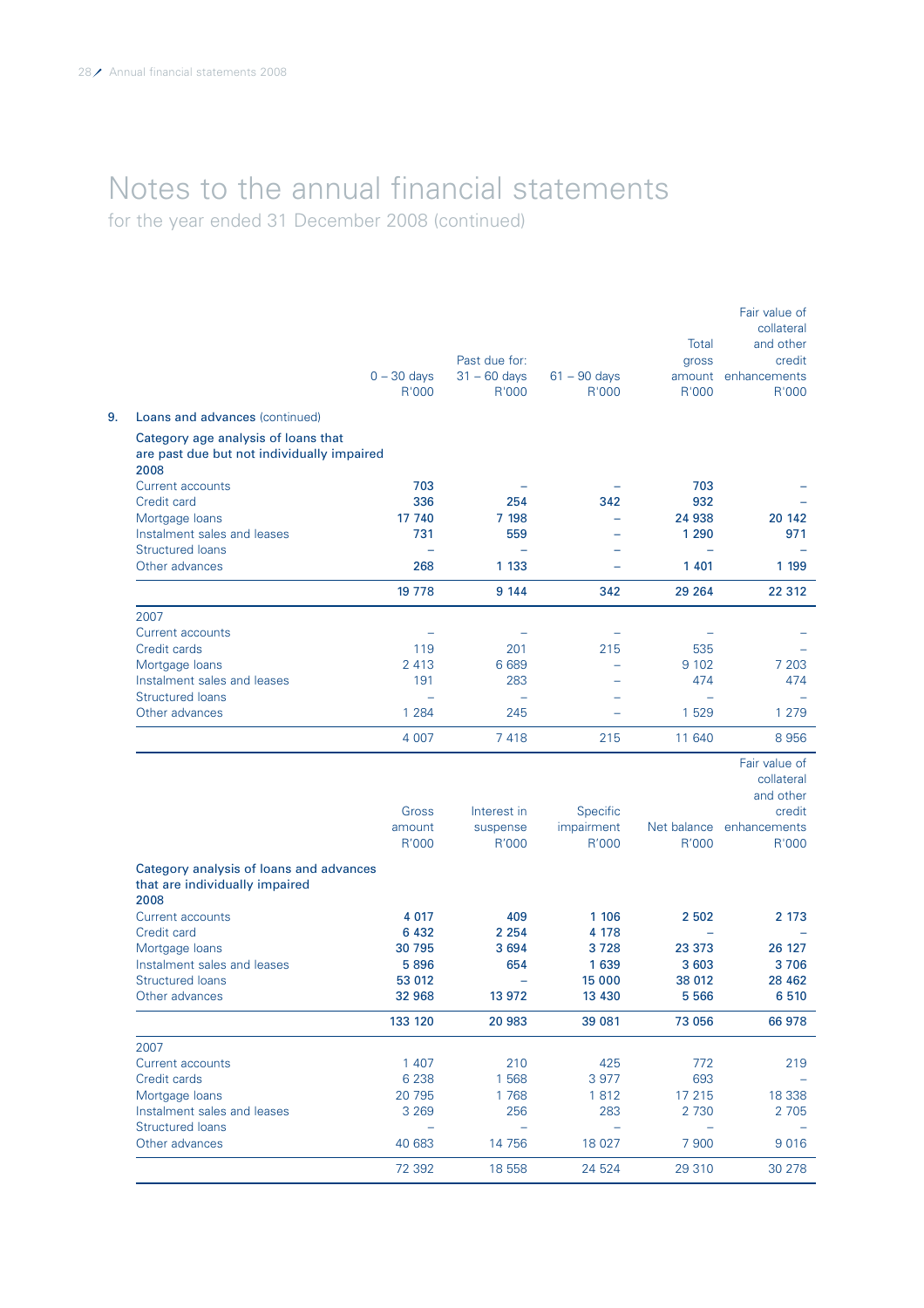for the year ended 31 December 2008 (continued)

### 9. Loans and advances (continued)

### Collateral held as security and other credit enhancements

Fair value of collateral and other credit enhancements is determined with reference to the realisable value of security under forced-sale conditions.

All customers of the Bank are accorded a client risk grading. The risk grading of a client reflects, in broad terms, the client's creditworthiness and standing with the Bank. Specific criteria are applicable to the different risk grades. The risk grading of clients calls for judgement and continuing critical appraisal of the client's financial standing and forms an integral part of the Bank's assessment of the risk concerned. Changes in the risk grades are automated based on arrears on an instalment debt account.

| Description of collateral held as security and other           |                                                                                        |
|----------------------------------------------------------------|----------------------------------------------------------------------------------------|
| credit enhancements                                            | Method of valuation                                                                    |
| Cession of debtors                                             | 15% – 60% of debtors repayable under<br>90 days and depending on debtor credit quality |
| Pledge of shares                                               | variable dependent on liquidity and credit<br>quality of the shares pledged            |
| Limited pledge and cession                                     | variable depending on asset type and value                                             |
| Cession of life and endowment policies                         | 100% of surrender value                                                                |
| Pledge of call and savings accounts, fixed and notice deposits | $90\% - 100\%$                                                                         |
| Vacant land                                                    | 50% of professional valuation                                                          |
| Residential properties                                         | 75% of professional valuation                                                          |
| Commercial and industrial properties                           | 70% of professional valuation                                                          |
| Catering, industrial and office equipment                      | variable depending on asset type and<br>depreciated value                              |
| <b>Trucks</b>                                                  | variable depending on asset type and<br>depreciated value                              |
| Earth moving equipment                                         | variable depending on asset type and<br>depreciated value                              |
| Motor vehicles                                                 | variable depending on asset type and<br>depreciated value                              |
| General notarial bond                                          | variable depending on asset type and<br>depreciated value                              |
| Special notarial bond                                          | variable depending on asset type and<br>depreciated value                              |

All collateral held by the Bank in respect of an advance will be realised in accordance with the terms of the agreement or facility conditions applicable thereto. Cash collateral and pledged assets that can be allocated in accordance with the terms of the pledge and cession or suretyship are applied in reduction of related exposures. Pledged assets, other than cash or cash equivalent collateral, and tangible security articles are appropriated and disposed of, where necessary, after legal action, in compliance with the applicable Court rules and directives.

A customer in default will be advised of the default and afforded an opportunity to regularise the arrears. Failing normalisation of the account legal action and repossession procedures will be followed and all attached assets disposed of in accordance with the applicable legislation. In the case of insolvent and deceased estates, the duly appointed liquidator/trustee disposes of all assets.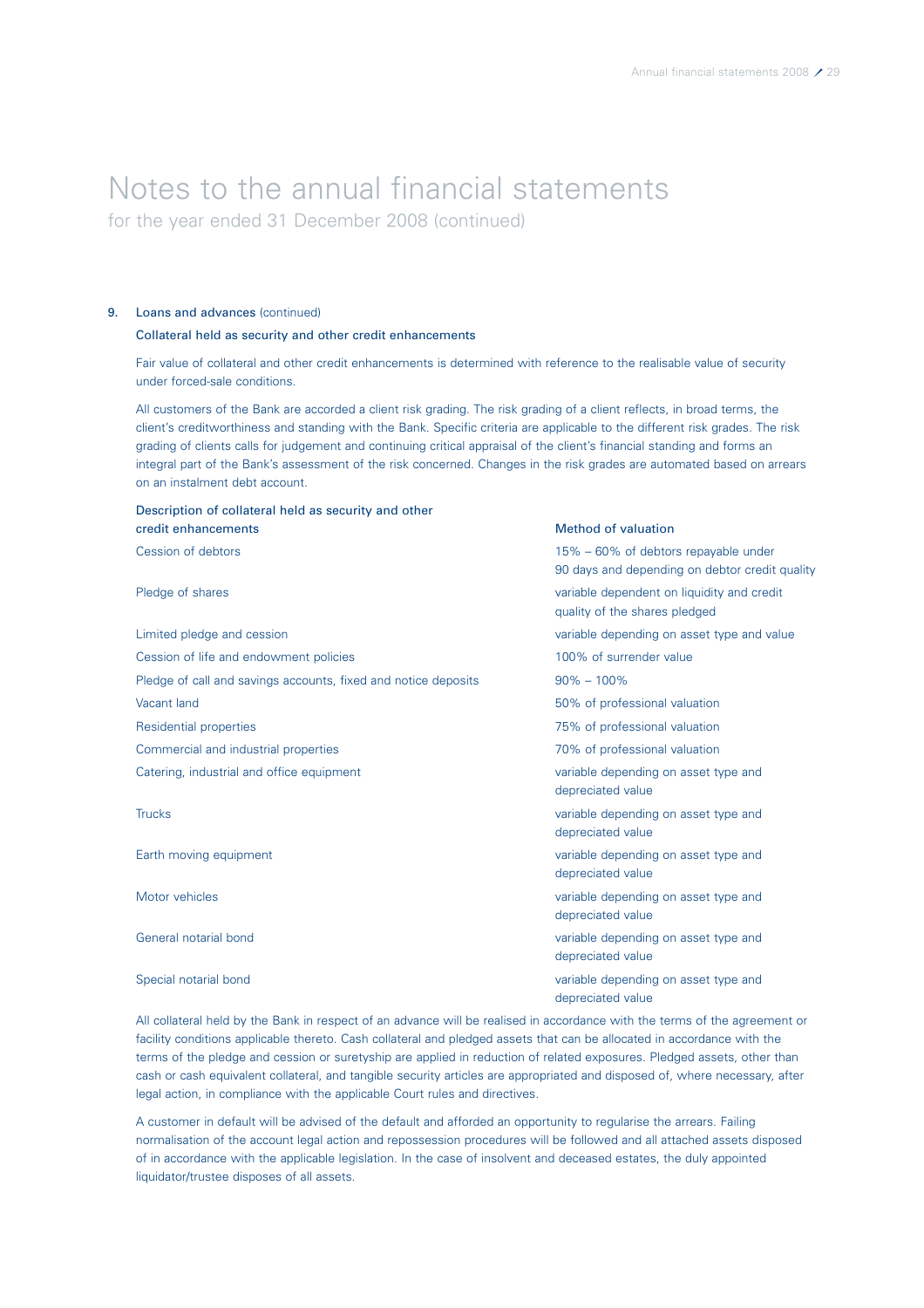for the year ended 31 December 2008 (continued)

|     |                                                | Notional<br>principal<br>of assets<br>R'000 | Fair value<br>of assets<br>R'000 | Notional<br>principal<br>of liabilities<br>R'000 | Fair value<br>of liabilities<br>R'000 |
|-----|------------------------------------------------|---------------------------------------------|----------------------------------|--------------------------------------------------|---------------------------------------|
| 10. | Derivative financial instruments               |                                             |                                  |                                                  |                                       |
|     | 2008                                           |                                             |                                  |                                                  |                                       |
|     | Held-for-trading                               |                                             |                                  |                                                  |                                       |
|     | Foreign exchange contracts                     | 1 015 487                                   | 56 689                           | 1 067 003                                        | 86 094                                |
|     | Interest rate swaps                            | 16816                                       | 184                              | 130 639                                          | 8997                                  |
|     |                                                | 1 032 303                                   | 56 873                           | 1 197 642                                        | 95 091                                |
|     | 2007                                           |                                             |                                  |                                                  |                                       |
|     | Held-for-trading                               |                                             |                                  |                                                  |                                       |
|     | Foreign exchange contracts                     | 924 445                                     | 39 566                           | 486 032                                          | 7481                                  |
|     | Interest rate swaps                            | 103 251                                     | 4 2 4 8                          | 80 907                                           | 7875                                  |
|     |                                                | 1 027 696                                   | 43 814                           | 566 939                                          | 15 356                                |
|     |                                                |                                             |                                  | 2008                                             | 2007                                  |
|     |                                                |                                             |                                  | R'000                                            | R'000                                 |
| 11. | <b>Negotiable securities</b>                   |                                             |                                  |                                                  |                                       |
|     | Loans and receivables                          |                                             |                                  |                                                  |                                       |
|     | Treasury bills                                 |                                             |                                  | 226 603                                          | 204 010                               |
|     | <b>Debentures</b>                              |                                             |                                  |                                                  | 34 193                                |
|     | Available-for-sale                             |                                             |                                  |                                                  |                                       |
|     | Government stock                               |                                             |                                  | 20 538                                           | 6 5 7 4                               |
|     | Held at fair value through profit and loss     |                                             |                                  |                                                  |                                       |
|     | Corporate bonds                                |                                             |                                  |                                                  | 30 800                                |
|     |                                                |                                             |                                  | 247 141                                          | 275 577                               |
|     | <b>Maturity analysis</b>                       |                                             |                                  |                                                  |                                       |
|     | Repayable within one month                     |                                             |                                  | 24 823                                           | 102 752                               |
|     | Maturing within six months                     |                                             |                                  | 178 258                                          | 145 769                               |
|     | Maturing after six months but within 12 months |                                             |                                  | 23 522                                           | 20 482                                |
|     | Maturing after 12 months but within five years |                                             |                                  |                                                  |                                       |
|     | Maturing after five years                      |                                             |                                  | 20 538                                           | 6 5 7 4                               |
|     |                                                |                                             |                                  | 247 141                                          | 275 577                               |

The maturity analysis is based on the remaining period to contractual maturity at year-end.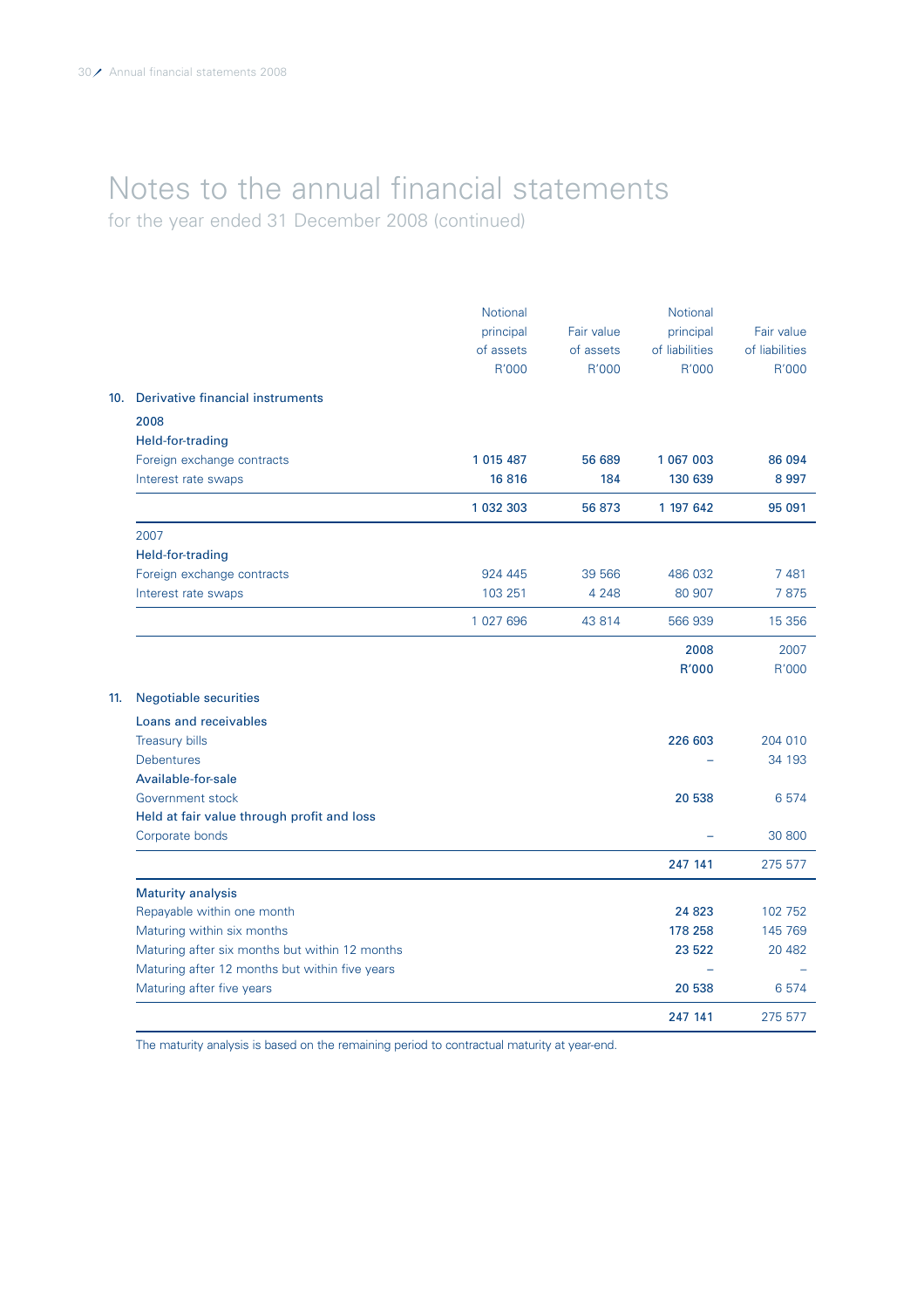for the year ended 31 December 2008 (continued)

|     |                                                | 2008<br>R'000 | 2007<br>R'000 |
|-----|------------------------------------------------|---------------|---------------|
| 12. | <b>Bank term deposits</b>                      |               |               |
|     | Foreign bank balances                          | 324 295       | 170 618       |
|     |                                                | 324 295       | 170 618       |
|     | <b>Maturity analysis</b>                       |               |               |
|     | Maturing within three to six months            | 211 379       | 170 618       |
|     | Maturing after six months but within 12 months | 112 916       |               |
|     |                                                | 324 295       | 170 618       |
| 13. | Cash and cash equivalents                      |               |               |
|     | Cash and bank notes                            | 26 764        | 35 910        |
|     | <b>Central Bank balances</b>                   | 79 388        | 60 889        |
|     | Domestic bank balances                         | 257 251       | 315 080       |
|     | Foreign bank balances                          | 1 101 556     | 840 497       |
|     |                                                | 1 464 959     | 1 252 376     |

### 14. Share capital and share premium

| Opening and closing balance | 62 484 353 | 124 969          | 1 358 331        | 1 483 300      |
|-----------------------------|------------|------------------|------------------|----------------|
|                             | shares     | capital<br>R'000 | premium<br>R'000 | Total<br>R'000 |
|                             | ordinary   | <b>Share</b>     | <b>Share</b>     |                |
|                             | issued     |                  |                  |                |
|                             | Number of  |                  |                  |                |

The total authorised number of ordinary shares is 62 630 000 shares (2007: 62 630 000 shares) with a par value of R2.00 per share.

No shares were issued during the financial years ended 31 December 2007 and 31 December 2008.

The unissued shares are under the control of the shareholders until the next Annual General Meeting.

|                                                | 2008<br>R'000 | 2007<br>R'000 |
|------------------------------------------------|---------------|---------------|
| <b>Deposits</b><br>15.                         |               |               |
| Call deposits and current accounts             | 1709895       | 1 389 568     |
| Savings accounts                               | 166 422       | 174 714       |
| Term and notice deposits                       | 2 326 438     | 2 066 671     |
| Negotiable certificates of deposit             | 32 361        | 39 695        |
| Foreign deposits                               | 156 427       | 100 152       |
|                                                | 4 391 543     | 3 770 800     |
| <b>Maturity analysis</b>                       |               |               |
| Repayable on demand and within one month       | 2818034       | 2 072 342     |
| Maturing after one month but within six months | 1 060 030     | 1 267 181     |
| Maturing after six months but within 12 months | 505 318       | 284 187       |
| Maturing after 12 months                       | 8 1 6 1       | 147 090       |
|                                                | 4 391 543     | 3 770 800     |

The maturity analysis is based on the remaining period to contractual maturity at year-end.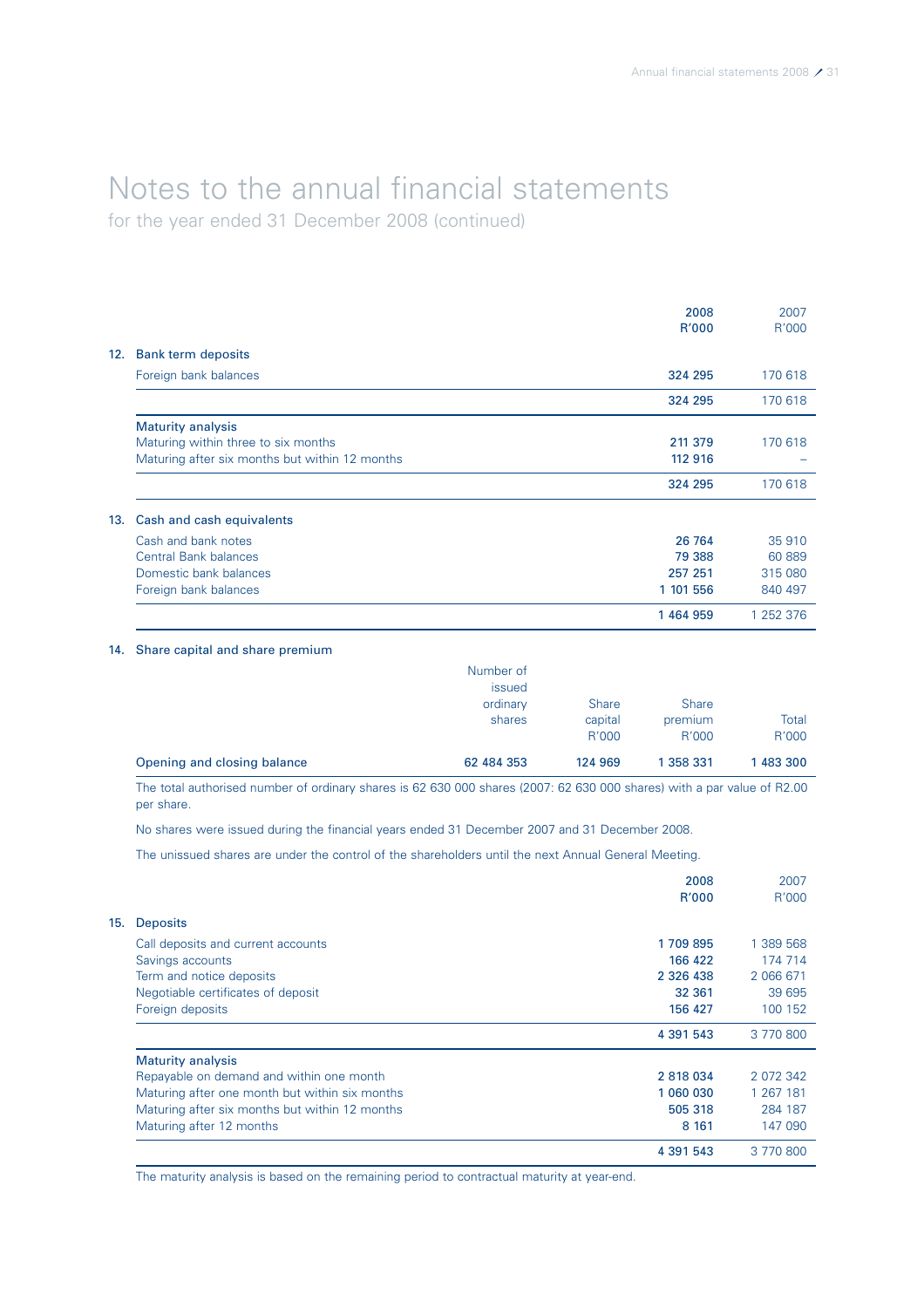for the year ended 31 December 2008 (continued)

|     |                             |              |         | Post-      |         |         |         |
|-----|-----------------------------|--------------|---------|------------|---------|---------|---------|
|     |                             |              |         | retirement |         |         |         |
|     |                             | <b>Staff</b> | Audit   | medical    | Leave   | Other   |         |
|     |                             | incentives   | fees    | benefits   | pay     | risks   | Total   |
|     |                             | R'000        | R'000   | R'000      | R'000   | R'000   | R'000   |
| 16. | <b>Provisions</b>           |              |         |            |         |         |         |
|     | At 31 December 2006         | 10 382       | 2 100   | 12 853     | 8 2 9 9 | 5 3 3 0 | 38 964  |
|     | Additional provision raised | 14 976       | 4 8 8 0 | 1 4 9 0    | 3075    | 2 100   | 26 521  |
|     | Charged to provision        | (12 356)     | (3790)  |            | (2738)  | (4 194) | (23078) |
|     | At 31 December 2007         | 13 002       | 3 190   | 14 343     | 8 6 3 6 | 3 2 3 6 | 42 407  |
|     | Additional provision raised | 20 788       | 5810    | 188        | 3 4 1 1 | 308     | 30 505  |
|     | Charged to provision        | (13 190)     | (5370)  | -          | (2958)  | (2834)  | (24352) |
|     | At 31 December 2008         | 20 600       | 3630    | 14 531     | 9 0 8 9 | 710     | 48 560  |

### Post-retirement medical benefits

Refer to note 17 for detailed disclosure of this provision.

### Leave pay

In terms of Company policy, employees are entitled to accumulate leave not taken during the year, within certain limits.

### Other risks

Consists of provisions for legal claims and other risks. At any time there are legal or potential claims made against the Company, the outcome of which cannot at the present be foreseen. These claims are not regarded as material either on an individual basis or in aggregate. Provisions are raised for all liabilities that are expected to materialise.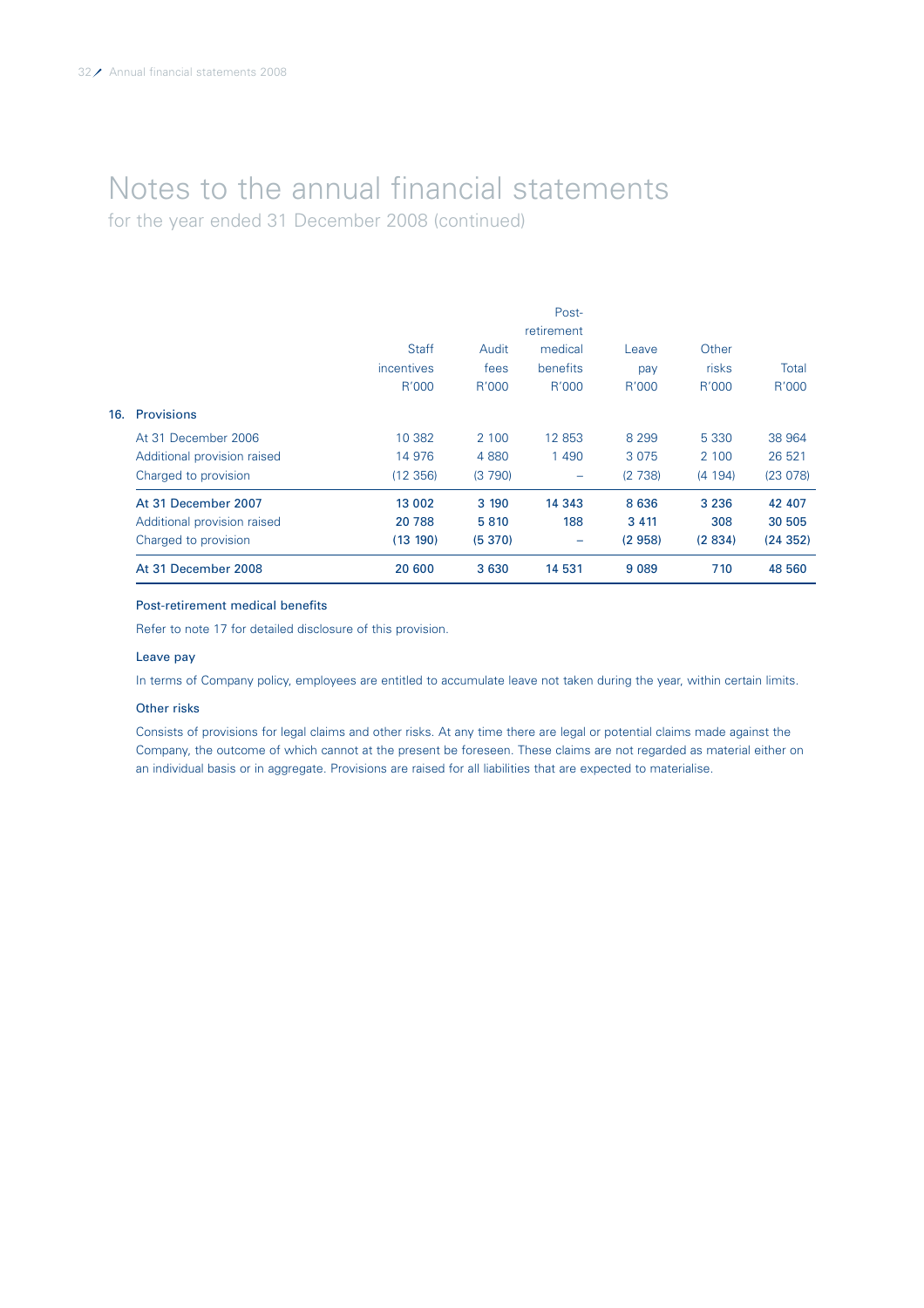for the year ended 31 December 2008 (continued)

### 17. Post-retirement medical benefits

The Company operates a partly funded post-retirement medical scheme. The assets of the funded plans are held independently of the Company's assets in a separate trustee-administered fund. Independent actuaries value this scheme at least every three years. The last actuarial valuations were carried out at 31 December 2008. The actuary's opinion is that the plan is in a sound financial position.

|                                                                                      | 2008<br><b>R'000</b>       | 2007<br>R'000             | 2006<br>R'000             | 2005<br>R'000              |
|--------------------------------------------------------------------------------------|----------------------------|---------------------------|---------------------------|----------------------------|
| The amounts recognised in the balance sheet are<br>as follows (refer to note 16):    |                            |                           |                           |                            |
| Present value of total service liabilities<br>Fair value of plan assets              | 19 664<br>(5 133)          | 20 223<br>(5880)          | 18 989<br>(6 136)         | 16 651<br>(6 237)          |
| - Provident fund<br>- Endowment bond<br>- Annuities                                  | (922)<br>(3 118)<br>(1093) | (838)<br>(3446)<br>(1596) | (1457)<br>(3729)<br>(950) | (1624)<br>(4 104)<br>(509) |
| Liability in the balance sheet                                                       | 14 531                     | 14 343                    | 12 853                    | 10 414                     |
| The amounts recognised in the income statement are<br>as follows (refer to note 24): |                            |                           |                           |                            |
| Current service cost<br>Interest costs<br>Expected return on plan assets             | 89<br>1568<br>(529)        | 116<br>1 539<br>(549)     | 115<br>1 3 6 5<br>(396)   | 414<br>1 659<br>(575)      |
| <b>Actuarial loss</b><br>Employer benefit payments                                   | 368<br>(1308)              | 936<br>(1 202)            | 1957<br>(1168)            | 1736<br>(1085)             |
| Payments from plan assets<br>Effect on curtailment                                   |                            | 650                       | 846<br>(280)              | 540<br>(455)               |
| Total included in staff costs                                                        | 188                        | 1 4 9 0                   | 2 4 3 9                   | 2 2 3 4                    |
| Reconciliation of the movement in the present<br>value of total service liabilities: |                            |                           |                           |                            |
| At the beginning of year                                                             | 20 223                     | 18 989                    | 16 651                    | 22 277                     |
| Current service cost                                                                 | 89                         | 116                       | 115                       | 414                        |
| Interest costs<br><b>Actuarial loss</b>                                              | 1568<br>(908)              | 1 539<br>781              | 1 3 6 5<br>2 3 0 6        | 1 659<br>1 6 1 0           |
| Employer benefit payments                                                            | (1308)                     | (1 202)                   | (1168)                    | (1085)                     |
| Net effect of settlements                                                            |                            |                           |                           | (7769)                     |
| Effect of curtailment                                                                |                            |                           | (280)                     | (455)                      |
| At the end of the year                                                               | 19 664                     | 20 223                    | 18 989                    | 16 651                     |
| Reconciliation of the movement in the fair value<br>of plan assets:                  |                            |                           |                           |                            |
| At the beginning of year                                                             | 5880                       | 6 1 3 6                   | 6 2 3 7                   | 6 3 2 8                    |
| Expected return on plan assets                                                       | 529                        | 549                       | 396                       | 575                        |
| Actuarial (loss)/gain                                                                | (1276)                     | (155)                     | 349                       | (126)                      |
| Payments from plan assets                                                            |                            | (650)                     | (846)                     | (540)                      |
| At the end of the year                                                               | 5 1 3 3                    | 5880                      | 6 1 3 6                   | 6 2 3 7                    |
|                                                                                      |                            |                           |                           |                            |

The principal actuarial assumptions used were as follows:

| Discount rate             | 9.25% (2007: 8.00%) compounded annually  |
|---------------------------|------------------------------------------|
| Investment return         | 10.25% (2007: 9.00%) compounded annually |
| Rate of medical inflation | 8.50% (2007: 7.25%) compounded annually  |
| Salary inflation          | 8.00% (2007: 6.75%) compounded annually  |

The effect of a 1% increase/decrease on the assumed rate of medical inflation would be an increase in the liability in an amount of R1.8 million and a decrease of R1.5 million, respectively.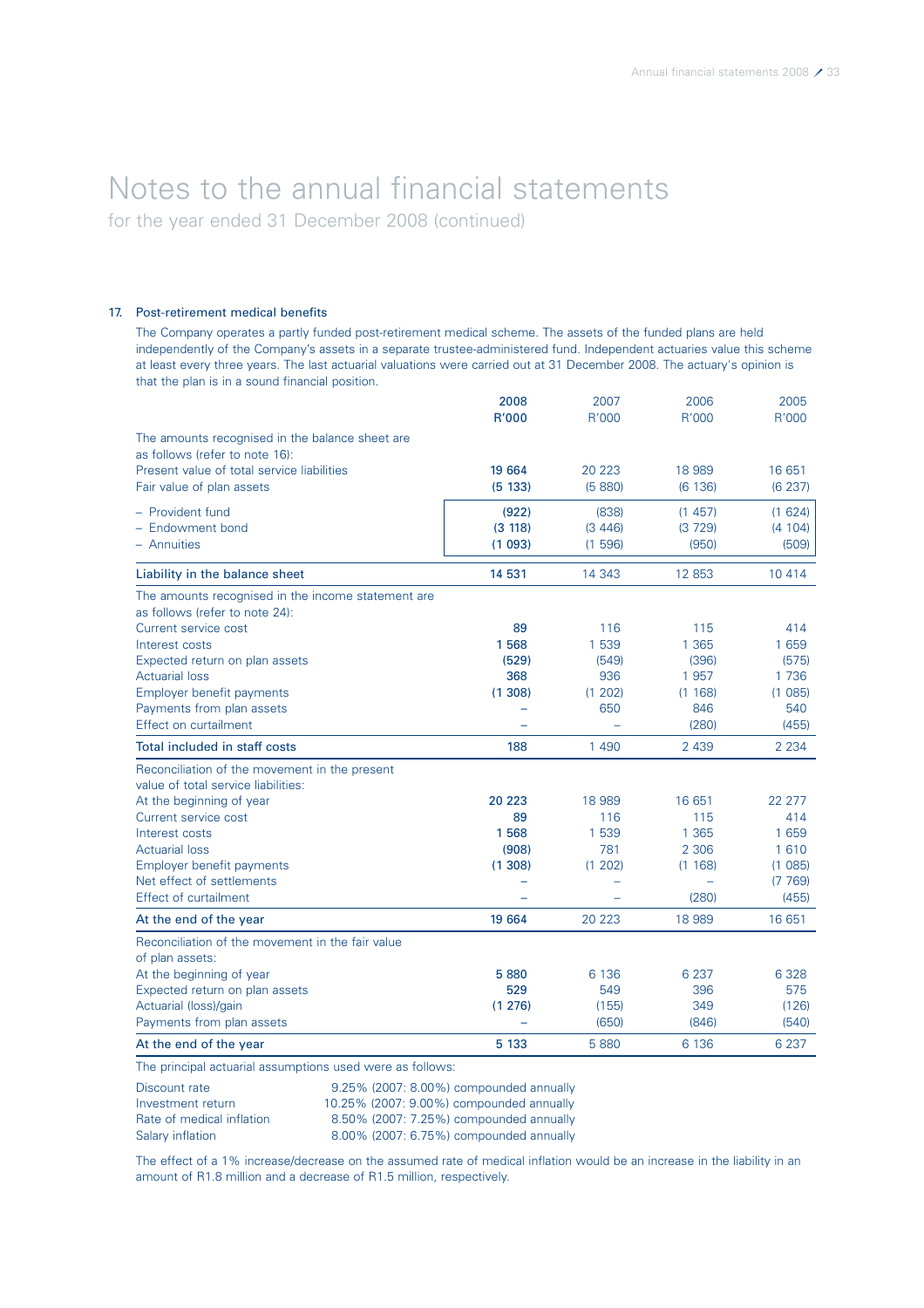|                        |                                                                                                                                                                    | 2008<br>R'000 | 2007<br>R'000 |
|------------------------|--------------------------------------------------------------------------------------------------------------------------------------------------------------------|---------------|---------------|
|                        |                                                                                                                                                                    |               |               |
| Accruals               | 18. Other accounts payable                                                                                                                                         | 22 641        | 12 244        |
|                        | Loans from fellow subsidiary (refer to note 28.2)                                                                                                                  |               | 31            |
|                        | Product-related credits                                                                                                                                            | 21 054        | 12 340        |
|                        | Sundry creditors                                                                                                                                                   | 54 4 1 5      | 13 4 20       |
|                        |                                                                                                                                                                    | 98 110        | 38 035        |
| <b>Taxation</b><br>19. |                                                                                                                                                                    |               |               |
|                        | <b>South African Revenue Services</b>                                                                                                                              |               |               |
|                        | Taxation owing by the Company                                                                                                                                      | 306           |               |
|                        | 20. Contingent liabilities and commitments                                                                                                                         |               |               |
| 20.1                   | Guarantees and letters of credit and committed undrawn facilities                                                                                                  |               |               |
|                        | Guarantees                                                                                                                                                         | 331 494       | 391 335       |
|                        | Lending related                                                                                                                                                    | 16 022        | 16 760        |
|                        | Mortgage                                                                                                                                                           | 74 051        | 105 724       |
|                        | Performance                                                                                                                                                        | 241 421       | 268 851       |
|                        | Letters of credit                                                                                                                                                  | 6886          | 19 937        |
|                        | Committed undrawn facilities                                                                                                                                       | 331 720       | 223 589       |
|                        |                                                                                                                                                                    | 670 100       | 634 861       |
| 20.2                   | Commitments under operating leases                                                                                                                                 |               |               |
|                        | The total minimum future lease payments under operating leases are as follows:<br>Property rentals:                                                                |               |               |
|                        | Due within one year                                                                                                                                                | 16 244        | 3 3 0 4       |
|                        | Due between one and five years                                                                                                                                     | 7824          | 4 2 8 9       |
|                        |                                                                                                                                                                    | 24 068        | 7 5 9 3       |
|                        | After tax effect on operating leases                                                                                                                               | 17 329        | 5 4 6 7       |
|                        | A register containing details of the existence and terms of renewal and escalation clauses is available for inspection<br>at the registered office of the Company. |               |               |
| 20.3                   | <b>Capital commitments</b>                                                                                                                                         |               |               |
|                        | Contracted for                                                                                                                                                     | 79 383        |               |
|                        | Authorised but not yet contracted for                                                                                                                              | 13 635        |               |
|                        |                                                                                                                                                                    | 93 018        |               |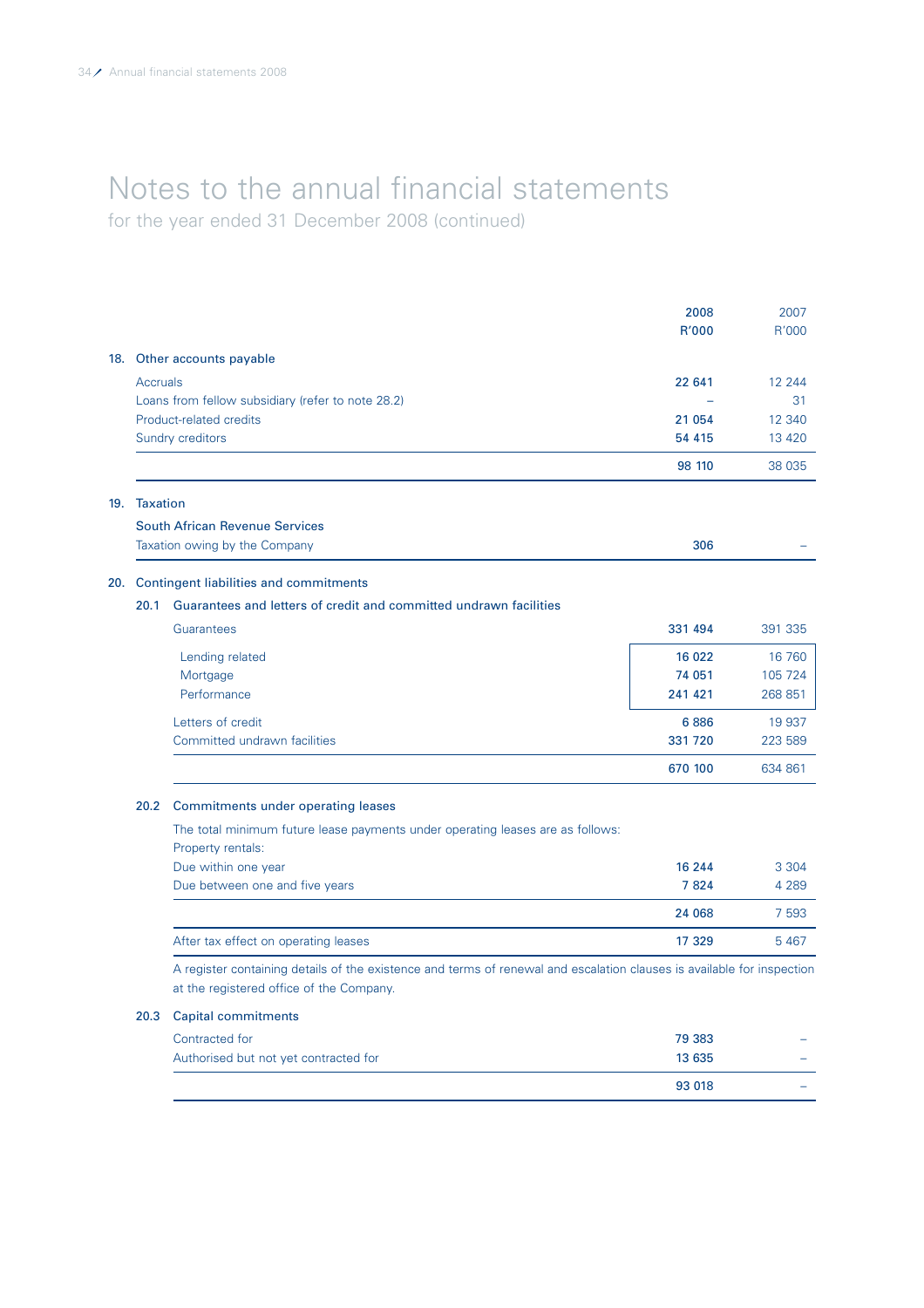|                                                                                      | 2008<br>R'000     | 2007<br>R'000     |
|--------------------------------------------------------------------------------------|-------------------|-------------------|
| Interest income<br>21.                                                               |                   |                   |
| Interest on:                                                                         |                   |                   |
| Loans to subsidiaries                                                                | 7445              | 6627              |
| Loans and receivables                                                                | 631 982           | 435 237           |
| Cash and cash equivalents                                                            | 154 375           | 142 501           |
| Negotiable securities                                                                | 23 166            | 18 776            |
| <b>Structured loans</b>                                                              | 56 185            | 356               |
| Loans and advances                                                                   | 398 256           | 273 604           |
| Loans and receivables at fair value through profit and loss                          | 26 680            | 30 549            |
| Mortgage loans                                                                       | 5 3 8 4           | 4 1 8 7           |
| Instalment sales and leases<br>Other advances                                        | 3 6 9 5<br>16 159 | 3 2 4 6<br>13 410 |
| Corporate bonds                                                                      | 1 4 4 2           | 9 7 0 6           |
|                                                                                      |                   |                   |
| Held-for-trading<br>Interest rate swaps                                              | 3 1 1 4           | 1 457             |
|                                                                                      | 669 221           | 473 870           |
|                                                                                      |                   |                   |
| 22. Interest expenditure                                                             |                   |                   |
| Interest on:                                                                         |                   | 244 093           |
| <b>Deposits</b><br>Repurchase agreements                                             | 335 939           | 2 0 9 5           |
| Held-for-trading                                                                     |                   |                   |
| Interest rate swaps                                                                  | 1974              | 3 9 0 4           |
|                                                                                      | 337 913           | 250 092           |
|                                                                                      |                   |                   |
| 23. Non-interest income                                                              |                   |                   |
| Fee and commission income                                                            | 175 900           | 136 860           |
| Loans and receivables at fair value through profit and loss<br>Loans and receivables | 273<br>175 627    | 161<br>136 699    |
| <b>Trading income</b>                                                                | 81 441            | 51 861            |
| Held-for-trading                                                                     | 75 960            | 57 609            |
| Foreign currency                                                                     | 71 138            | 42 516            |
| Foreign currency commissions                                                         | 10 007            | 8 5 4 0           |
| Derivative assets                                                                    | (4063)            | (583)             |
| Derivative liabilities                                                               | (1 122)           | 7 1 3 6           |
| Loans and receivables at fair value through profit and loss                          | 5 4 8 1           | (6653)            |
| Loans and advances                                                                   | 5 0 3 0           | (5824)            |
| Corporate bonds                                                                      | 451               | (829)             |
| Loans and receivables<br>Profit on settlement                                        |                   | 905               |
| Investment income                                                                    | 2 6 1 4           | 2 1 8 3           |
| <b>Dividends</b>                                                                     | 2 6 1 4           | 2 1 6 7           |
| Rental income                                                                        |                   | 16                |
|                                                                                      |                   |                   |
|                                                                                      | 259 955           | 190 904           |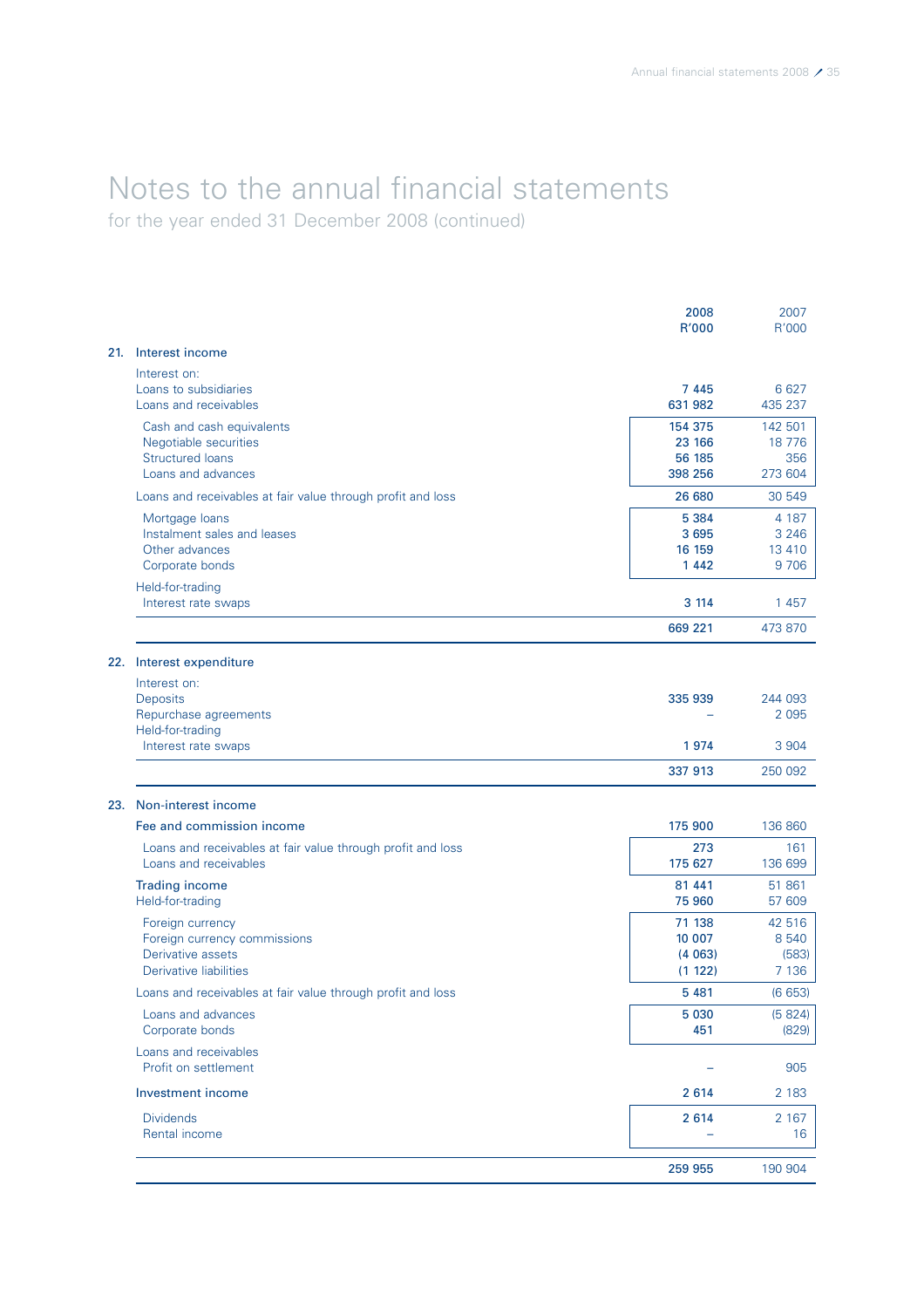|                                                        | 2008<br>R'000 | 2007<br>R'000 |
|--------------------------------------------------------|---------------|---------------|
| 24. Fee and commission expenditure                     |               |               |
| Foreign currency commissions                           | 24 214        | 17 490        |
| Commissions and transactions expenses                  | 51 905        | 11 351        |
|                                                        | 76 119        | 28 841        |
| 25. Operating expenditure                              |               |               |
| Auditors' remuneration                                 |               |               |
| Audit fees - current year                              | 6 0 3 0       | 5825          |
| $-$ prior year                                         | (240)         | 273           |
| Fees for other services - Taxation advisory fees       | 102           | 427           |
| - Review of Regulatory returns                         | 575           | 80            |
| $-$ Other                                              | 20            |               |
|                                                        | 6 4 8 7       | 6 6 0 5       |
| <b>Professional fees</b><br>Collections                | 88            | 297           |
| Consulting                                             | 2 189         | 1 203         |
| Legal                                                  | 1 0 4 9       | 853           |
| Computer consulting and services                       | 27 015        | 21 407        |
|                                                        | 30 341        | 23 760        |
| Depreciation and amortisation (refer to notes 2 and 3) | 13 856        | 12 595        |
| Directors' emoluments (refer to note 28.3)             |               |               |
| <b>Executive directors</b>                             | 8738          | 7 7 3 7       |
| Non-executive directors' fees                          | 3 1 3 4       | 3 0 7 1       |
|                                                        | 11 872        | 10 808        |
| Lease charges                                          |               |               |
| Motor vehicles                                         | 14            | 9             |
| Equipment                                              | 14            | 104           |
|                                                        |               | 113           |
| <b>Staff costs</b><br>Salaries, wages and allowances   | 108 972       | 88 629        |
| Post-retirement medical benefits (refer to note 17)    | 188           | 1 4 9 0       |
| Contributions to retirement funds                      | 7 0 5 2       | 6 4 5 3       |
| Share-based payments including directors               | 8 2 5 3       | 4 0 4 1       |
| Other                                                  | 8973          | 5748          |
|                                                        | 133 438       | 106 361       |
| (Profit)/Loss on sale of property and equipment        | (29)          | 13            |
| <b>Operating leases - premises</b>                     | 16 7 13       | 14 785        |
| Marketing and communication                            | 7 0 5 1       | 7412          |
| <b>Indirect taxation</b>                               |               |               |
| Non-claimable Value-Added Tax                          | 8 0 67        | 5 0 5 2       |
| Skills development levy                                | 563           | 929           |
|                                                        | 8 6 3 0       | 5 9 8 1       |
| Other operating costs                                  | 30 793        | 32 699        |
| <b>Total operating expenditure</b>                     | 259 166       | 221 132       |
| Number of persons employed by the Company at year-end  | 442           | 419           |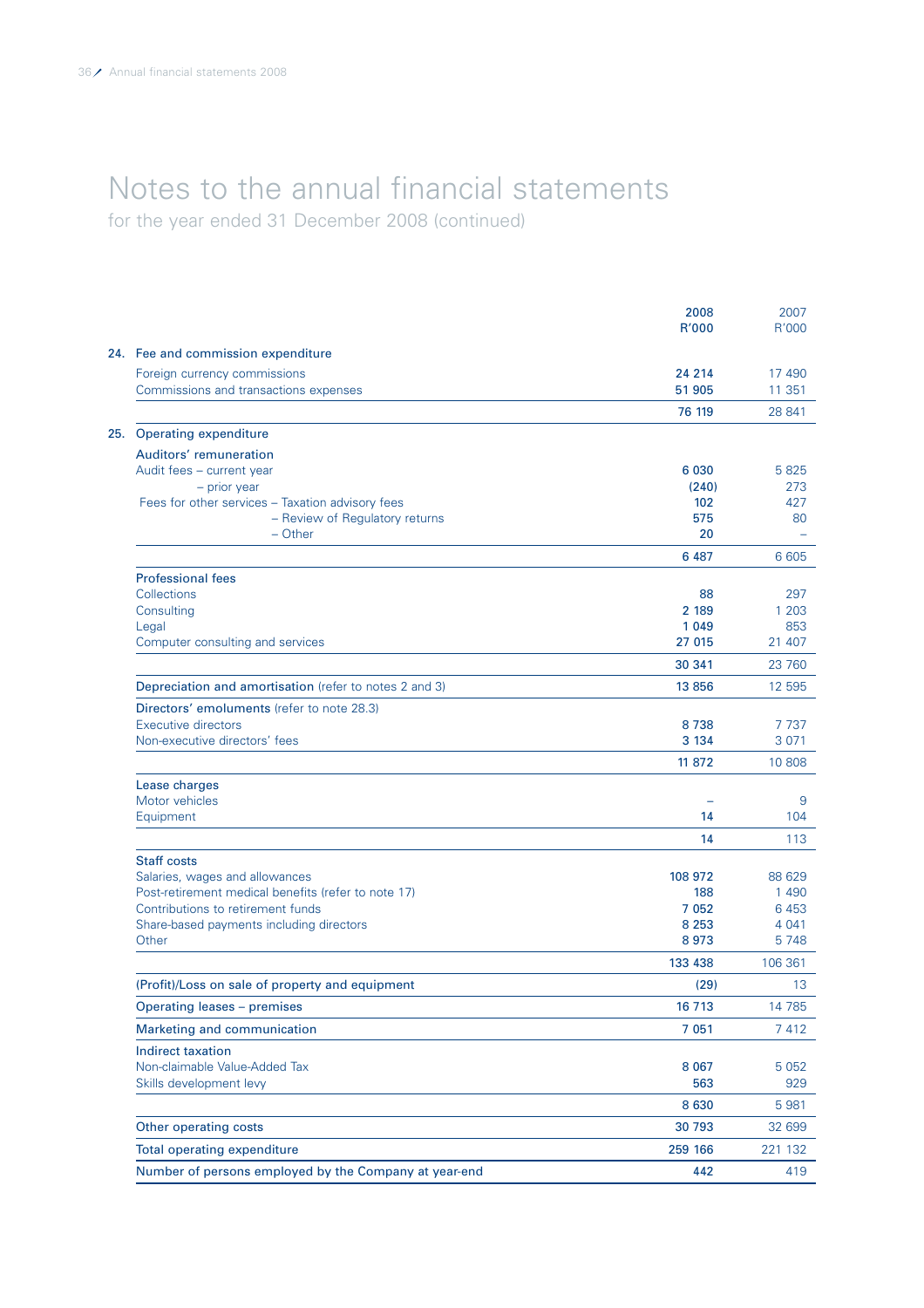|     |                                                                                    | 2008    | 2007     |
|-----|------------------------------------------------------------------------------------|---------|----------|
|     |                                                                                    | R'000   | R'000    |
|     | 26. Taxation                                                                       |         |          |
|     | S.A. normal taxation                                                               |         |          |
|     | - Current year                                                                     |         |          |
|     | - Prior year                                                                       |         |          |
|     | Deferred taxation                                                                  | 159 028 |          |
|     | - Current year                                                                     | (71489) |          |
|     | - Prior year                                                                       | 230 517 |          |
|     |                                                                                    | 159 028 |          |
|     | <b>Direct taxation</b>                                                             |         |          |
|     | South African normal taxation                                                      |         |          |
|     | South African tax rate reconciliation                                              |         |          |
|     | South African standard tax rate (%)                                                | 28.00   | 29.00    |
|     | Exempt income (%)                                                                  | (0.28)  | (0.40)   |
|     | Expenses not deductible for tax purposes (%)                                       | 0.39    | 0.70     |
|     | Capital gain – 50% portion not taxed for 2008                                      | (0.53)  | 0.00     |
|     | Underprovision prior year (%)                                                      | 0.00    | 0.00     |
|     | Other timing differences recognised for the first time (%)                         | (5.99)  | 0.00     |
|     | Deferred taxation not raised (%)                                                   | 0.00    | 4.50     |
|     | Tax losses recognised for the first time (%)                                       | (82.94) | 0.00     |
|     | Tax losses (%)                                                                     | 0.00    | (33.80)  |
|     | Effective tax rate (%)                                                             | (61.35) | 0.0      |
|     | Estimated tax losses available for set-off against future taxable income           | 563 355 | 730 727  |
| 27. | Cash flow notes                                                                    |         |          |
|     | 27.1<br>Cash receipts from customers                                               |         |          |
|     | Interest income                                                                    | 669 221 | 473 870  |
|     | Non-interest income and net gain on disposal and revaluation of available-for-sale |         |          |
|     | investments                                                                        | 269 794 | 196 498  |
|     | Adjusted for: Dividends received                                                   | (2614)  | (2167)   |
|     | Net (gain) on disposal and revaluation of available-for-sale                       |         |          |
|     | investments                                                                        | (9839)  | (5594)   |
|     | Revaluation of fair value financial instruments                                    | 72 157  | (33 166) |
|     | Recoveries in respect of amounts previously written off                            | 902     | 1849     |
|     | Total cash receipts from customers                                                 | 999 621 | 631 290  |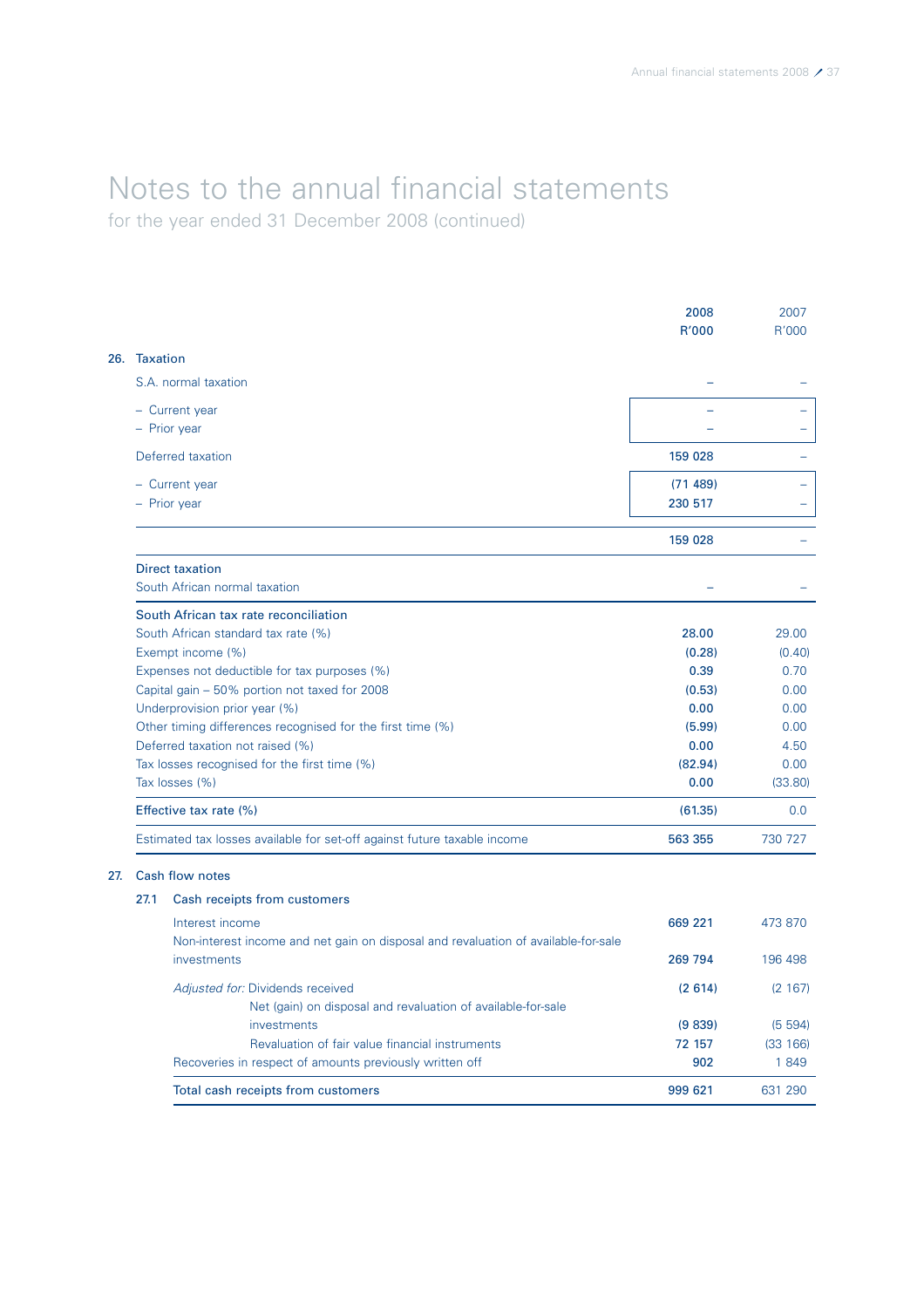|      |                                                                            | 2008      | 2007      |
|------|----------------------------------------------------------------------------|-----------|-----------|
|      |                                                                            | R'000     | R'000     |
| 27.  | Cash flow notes (continued)                                                |           |           |
| 27.2 | Cash paid to suppliers and employees                                       |           |           |
|      | Interest expenditure                                                       | (337913)  | (250092)  |
|      | Operating expenditure and fee and commission expenditure                   | (335 285) | (249973)  |
|      | Adjusted for: Depreciation and amortisation                                | 13 856    | 12 595    |
|      | (Profit)/Loss on sale of property and equipment                            | (29)      | 13        |
|      | Share-based payments                                                       | 8 2 5 0   | 4 0 4 1   |
|      | Increase in provisions                                                     | 6 1 5 3   | 3 4 4 3   |
|      | Total cash paid to suppliers and employees                                 | (644968)  | (479973)  |
| 27.3 | Reconciliation of profit before taxation to cash generated from operations |           |           |
|      | Profit before taxation                                                     | 259 199   | 164 945   |
|      | Profit before taxation adjusted for:                                       |           |           |
|      | Dividends received                                                         | (2614)    | (2167)    |
|      | Net (gain) on disposal and revaluation of available-for-sale investments   | (9839)    | (5 594)   |
|      | Revaluation of fair value financial instruments                            | 72 157    | (33 166)  |
|      | Net impairments raised                                                     | 7 5 20    | 7 207     |
|      | Depreciation and amortisation                                              | 13 856    | 12 595    |
|      | (Profit)/Loss on sale of property and equipment                            | (29)      | 13        |
|      | Share-based payments                                                       | 8 2 5 0   | 4 0 4 1   |
|      | Increase in provisions                                                     | 6 1 5 3   | 3 4 4 3   |
|      | Cash generated from operations                                             | 354 653   | 151 317   |
| 27.4 | <b>Taxation received</b>                                                   |           |           |
|      | Amounts at beginning of year                                               |           |           |
|      | Income statement charge                                                    |           |           |
|      | Less: Amounts unpaid at end of year                                        | 306       |           |
|      | <b>Total taxation recovered</b>                                            | 306       |           |
| 27.5 | Net increase in income earning assets                                      |           |           |
|      | Decrease in negotiable securities                                          | 30 432    | 128 610   |
|      | (Increase) in loans and advances                                           | (602 498) | (748036)  |
|      | (Increase)/Decrease in bank term deposits                                  | (153 677) | 242 637   |
|      | Net (increase) in income earning assets                                    | (725 743) | (376 789) |
| 27.6 | Net increase in deposits and other accounts                                |           |           |
|      | Increase in deposits                                                       | 620 743   | 228 769   |
|      | Increase/(Decrease) in other accounts                                      | 43 166    | (10649)   |
|      | (Increase)/Decrease of treasury shares                                     | (4851)    | 376       |
|      | Net increase in deposits and other accounts                                | 659 058   | 218 496   |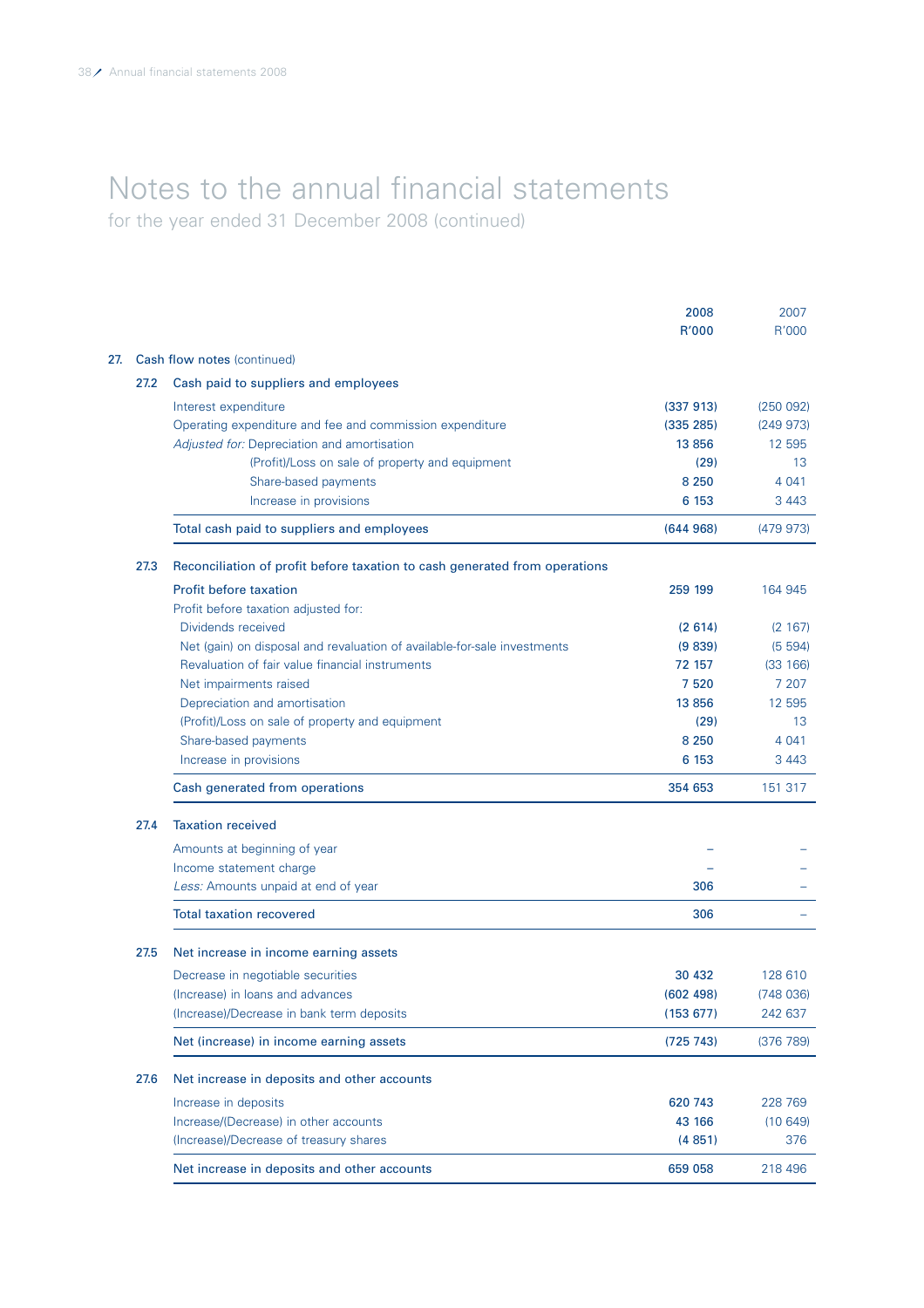for the year ended 31 December 2008 (continued)

### 28. Related-party information

### 28.1 Identity of related parties with whom transactions have occurred

The holding company and ultimate holding company is identified on page 5 in the Directors' report. Subsidiaries of the Company are identified below. All of these entities and the Directors are related parties. There are no other related parties with whom transactions have taken place, other than as listed below.

### 28.2 Related-party balances and transactions

The Company, in the ordinary course of business, enters into various financial services transactions with the ultimate holding company and its subsidiaries, the holding company, fellow subsidiaries, the share incentive trust and the Company's subsidiaries. These transactions are governed by terms no less favourable than those arranged with third parties. Loans to and from fellow subsidiaries and other transactions are detailed hereafter.

#### Balances with the holding company, subsidiaries, fellow subsidiaries and associated company:

|                                                       |        | 2008    | 2007    |
|-------------------------------------------------------|--------|---------|---------|
|                                                       | % Held | R'000   | R'000   |
| Loans to subsidiaries                                 |        |         |         |
| Portion 2 of Lot 8 Sandown (Pty) Limited              | 100    | 44 832  | 43 987  |
| LSM (Troyeville) Properties (Pty) Limited             | 100    | 6 2 6 5 | 5 9 3 1 |
| Less: Provisions held against loan accounts           |        | (1685)  | (2 022) |
|                                                       |        | 49 4 12 | 47 896  |
| Loans to fellow subsidiaries and holding company      |        |         |         |
| Mercantile Bank Holdings Limited                      |        | 10 793  | 9825    |
| Mercantile Insurance Brokers (Pty) Limited            |        | 467     | 162     |
| Mercantile Registrars Limited                         |        | 3 0 4 2 | 3 0 4 2 |
| Less: Provisions held against loan accounts           |        | (3042)  | (3042)  |
|                                                       |        | 11 260  | 9 9 8 7 |
| Loan from fellow subsidiary                           |        |         |         |
| Mercantile Nominees (Pty) Limited                     |        |         | 31      |
| Loan to associated company                            |        |         |         |
| Statman Investments (Pty) Limited                     |        | 468     | 695     |
| Deposits from holding company and fellow subsidiaries |        |         |         |
| Mercantile Bank Holdings Limited                      |        | 224     | 197     |
| Mercantile Insurance Brokers (Pty) Limited            |        | 1973    | 1 621   |
| Mercantile Nominees (Pty) Limited                     |        |         | 799     |
|                                                       |        | 2 197   | 2617    |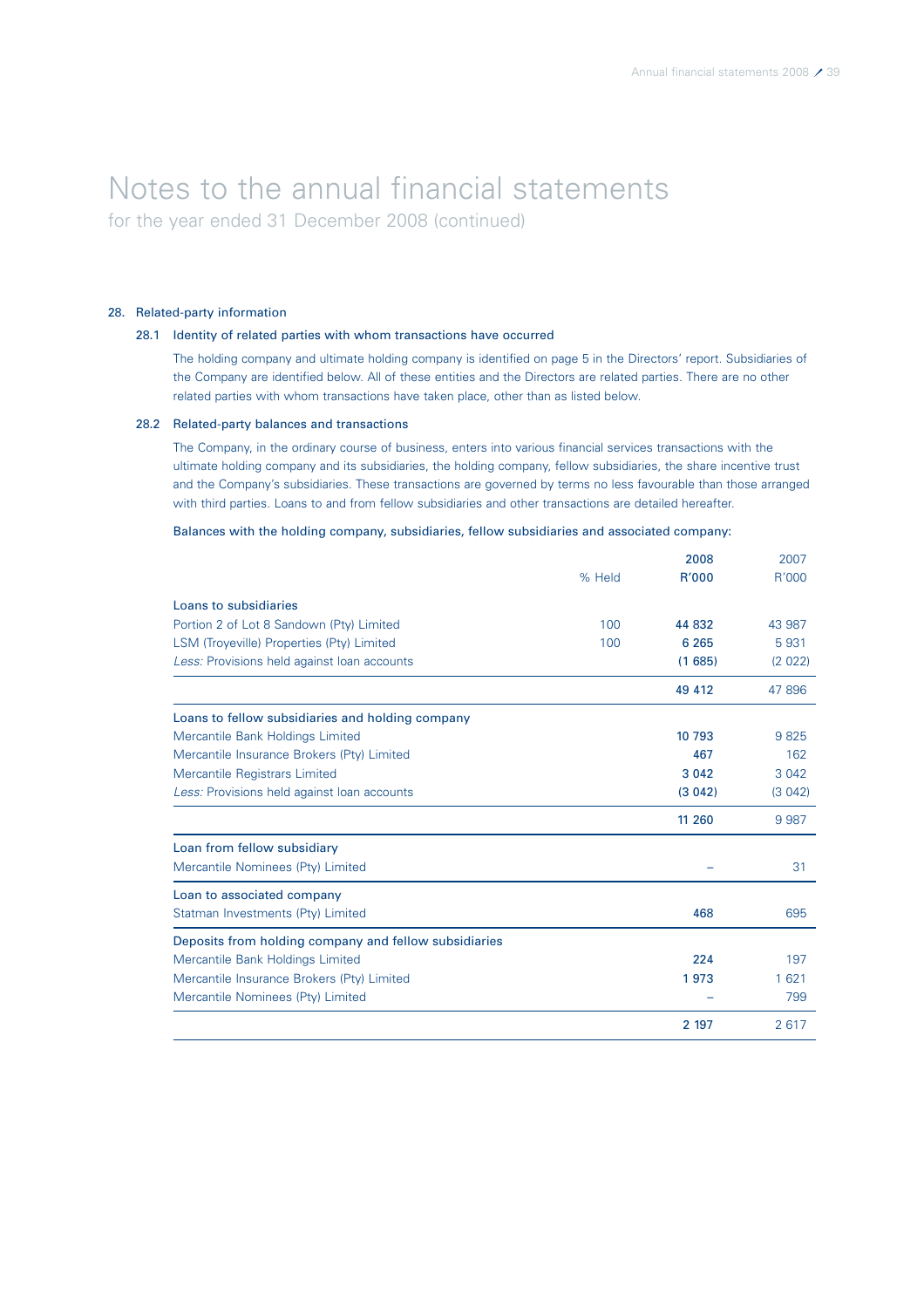for the year ended 31 December 2008 (continued)

### 28. Related-party information (continued)

### 28.2 Related-party balances and transactions (continued)

Transactions with the holding company, subsidiaries, fellow subsidiaries and associated company:

|                                            | 2008    | 2007    |
|--------------------------------------------|---------|---------|
|                                            | R'000   | R'000   |
| Interest received from:                    |         |         |
| Portion 2 of Lot 8 Sandown (Pty) Limited   | 6 5 2 7 | 5862    |
| LSM (Troyeville) Properties (Pty) Limited  | 918     | 765     |
| Statman Investments (Pty) Limited          | 81      | 40      |
| Interest paid to:                          |         |         |
| Mercantile Insurance Brokers (Pty) Limited | 100     | 81      |
| Non-interest income earned from:           |         |         |
| Mercantile Insurance Brokers (Pty) Limited | 164     | 68      |
| Operating expenditure with:                |         |         |
| Portion 2 of Lot 8 Sandown (Pty) Limited   | 10 680  | 9 2 5 1 |
| LSM (Troyeville) Properties (Pty) Limited  | 1 0 1 8 | 1 0 1 1 |

Balances and transactions with the ultimate holding company (CGD) and its subsidiary:

| CGD - Lisbon (Branch of CGD)                                              | 1 348 916 | 897 628  |
|---------------------------------------------------------------------------|-----------|----------|
| Nostro accounts                                                           | 4 3 1 6   | 1 763    |
| Vostro accounts                                                           | (2 142)   | (2994)   |
| Deposit accounts                                                          | 1 346 742 | 898 859  |
| CGD - Paris (Branch of CGD)                                               | (3 191)   | 152      |
| Nostro accounts                                                           | 84        | 174      |
| Vostro accounts                                                           | (3 275)   | (22)     |
| CGD - London (Branch of CGD)                                              |           |          |
| Vostro accounts                                                           | (18)      | (18)     |
| <b>CGD</b>                                                                | 1 345 707 | 897 762  |
| Banco Comercial e de Investimentos (BCI) – Mozambique (Subsidiary of CGD) | (63781)   | (37928)  |
| Vostro accounts                                                           | (4032)    | (142)    |
| <b>Fixed deposits</b>                                                     | (59730)   | (37 327) |
| Call and notice deposits                                                  | (19)      | (459)    |
|                                                                           | 1 281 926 | 859 834  |

Interest was paid to BCI amounting to R3.4 million (2007: R7.9 million).

Interest received from CGD in respect of the above balances during the year amounted to R41.1 million (2007: R73.1 million).

### Post-retirement medical plan

Details of the post-retirement medical plan are disclosed in note 17.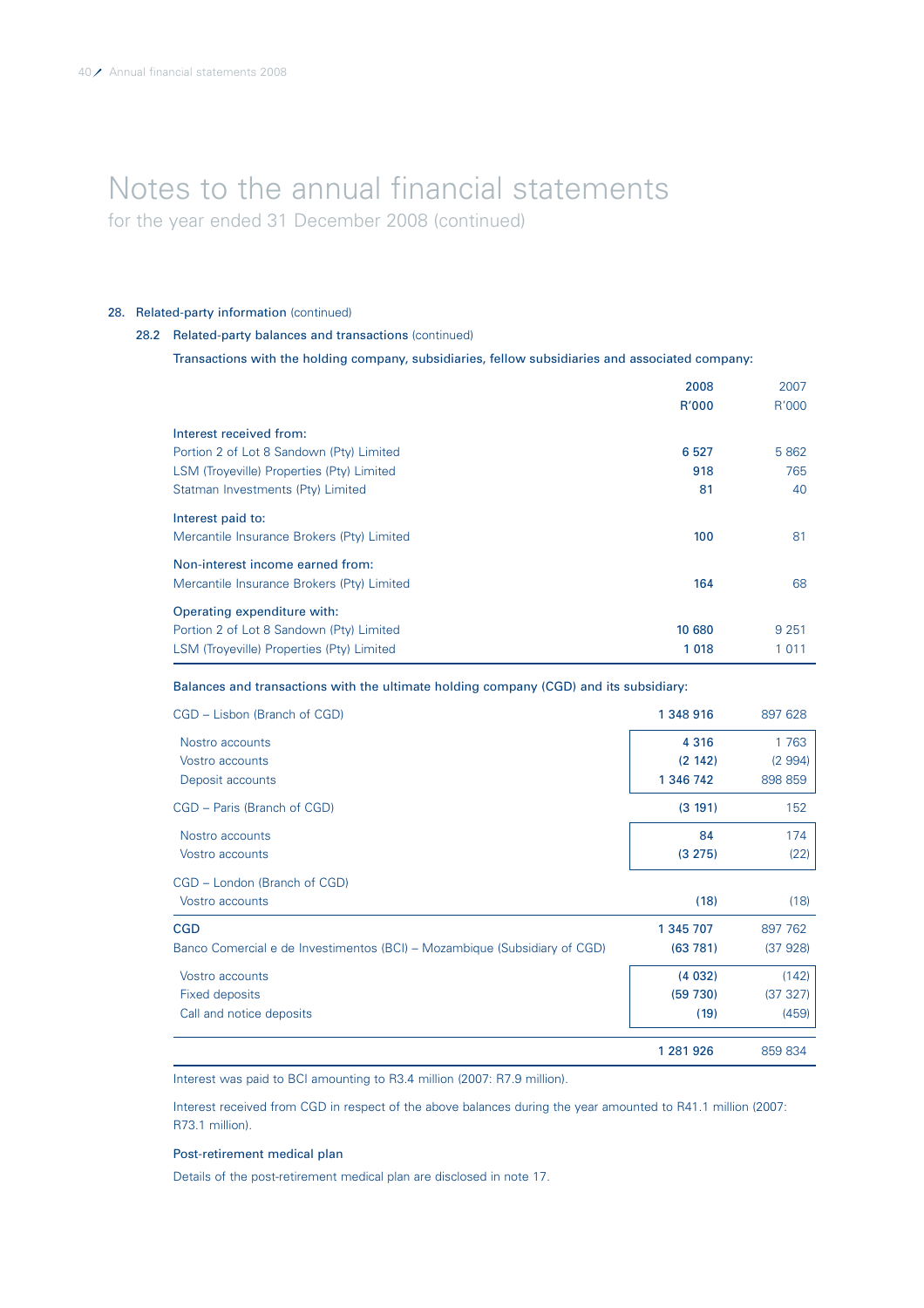for the year ended 31 December 2008 (continued)

### 28. Related-party information (continued)

### 28.3 Director and director-related activities

No loans were made to Directors during the year under review. There were no material transactions with Directors, other than the following:

|                                                     |            |         |                          | Retirement  |         |         |
|-----------------------------------------------------|------------|---------|--------------------------|-------------|---------|---------|
|                                                     |            |         |                          | funds and   |         |         |
|                                                     |            |         |                          | medical aid | Perfor- |         |
|                                                     | Directors' |         | Fringe                   | contri-     | mance   |         |
|                                                     | fees       | Salary  | benefits                 | butions     | bonus   | Total   |
| <b>Director</b>                                     | R'000      | R'000   | R'000                    | R'000       | R'000   | R'000   |
| 2008                                                |            |         |                          |             |         |         |
| J A S de Andrade Campos                             | 1 199      |         |                          |             |         | 1 199   |
| D J Brown                                           |            | 2 3 6 8 |                          | 251         | 3500    | 6 119   |
| G P de Kock                                         | 519        |         |                          |             |         | 519     |
| L Hyne                                              | 480        |         |                          |             |         | 480     |
| A T Ikalafeng                                       | 420        |         |                          |             |         | 420     |
| J P M Lopes                                         |            | 1541    | 479                      | 49          | 550     | 2 6 19  |
| T H Njikizana                                       |            |         |                          |             |         |         |
| (appointed 6 November 2008)                         | 50         |         |                          |             |         | 50      |
| S Rapeti                                            | 466        |         |                          |             |         | 466     |
|                                                     | 3 1 3 4    | 3 9 0 9 | 479                      | 300         | 4 0 5 0 | 11 872  |
| 2007                                                |            |         |                          |             |         |         |
| J A S de Andrade Campos                             | 1 100      | ÷       |                          |             |         | 1 100   |
| D J Brown                                           |            | 2 1 4 6 |                          | 236         | 2 681   | 5 0 63  |
| G P de Kock                                         | 498        |         |                          |             |         | 498     |
| M J M Figueira                                      |            |         |                          |             |         |         |
| (resigned 28 February 2007)                         | $\equiv$   | 259     | 59                       |             |         | 318     |
| L Hyne                                              | 452        |         | $\overline{\phantom{0}}$ |             |         | 452     |
| A T Ikalafeng                                       | 347        |         |                          |             |         | 347     |
| J P M Lopes                                         |            | 1 4 2 9 | 383                      | 44          | 500     | 2 3 5 6 |
| A M Osman                                           |            |         |                          |             |         |         |
| (resigned 21 November 2007)                         | 226        |         |                          |             |         | 226     |
| S Rapeti                                            | 448        |         |                          |             |         | 448     |
|                                                     | 3 0 7 1    | 3834    | 442                      | 280         | 3 1 8 1 | 10 808  |
|                                                     |            |         |                          |             | 2008    | 2007    |
|                                                     |            |         |                          |             | R'000   | R'000   |
| Share-based payments expense relating to Directors: |            |         |                          |             |         |         |
| D J Brown                                           |            |         |                          |             | 2 2 7 3 | 1 4 5 8 |
| Amounts paid by CGD to:                             |            |         |                          |             |         |         |
| M J M Figueira (resigned 28 February 2007)          |            |         |                          |             |         | 124     |
| J P M Lopes                                         |            |         |                          |             | 666     | 560     |
|                                                     |            |         |                          |             | 666     | 684     |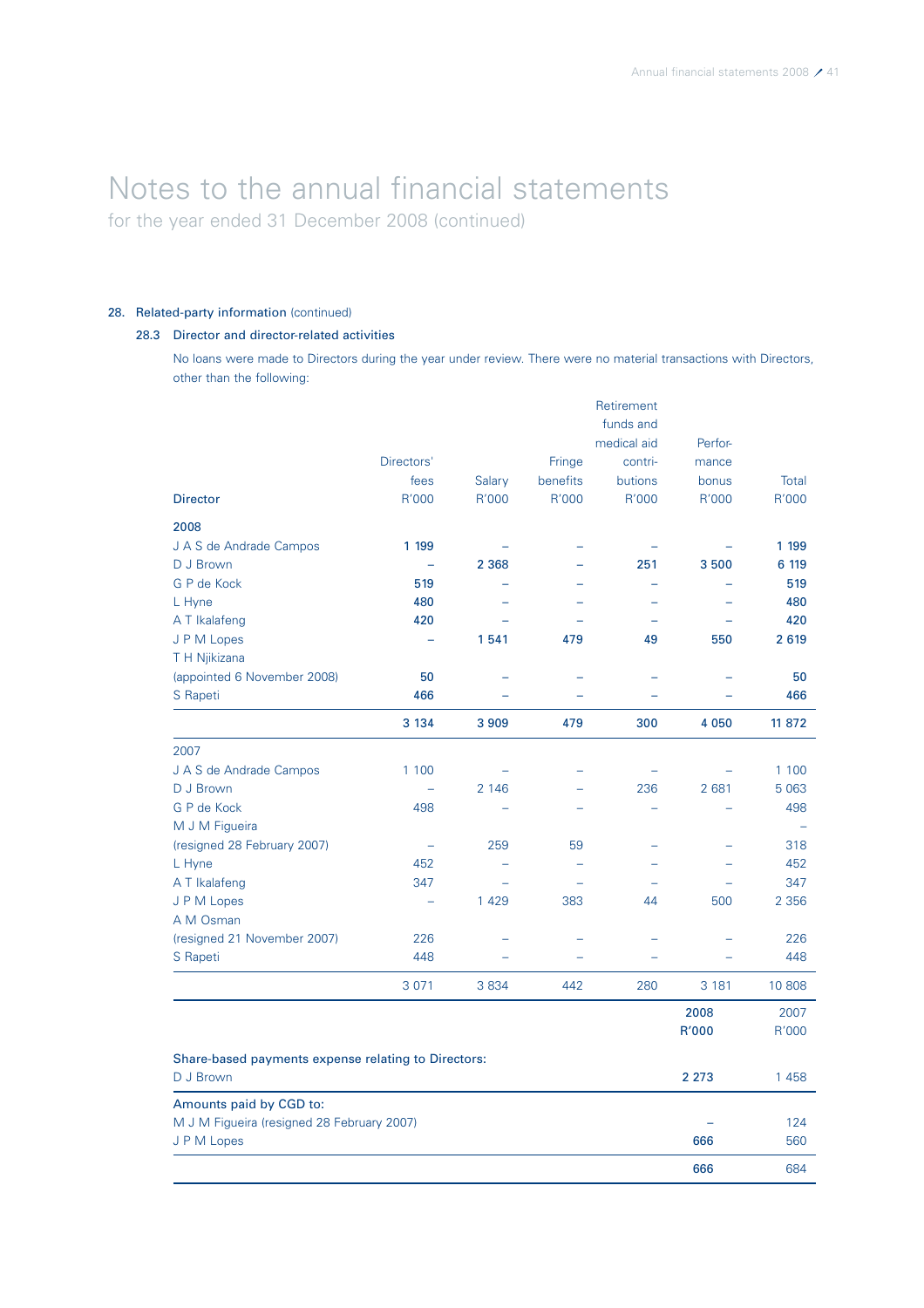for the year ended 31 December 2008 (continued)

### 28. Related-party information (continued)

### 28.3 Director and director-related activities (continued)

### Service agreements

### D J Brown, Chief Executive Officer

Mr Brown's employment as Chief Executive Officer commenced on 31 March 2004. The Board at a Board meeting held on 31 October 2008 approved the renewal of Mr Brown's service contract for a further three years, upon expiry in March 2009. The re-appointment of Mr Brown as an executive director with effect from 29 March 2009 upon expiry in terms of the Articles of Association of the Company, will be confirmed at the Annual General Meeting to be held on 28 May 2009.

In consideration for the rendering of his services under the Service Agreement, Mr Brown is also entitled to payment of an annual incentive bonus calculated in accordance with a performance plan as agreed with the Board from time to time.

### J P M Lopes, Executive Director

Mr Lopes has been seconded to Mercantile by CGD.

Mr Lopes's employment in Mercantile commenced on 9 November 2005, and his contract was renewed by the Board upon expiry on 9 November 2008 for three years. In terms of the service agreement Mr Lopes agreed to perform such duties, functions and services as are assigned to him from time to time by the Board of Directors and which are consistent and commensurate with his position as Executive Director.

Mr Lopes will in accordance with the Company's Articles of Association stand for re-election at the Annual General Meeting on 28 May 2009.

### Share options

In terms of the share option scheme the following share options in MBHL have been granted to Mr Brown (refer to note 29):

– on 5 October 2004, 5 000 000 at an exercise price of 18 cents each;

- on 22 March 2006, 7 000 000 at an exercise price of 40 cents each; and
- on 26 February 2007, 8 000 000 at an exercise price of 34 cents each.

In terms of the Conditional Share Plan, 7 600 000 conditional share awards in MBHL were granted to Mr Brown on 27 May 2008 with a market value on the date of grant of 32 cents each (refer to note 29).

### Directors' interests

No Directors held beneficial and/or non-beneficial interests, directly or indirectly, in shares issued by MBHL (2007: nil).

### 29. Share incentive scheme

The options granted are in respect of the holding company, MBHL, to the employees of the Bank.

The number of shares, which could be utilised for the purposes of the share incentive schemes are 393 891 852 (2007: 393 891 852), which is 10% (2007: 10%) of the issued share capital of the Company at year-end. At 31 December 2008, 73 410 400 share options and Conditional Share Plan awards were outstanding under these schemes. The balance available to be utilised under these schemes is 320 481 452. The number of scheme shares that may be issued to a single participant is 59 083 778 or 1.5% of the total number of issued shares.

The Company recognised total expenses of R8.3 million (2007: R4.0 million) related to equity-settled share-based payment transactions.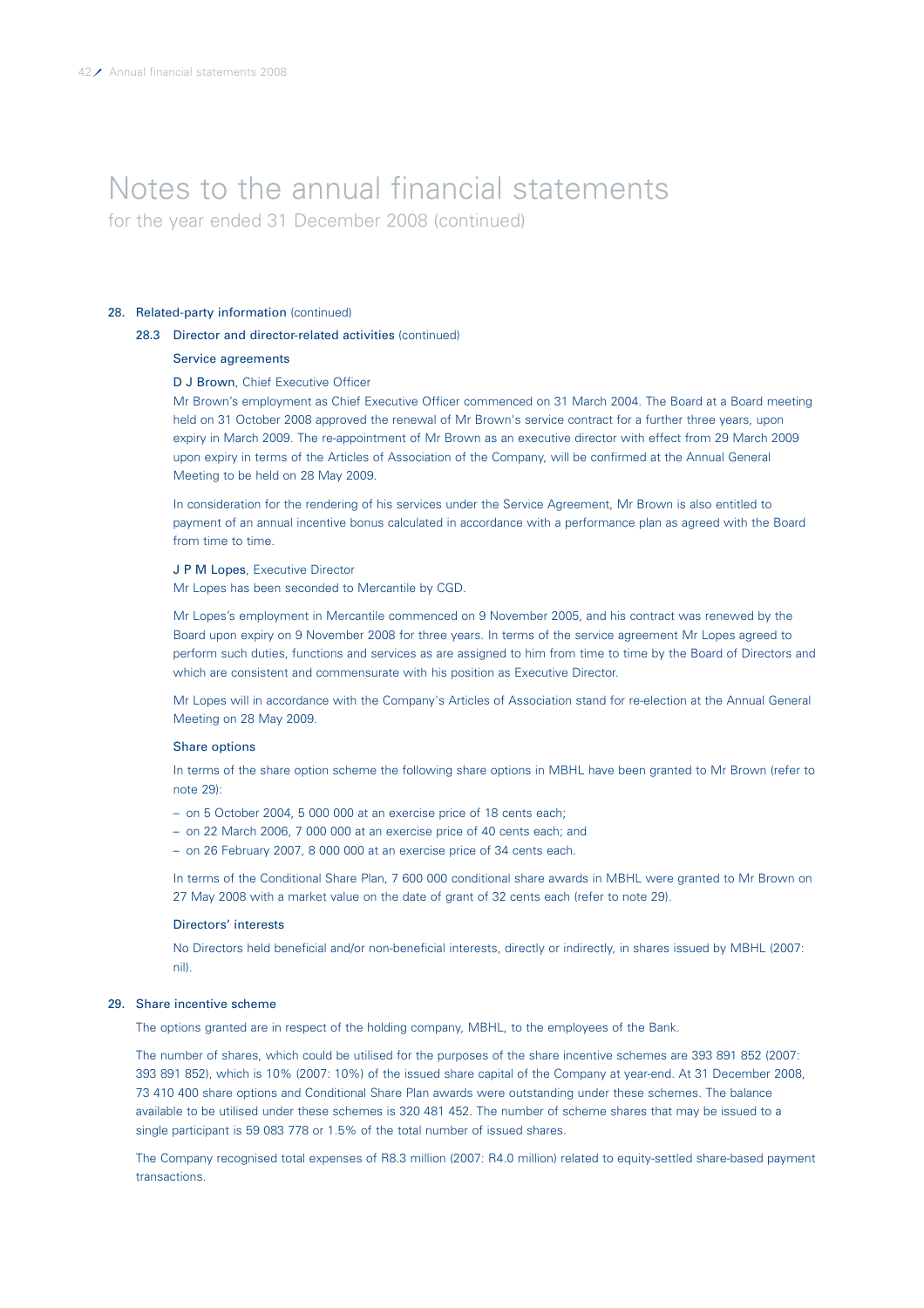for the year ended 31 December 2008 (continued)

### 29. Share incentive scheme (continued)

### Share option scheme

Effective 18 July 2007, options can be exercised in respect of 33% of the option shares after the expiration of three years from the offer date, in respect of a further 33% after the expiration of four years from the offer date and the remaining option shares after the expiration of five years from the offer date. Options granted prior to this date may be exercised in respect of 33% of the option shares after the expiration of two years from the offer date, in respect of a further 33% after the expiration of three years from the offer date and the remaining option shares after the expiration of four years from the offer date. Such percentages are to be carried forward on a cumulative basis. Prior to 2008, should the options not be exercised by the fifth anniversary date of the offer, the option holder was obliged to exercise the option in respect of at least 20% of the options in question by the sixth anniversary date of the offer or else the said 20% of the options would lapse. The same rule applied for the seventh, eighth, ninth and tenth anniversary of the offer date until the options in question either lapsed or were exercised.

The scheme was modified in 2008 whereby the expiry condition from the sixth anniversary date was removed and all unexpired options now lapse after ten years from the date of issue. This modification had no material impact on the expense recognised in terms of share-based payments.

#### Conditional Share Plan ("CSP")

On 27 May 2008 the shareholders of MBHL approved the CSP incentive scheme which is in line with global best practice and emerging South African practice. The purpose of the scheme is to recognise contributions made by selected employees and to provide for an incentive for their continuing relationship with the Company, by providing them with the opportunity of receiving shares in MBHL, thereby providing participants with an incentive to advance the Company's interest and to ensure that the Company attracts and retains the core competencies required for formulating and implementing the Company's business strategies.

The tables below set out the movement in the options and conditional awards:

### Share option scheme

| 1 June 2007<br>1 December 2007 | 36<br>36 | 500 000<br>1 000 000<br>45 954 400 |                          | (5855000)   | (695 000) | 500 000<br>1 000 000<br>39 404 400 | 11 439 900  | 20 000 000               |
|--------------------------------|----------|------------------------------------|--------------------------|-------------|-----------|------------------------------------|-------------|--------------------------|
| 26 February 2007               | 34       | 21 250 000                         | $\overline{\phantom{0}}$ | (3 150 000) |           | 18 100 000                         |             | 8 000 000                |
| 22 March 2006                  | 40       | 12 500 000                         | -                        | (1900000)   |           | 10 600 000                         | 3 498 000   | 7 000 000                |
| 3 March 2006                   | 38       | 500 000                            |                          |             | -         | 500 000                            | 165 000     |                          |
| 9 February 2006                | 41       | 750 000                            |                          |             |           | 750 000                            | 247 500     |                          |
| 2 December 2005                | 31       | 350 000                            | -                        | (350 000)   |           |                                    |             |                          |
| 27 July 2005                   | 32       | 750 000                            |                          |             |           | 750 000                            | 495 000     |                          |
| 1 April 2005                   | 39       |                                    |                          |             |           |                                    |             |                          |
| 11 February 2005               | 20       | 500 000                            |                          |             |           | 500 000                            | 330 000     |                          |
| 3 January 2005                 | 15       | 700 000                            | -                        | (170000)    | (530000)  |                                    |             |                          |
| 7 October 2004                 | 17       | 1 000 000                          | -                        | (85 000)    | (165000)  | 750 000                            | 750 000     |                          |
| 5 October 2004                 | 18       | 5 000 000                          |                          |             |           | 5 000 000                          | 5 000 000   | 5 000 000                |
| 11 February 2002               | 32       | 200 000                            |                          | (40 000)    | -         | 160 000                            | 160 000     |                          |
| 2008<br>20 November 2001       | 32       | 954 400                            |                          | (160000)    |           | 794 400                            | 794 400     |                          |
| Grant date                     | (cents)  | of year                            | vear                     | year        | year      | vear                               | of year     | directors <sup>(1)</sup> |
|                                | price    | beginning                          | during                   | during      | during    | end of                             | at end      | Relating to              |
|                                | Exercise | Options at                         | Granted                  | Forfeited   | Exercised | Options at                         | options     |                          |
|                                |          |                                    |                          |             |           |                                    | Exercisable |                          |

(1)Refer to note 28.3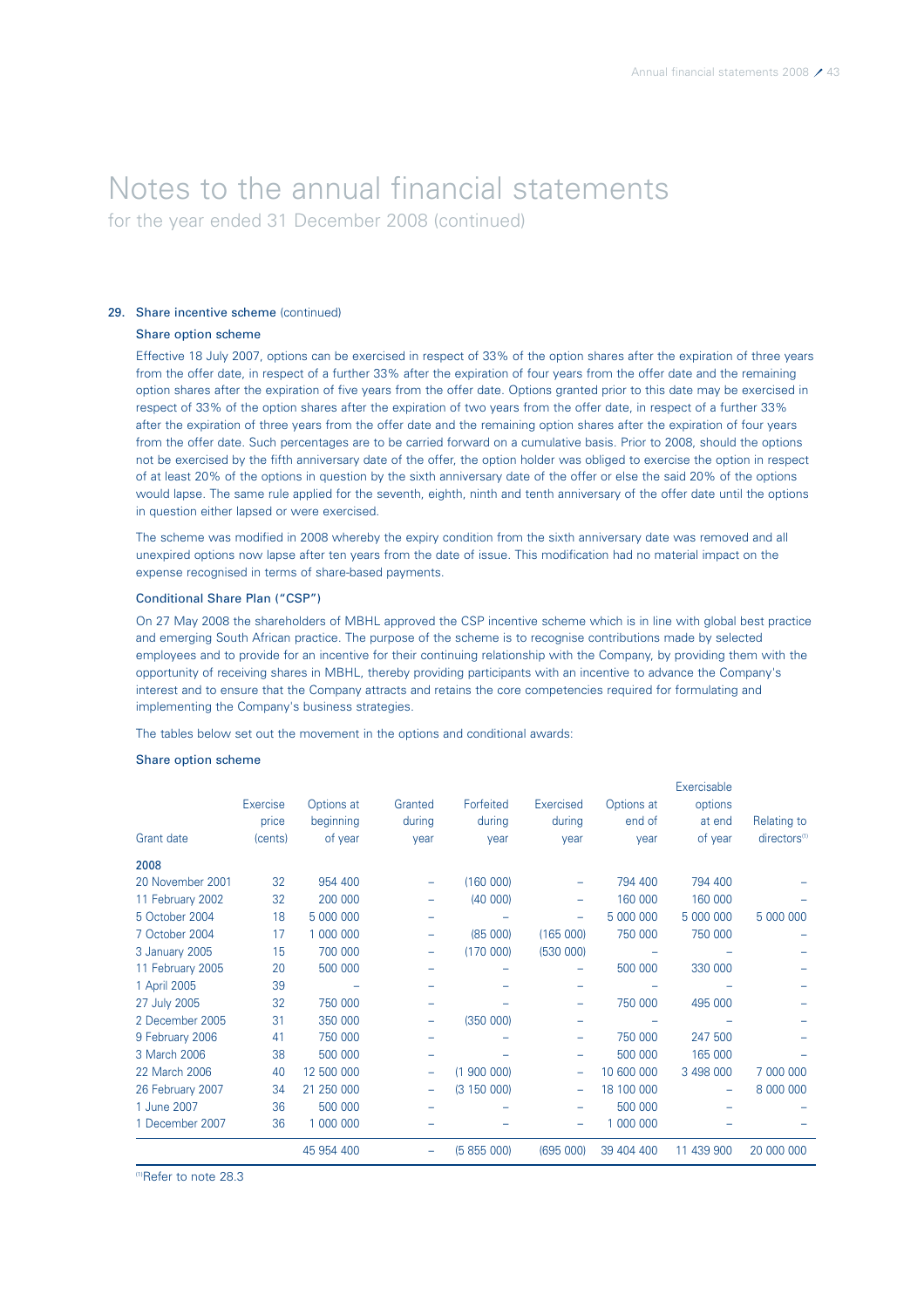for the year ended 31 December 2008 (continued)

### 29. Share incentive scheme (continued)

Share option scheme (continued)

|                   |          |                          |                          |                          |                          |            | Exercisable |                          |
|-------------------|----------|--------------------------|--------------------------|--------------------------|--------------------------|------------|-------------|--------------------------|
|                   | Exercise | Options at               | Granted                  | Forfeited                | <b>Exercised</b>         | Options at | options     |                          |
|                   | price    | beginning                | during                   | during                   | during                   | end of     | at end      | Relating to              |
| <b>Grant</b> date | (cents)  | of year                  | year                     | year                     | year                     | vear       | of year     | directors <sup>(1)</sup> |
| 2007              |          |                          |                          |                          |                          |            |             |                          |
| 20 November 2001  | 32       | 3 943 000                | $\overline{\phantom{0}}$ | (1988600)                | (1 000 000)              | 954 400    | 954 400     |                          |
| 11 February 2002  | 32       | 200 000                  |                          |                          |                          | 200 000    | 200 000     |                          |
| 5 October 2004    | 18       | 5 000 000                |                          |                          |                          | 5 000 000  | 3 300 000   | 5 000 000                |
| 7 October 2004    | 17       | 2 000 000                |                          | $\overline{\phantom{0}}$ | (1 000 000)              | 1 000 000  | 660 000     |                          |
| 3 January 2005    | 15       | 700 000                  |                          |                          |                          | 700 000    | 231 000     |                          |
| 11 February 2005  | 20       | 500 000                  |                          |                          |                          | 500 000    | 165 000     |                          |
| 1 April 2005      | 39       | 1 000 000                | -                        | (1000000)                |                          |            |             |                          |
| 27 July 2005      | 32       | 750 000                  |                          |                          | -                        | 750 000    | 247 500     |                          |
| 2 December 2005   | 31       | 350 000                  |                          |                          |                          | 350 000    | 115 500     |                          |
| 9 February 2006   | 41       | 750 000                  |                          |                          |                          | 750 000    |             |                          |
| 3 March 2006      | 38       | 500 000                  |                          |                          | $\overline{\phantom{0}}$ | 500 000    |             |                          |
| 22 March 2006     | 40       | 14 800 000               | -                        | (2, 300, 000)            |                          | 12 500 000 |             | 7 000 000                |
| 26 February 2007  | 34       | -                        | 24 000 000               | (2750000)                |                          | 21 250 000 |             | 8 000 000                |
| 1 June 2007       | 36       | -                        | 500 000                  |                          |                          | 500 000    |             |                          |
| 1 December 2007   | 36       | $\overline{\phantom{0}}$ | 1 000 000                |                          |                          | 1 000 000  |             |                          |
|                   |          | 30 493 000               | 25 500 000               | (8038600)                | (2000000)                | 45 954 400 | 5 873 400   | 20 000 000               |

(1) Refer to note 28.3

The Company has not granted any share options in 2008 in terms of the share option scheme. The Inputs into the Black-Scholes model in determining the charge for share-based payments for options granted during the 2007 are as follows:

|                                                       | 2007     |
|-------------------------------------------------------|----------|
| Weighted average fair value share price at grant date | 34 cents |
| Weighted average exercise price                       | 34 cents |
| Expected volatility                                   | 82.10%   |
| Option life                                           | 10 years |
| Risk free rate                                        | 7,58%    |
| Expected dividends                                    | Nil      |

Expected volatility was determined by calculating the historical volatility of the MBHL share price from September 2004 to the grant date of each option. The expected life used in the model has been adjusted, based on management's best estimate, for the effects of non-transferability, exercise restrictions and behavioural considerations.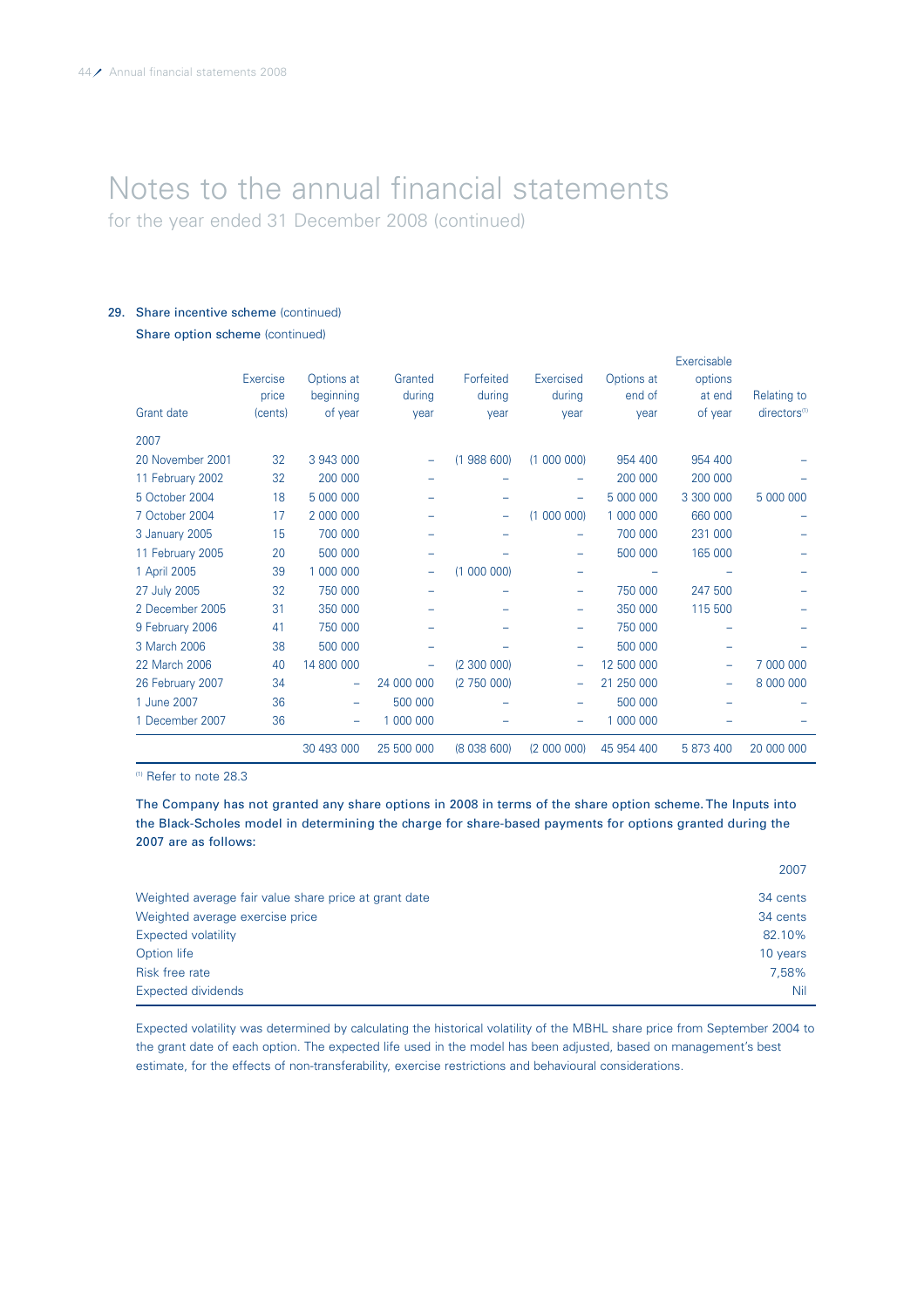for the year ended 31 December 2008 (continued)

### 29. Share incentive scheme (continued)

Conditional Share Plan ("CSP")

| Grant date       | Market price<br>at date<br>of grant<br>(cents) | Conditional<br>awards at<br>beginning<br>of year | Granted<br>during<br>year | Forfeited<br>during<br>year | Vested<br>during<br>year | Conditional<br>awards at<br>end of<br>year | Relating to<br>directors <sup>(1)</sup> |
|------------------|------------------------------------------------|--------------------------------------------------|---------------------------|-----------------------------|--------------------------|--------------------------------------------|-----------------------------------------|
| 2008             |                                                |                                                  |                           |                             |                          |                                            |                                         |
|                  |                                                |                                                  |                           |                             |                          |                                            |                                         |
| 22 February 2008 | 32                                             |                                                  | $-28445000$               | (2314000)                   |                          | 26 131 000                                 | 7 600 000                               |
| 26 March 2008    | 31                                             | -                                                | 4 000 000                 |                             |                          | 4 000 000                                  |                                         |
| 7 May 2008       | 30                                             | $\overline{\phantom{0}}$                         | 1 400 000                 | (1400000)                   |                          |                                            |                                         |
| 24 July 2008     | 26                                             | $\overline{\phantom{0}}$                         | 375 000                   |                             |                          | 375 000                                    |                                         |
| 1 October 2008   | 32                                             | $\overline{\phantom{0}}$                         | 500 000                   |                             |                          | 500 000                                    |                                         |
| 1 November 2008  | 28                                             | $\overline{\phantom{0}}$                         | 2 200 000                 |                             |                          | 2 200 000                                  |                                         |
| 1 December 2008  | 29                                             | $\overline{\phantom{0}}$                         | 800 000                   |                             |                          | 800 000                                    |                                         |
|                  |                                                |                                                  | $-37720000$               | (3714000)                   | $\sim$                   | 34 006 000                                 | 7 600 000                               |

(1)Refer to note 28.3

### 30. Presentation adjustments and explanatory notes

### Balance sheet and cash flow statement

- Structured loans previously included under other categories of loans and advances are reported separately in 2008. Comparatives for the year ended 31 December 2007 have been reclassified accordingly for all affected disclosures.
- Bank term deposits with a residual maturity greater than three months from the reporting date previously presented with cash and cash equivalents are now presented separately in the balance sheet and the cash flow statement. Comparatives for the year ended 31 December 2007 have been reclassified accordingly for all affected disclosures.
- With the adoption of IFRIC 11 IFRS 2 Group and Treasury transactions, a share-based payments reserve in respect of the Mercantile Share Option scheme is not required. This reserve is processed to accumulated loss with effect from 1 January 2008 in the Company whereas previously a share-based payments reserve was created in MBHL.

In the case of the Mercantile Conditional Share Plan introduced in 2008, a share-based payments reserve has been created to separate the effects of this plan from other classes of reserves for management purposes.

– The new Bank Regulations, effective 1 January 2008, no longer require general credit-risk reserves. The balance of this reserve as at 31 December 2007 was transferred to accumulated loss in 2008.

#### Income statement

- Interest income relating to structured loans previously included under other categories of loans and advances is reported separately in 2008. Comparatives for the year ended 31 December 2007 have been reclassified accordingly for all affected disclosures.
- Expenditure directly attributable to fee and commission income previously included under operating expenditure is now presented separately in the income statement. Comparatives for the year ended 31 December 2007 have been reclassified accordingly for all affected disclosures.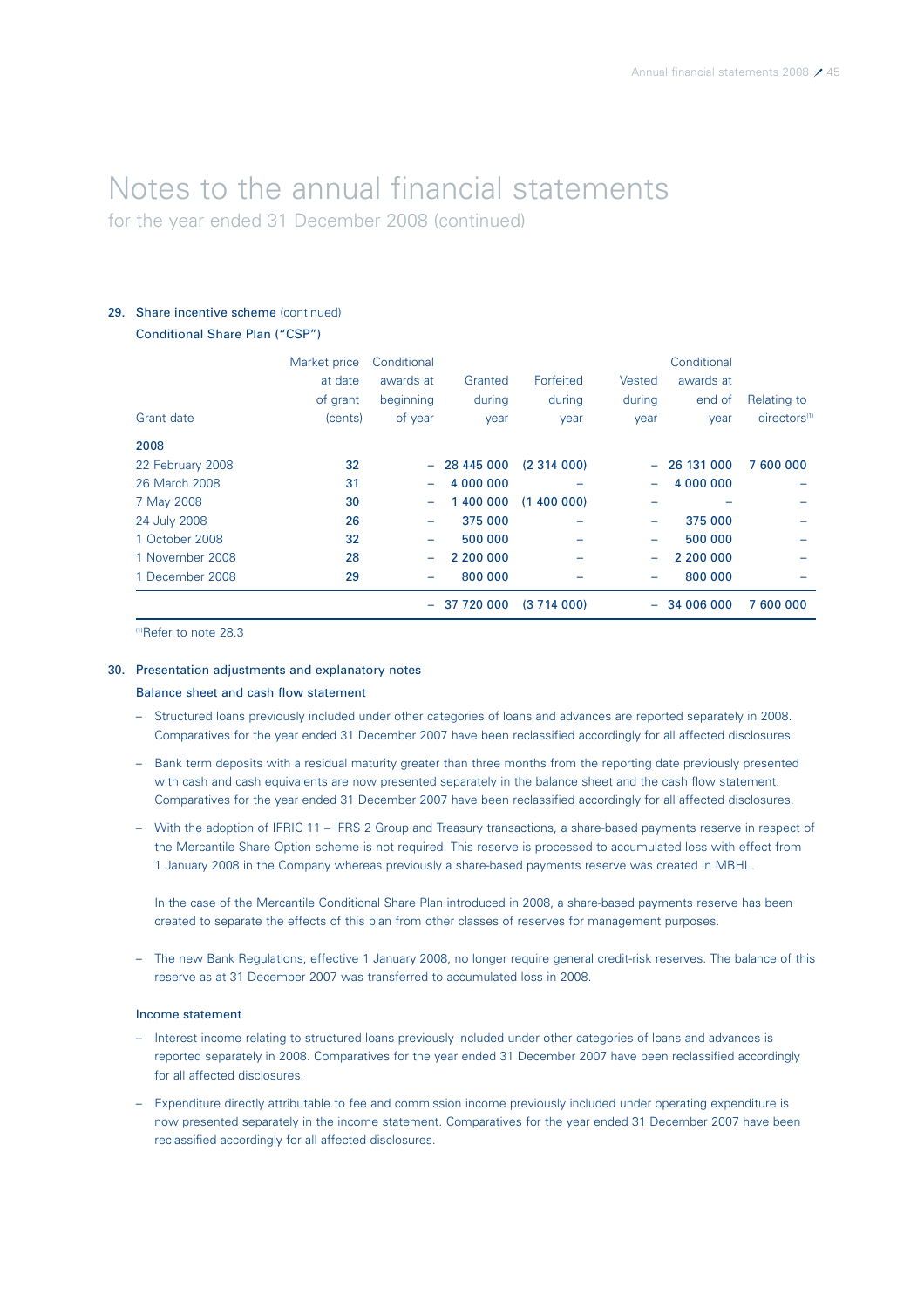### Risk management and control

#### Risk management philosophy

The Company recognises that the business of banking and financial services is conducted within an environment of complex inter-related risks. The Company operates in a dynamic environment where the past is not necessarily an acceptable guide to the future which has emerged even more clearly with the advent of the current global financial crisis. Risk management is a key focus of the Company and addresses a wide spectrum of risks that are continually evaluated and policies and procedures reviewed and stress tested to adapt to changing circumstances. In any economy there are sectors that are more vulnerable to cyclical downturn than others. Economic variances are monitored to assist in managing exposure to such sectors. The concentration of risk in our target market sectors is managed to achieve a balanced portfolio; however we acknowledge the propensity to concentration risk in being a small bank and this is carefully monitored. Our business development efforts are focused on the stronger companies and individuals, establishing policy criteria, which eliminate weaker credit or investments from the portfolio. A passive role in the face of potential or actual adverse conditions is not accepted.

The Company remains well positioned to effectively manage identified threats in such a way that will minimise risks to the Company. An independent review of the risk management and control is planned to take place in 2009.

A philosophy of enterprise-wide risk management within a Risk Management Monitoring and Control Framework has been established to ensure that all business and operational risks are managed effectively within acceptable risk profiles, policies and parameters. The management of risk is an independent process from that of taking on/creating risk within the Company. Risk management policies are essentially conservative, with proper regard to the mix of risk and reward. The Company will take all necessary steps to safeguard its depositors' funds, its own asset base and shareholders' funds.

#### Enterprise-wide risk management

An Enterprise-wide Risk Management Framework is adopted to ensure appropriate and focused management of all risks. Risk assessment is a dynamic process and is reviewed regularly. Risk dimensions will vary in importance based on the business activities of an organisation. The overall objective of enterprise-wide risk management is to ensure an integrated and effective risk management framework, where all risks are identified, quantified and managed in order to achieve an optimal risk reward profile. The presence of accurate measures of risk makes risk adjusted performance possible, creates the potential to generate increased shareholder returns and allows the risk taking behaviour to be more closely aligned with our strategic objectives.

Risk management is performed on a Company wide basis involving the Board, credit management, senior management, independent risk management, business line management, finance and control, legal/compliance, treasury and operations, with significant support from internal audit and information technology.

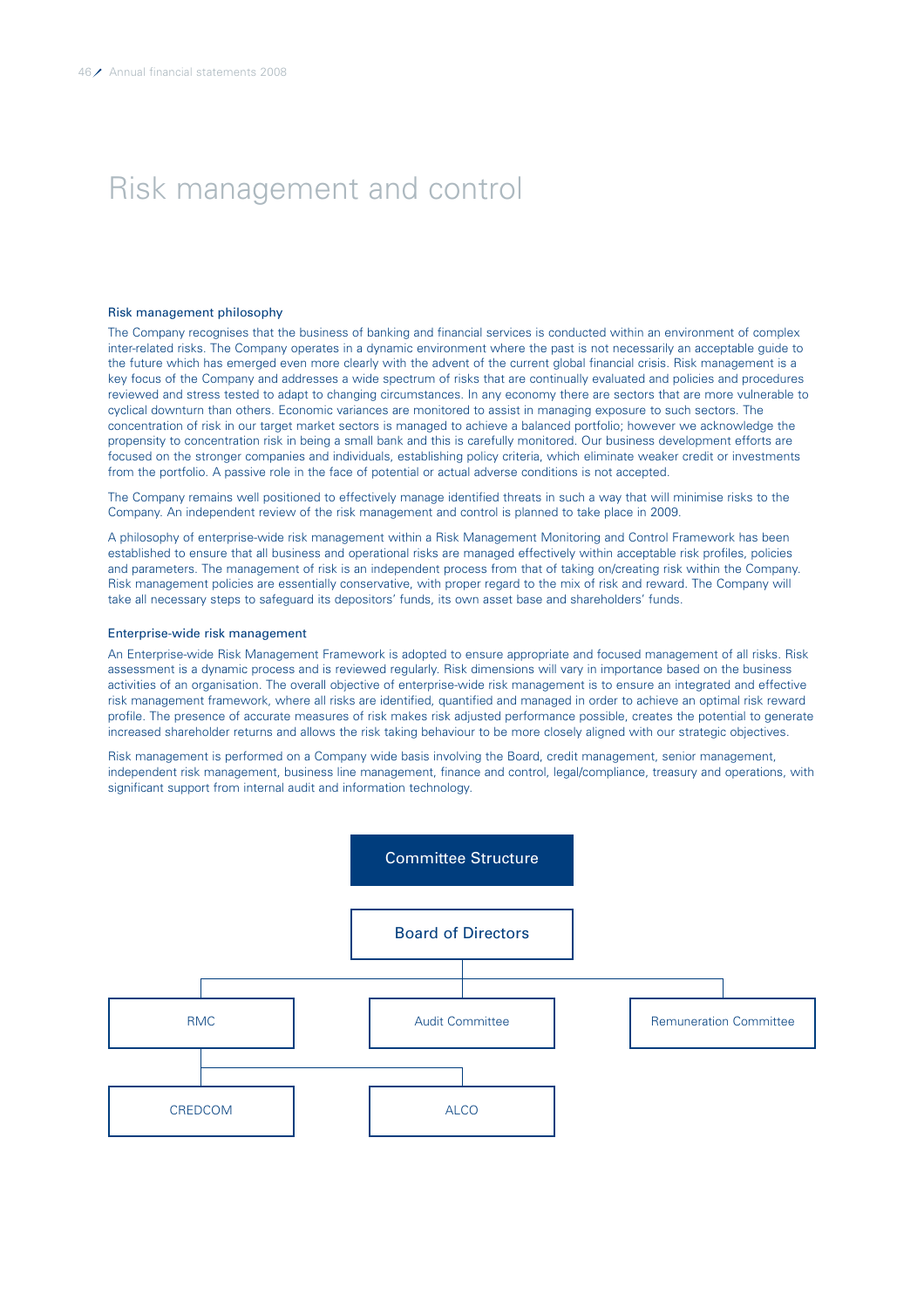#### Risk management life cycle/process

All of the Company's policies and procedures manuals are subject to ongoing review and are signed off by the relevant divisional heads. These standards are an integral part of the Company's governance infrastructure and risk management profile, reflecting the expectations and requirements of the Board in respect of key areas of control. The standards ensure alignment and consistency in the way that prevalent risk types are managed and form part of the four phases of the risk management life cycle, defined as:

### Risk identification (and comprehension)

Risk identification focuses on recognising and understanding existing risks or risks that may arise from positions taken and future business activity as a continuing practice.

### Risk measurement (and evaluation using a range of analytical tools)

Once risks have been identified, they need to be measured. Certain risks will obviously lend themselves more easily to measurability than others, but it is necessary to ascertain the magnitude of each risk.

### Risk management (as an independent function)

The Company's principal business focuses on the management of liabilities and assets in the balance sheet. Major risks are managed and reviewed by an independent risk function. The ALCO and RMC meet on a regular basis to collaborate on risk control, establish how much risk is acceptable and decide on how the Company will stay within targets and laid down thresholds.

#### Risk monitoring (and compliance with documented policies)

Open, two-way communication between the Company and the SARB is fundamental to the entire risk monitoring and supervisory process. To achieve this, responsible line heads are required to document conclusions and communicate findings to the ALCO and RMC in the first instance and to the SARB via the Finance Division through BA returns and periodic meetings.

### Risk control (stress testing)

The Company follows a policy of ongoing stress testing. Critical variables are sensitive to market changes both domestic and international. These are identified and stress modelled to determine the possible impact of any deterioration of such identified variables on the Company's results. Both internal and external events are considered in formulating appropriate modelling criteria.

#### Management of risk

Principal risk categories have been identified, defined and categorised into direct and indirect risks. This set of risk definitions forms the basis of management and control relative to each division within the Company and also forms a consistent common language for outside examiners and/or regulators to follow.

Direct risks are found in most banking transactions. They are quantifiable and can be clearly defined. These risks are evaluated through examination of our databases, statistics and other records.

Indirect risks are considered to ensure that a complete risk assessment is carried out. They are present in almost every decision made by management and the Board and thus impact on the Company's image and success. These decisions are usually intended to enhance the Company's long-term viability or success and therefore are difficult to quantify at a given point in time.

Board Committees monitor various aspects of the different identified risks, which include:

| <b>Direct Risks</b>       | <b>Indirect Risks</b>     |
|---------------------------|---------------------------|
| <b>Credit Risk</b>        | <b>Strategic Risk</b>     |
| <b>Counterparty Risk</b>  | <b>Reputation Risk</b>    |
| <b>Currency Risk</b>      | <b>Legal Risk</b>         |
| <b>Liquidity Risk</b>     | <b>Fraud Risk</b>         |
| <b>Interest Rate Risk</b> | <b>International Risk</b> |
| Market (Position) Risk    | <b>Political Risk</b>     |
| <b>Solvency Risk</b>      | Competitive Risk          |
| <b>Operational Risk</b>   | <b>Pricing Risk</b>       |
| <b>Technology Risk</b>    | <b>Sensitivity Risk</b>   |
| Compliance Risk           |                           |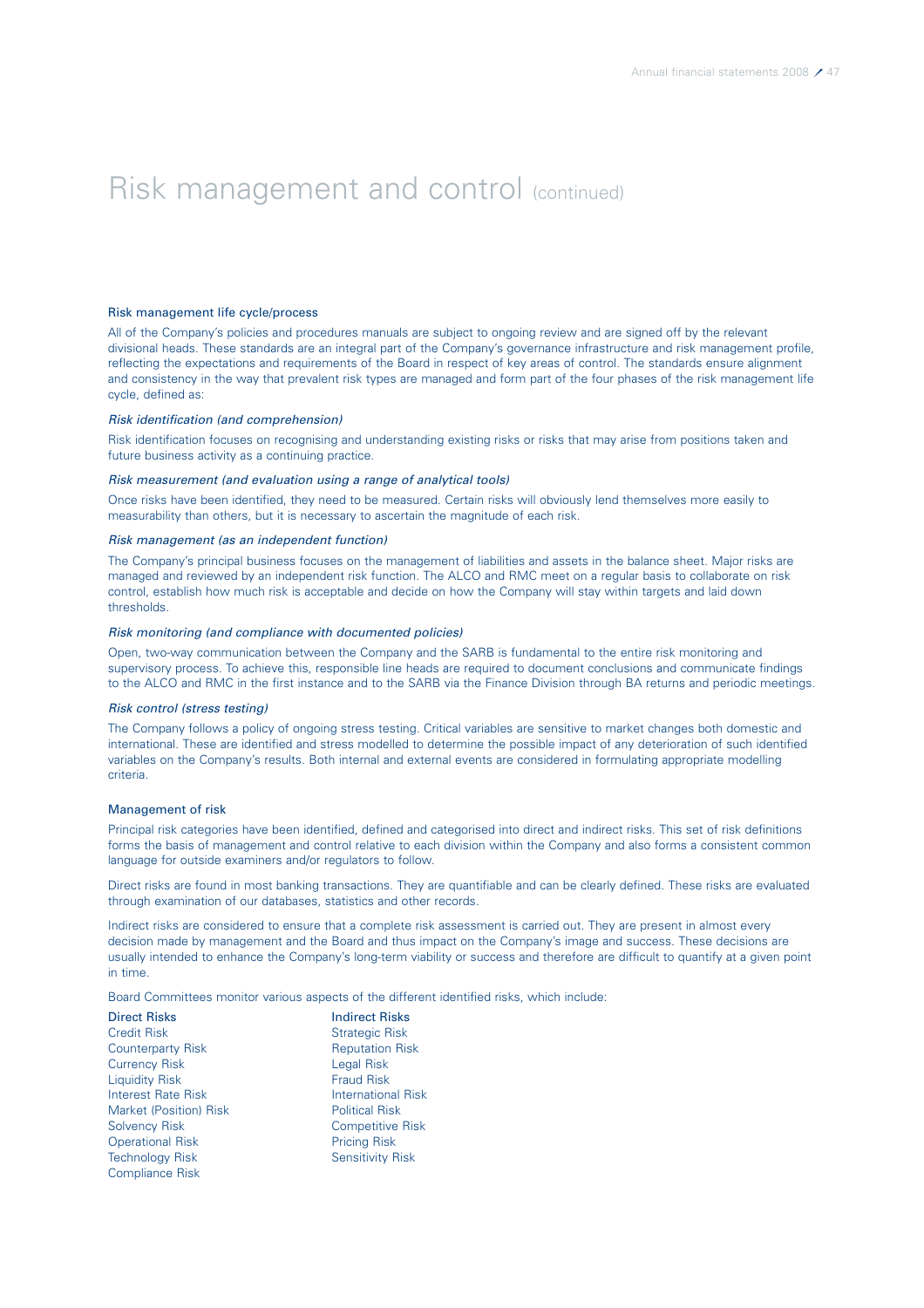### Management of risk (continued)

The responsibility for understanding the risks incurred by the Company and ensuring that they are appropriately managed lies with the Board. The Board approves risk management strategies and delegates the power to take decisions on risks and to implement strategies on risk management and control to the RMC. Discretionary limits and authorities are in turn delegated to line heads and line managers within laid down parameters to enable them to execute the Company's strategic objectives within predefined risk management policies. Major risks are managed, controlled and reviewed by an independent risk function.

The Board fully recognises that they are accountable for the process of risk management and the system of internal control. Management reports regularly to the Board on the effectiveness of internal control systems and significant control weaknesses identified.

A process is in place whereby the Top 10 risks faced by the Company are identified. These risks are assessed and evaluated in terms of a risk score attached to inherent risk and residual risk. Action plans are put in place to reduce the identified inherent risks to within acceptable residual risk parameters. The Top 10 risks are re-evaluated quarterly.

The Company subscribes to the 10 Principles of Sound Practices for the Effective Management and Supervision of Operational Risk as defined by the Basel Committee or Banking Supervision.

Continued focus remains on BCM. BCM ensures the availability of key staff and processes required to support essential activities in the event of an interruption to, or disruption of, business. BCM is an important aspect of risk management and its value has been proven in creating a more resilient operational platform, through activities such as business impact assessments, business continuity planning and implementation, testing of business continuity and implementing corrective actions. Comprehensive simulations are conducted on an ongoing basis, with identified gaps addressed and/or plans put in place to resolve the identified issues.

The Capital Management Committee under the auspices of the RMC proactively evaluates and manages the Capital requirements of the Company as determined by Basel II requirements. A comprehensive evaluation of the capital requirements under the Internal Capital Adequacy Assessment Process was undertaken during the year with consideration given to all risks impacting on the need for capital reserves within the Company. The basis of the assessment resulted in the Company identifying two risks – implementation of a new core system for the Company and the inherent concentration of the book given the nature of the Company's customers relative to its size which resulted in the prudent decision to hold a capital buffer in addition to the regulatory requirements.

Under the Enterprise-wide Risk Management Framework we have categorised the direct risks of the Company and report on those deemed to be of the most significance:

### Credit risk

Credit parameters and tolerance levels are clearly defined and reflected in governing procedures and policies. The Company offers a spread of banking products common within the banking industry with a specific focus on small and medium sized businesses across a wide variety of industries. Whilst personal market products are also offered, no specific targeting of the broader personal retail based market is undertaken. The primary risks encountered are associated with the lending of money and the issuing of contingent financial or performance guarantees to third parties on behalf of customers.

Dependent upon the risk profile of the customer, the risk inherent in the product offering and the track record/payment history of the client, varying types and levels of security are taken to mitigate credit related risks. Clean or unsecured lending will only be considered for financially strong borrowers.

Counterparties to derivatives expose the Company to credit-related losses in the event of non-performance. The counterparties to these contracts are financial institutions. The Company continually monitors its positions and the credit ratings of its counterparties and limits the amount of contracts it enters into with any one party.

At year-end, the Company did not consider there to be any significant concentration of risk, which had not been adequately provided for. There were no material exposures in advances made to foreign entities at year-end, except for the deposits placed with CGD as disclosed in note 28.2.

A portfolio analysis report is prepared and presented to the RMC analysing the performance and makeup of the book including customer and segment concentration analyses.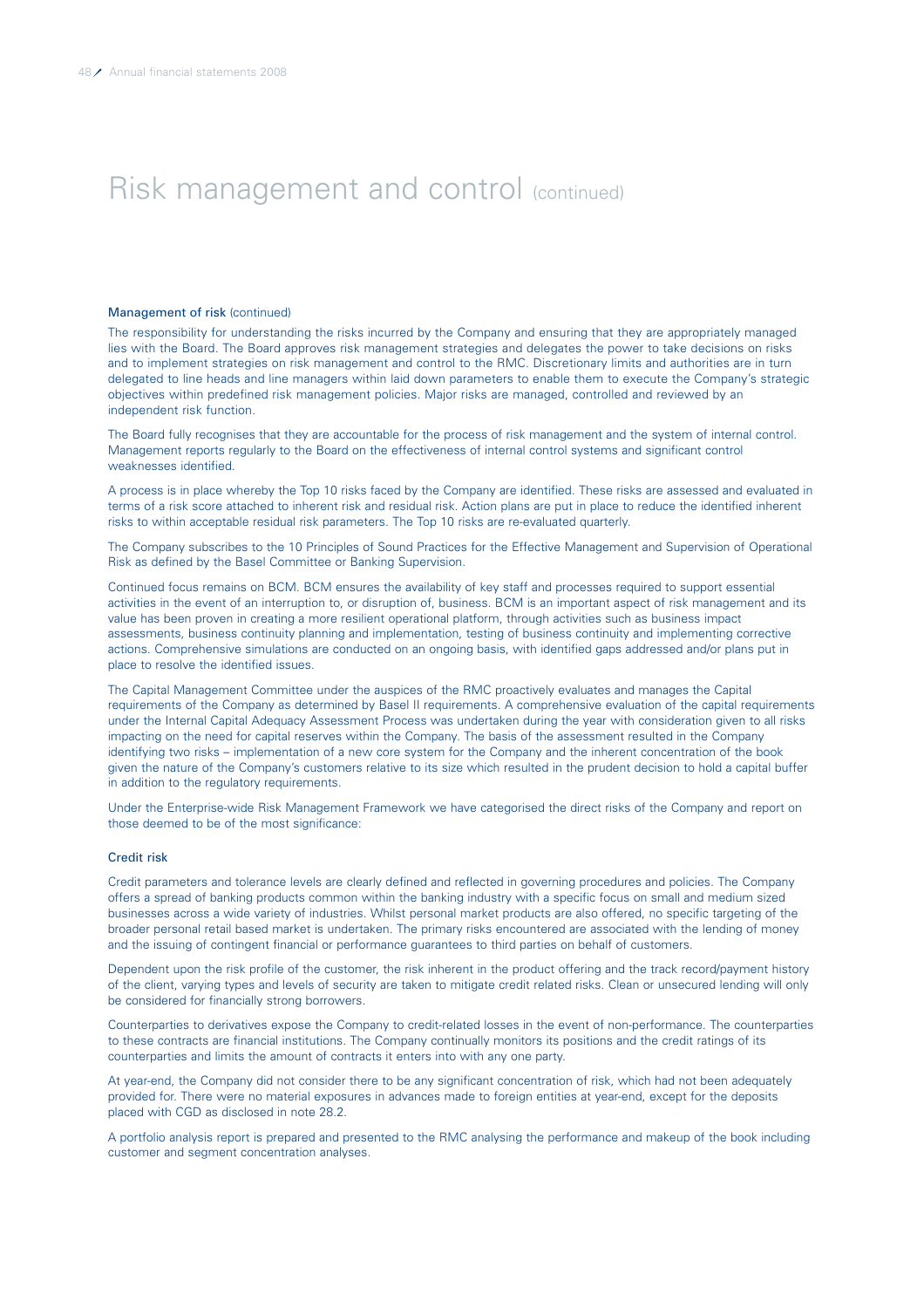### Management of risk (continued)

### Credit risk (continued)

The Company has adopted a conservative approach to credit granting within a specifically defined and structured approval process. The granting of credit is managed via a mandated approval process whereby levels of credit approval are determined by the experience of the mandated individual with dual or multiple sign-off on all material values. An ongoing weekly review is also undertaken by the CREDCOM of all lending in excess of R2 million. In addition the early warning system is applied to actively manage all accounts within the risk structure. The system identifies a number of characteristics relating to the performance of the accounts and based on various predefined algorithms, flags issues of concern. Monitoring is done by the Early Warning Department and any concerns are raised with the Credit Department and Retail or Commercial banking units. The Company is in the process of further enhancing a Decision Support tool to assist credit decision makers through the provision of indicative performance criteria and other information necessary to assist in making increasingly informed decisions. Such indicative performance data will be measured against predefined acceptance bands and result in the allocation of an overall acceptability rating.

There have been no material changes in the credit approval structure or overall make-up of the book from the prior reporting period.

The table below summarises the Company's maximum exposure to credit risk at balance sheet date:

|                             |           | Committed  |           |           |
|-----------------------------|-----------|------------|-----------|-----------|
|                             | Loans and | undrawn    |           |           |
|                             | advances  | facilities | Other     | Total     |
|                             | R'000     | R'000      | R'000     | R'000     |
| 2008                        |           |            |           |           |
| Current accounts            | 506 103   |            |           | 506 103   |
| Credit card                 | 22 4 20   | 19 3 64    |           | 41784     |
| Mortgage loans              | 1 622 704 | 312 357    |           | 1935061   |
| Instalment sales and leases | 373 744   |            |           | 373 744   |
| <b>Structured loans</b>     | 285 225   |            |           | 285 225   |
| Other advances              | 673 425   |            |           | 673 425   |
| Negotiable securities       |           |            | 247 141   | 247 141   |
| Bank term deposits          |           |            | 324 295   | 324 295   |
| Cash and cash equivalents   |           |            | 1 464 959 | 1 464 959 |
| Guarantees                  |           |            | 331 494   | 331 494   |
| Letters of credit           |           |            | 6886      | 6886      |
|                             | 3 483 621 | 331 721    | 2 374 775 | 6 190 117 |
| 2007                        |           |            |           |           |
| <b>Current accounts</b>     | 657 886   |            |           | 657 886   |
| Credit card                 | 21 555    | 32 679     |           | 54 234    |
| Mortgage loans              | 1 241 399 | 190 910    |           | 1 432 309 |
| Instalment sales and leases | 304 588   |            |           | 304 588   |
| <b>Structured loans</b>     | 131 191   |            |           | 131 191   |
| Other advances              | 553 787   |            |           | 553 787   |
| Negotiable securities       |           |            | 275 577   | 275 577   |
| Bank term deposits          |           |            | 170 618   | 170 618   |
| Cash and cash equivalents   |           |            | 1 252 376 | 1 252 376 |
| Guarantees                  |           |            | 391 335   | 391 335   |
| Letters of credit           |           |            | 19 937    | 19 937    |
|                             | 2 910 406 | 223 589    | 2 109 843 | 3 545 267 |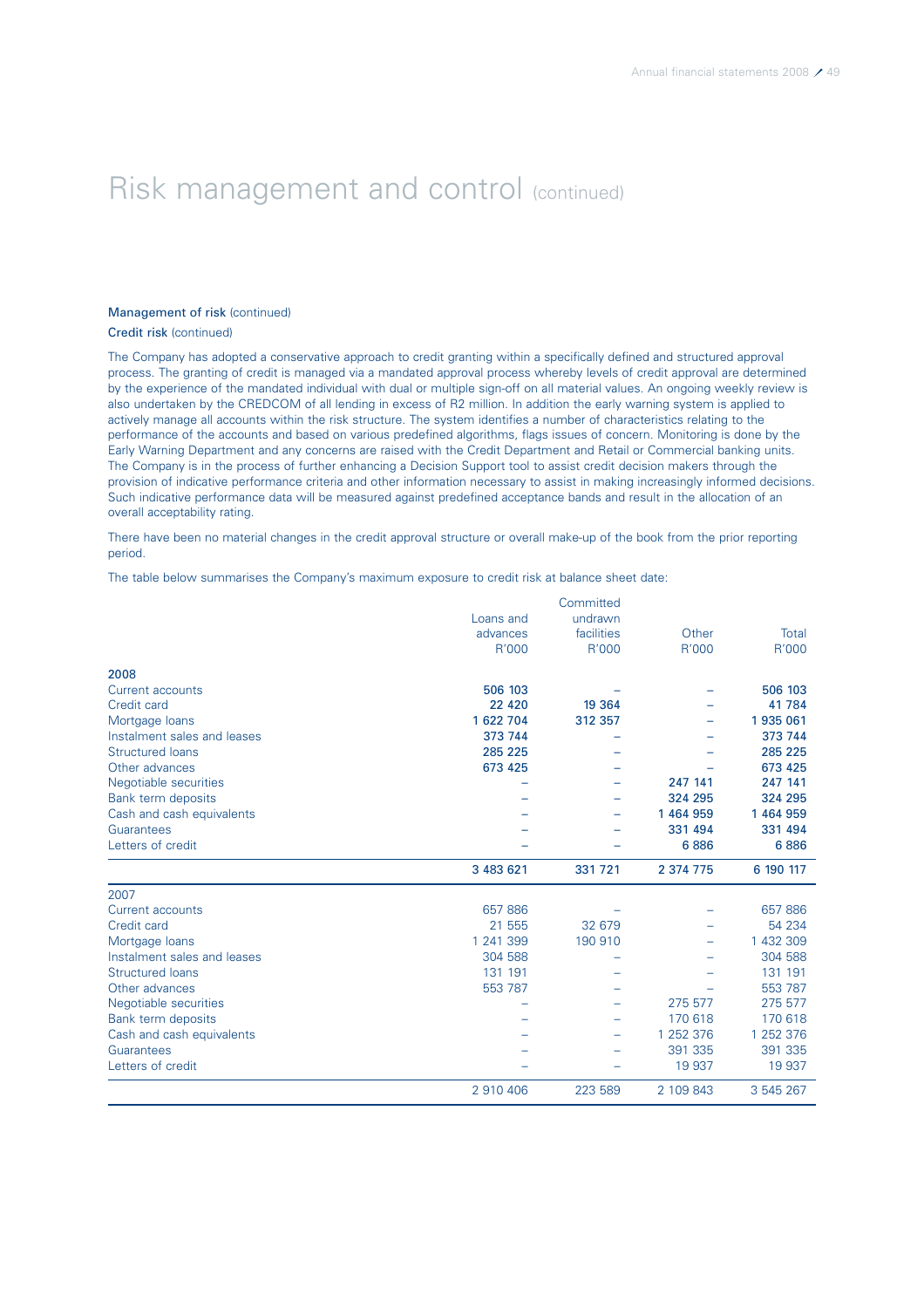### Management of risk (continued)

### Operational risk

The Company subscribes to the 10 Principles of Sound Practices for the Effective Management and Supervision of Operational Risk.

Operational risks faced by the Company are extensive and inter alia include risks associated with reputation, robbery, fraud, theft of data, legal challenges, statutory and legislative compliance, operational processes, employment policies, documentation risk and business continuity. Strategies, procedures and action plans to monitor, manage and limit the risks associated with operational processes, systems and external events include:

- documented operational policies, processes and procedures with segregation of duties;
- training and upskilling staff on operational procedures and legislative compliance;
- an operational event logger wherein all losses associated with operational issues including theft and robbery are recorded and evaluated to facilitate corrective action;
- ongoing improvements to the Disaster Recovery and Business Continuity plans including conducting a variety of simulation exercises in the branches and critical operations environments; and
- conducting a variety of internal audits and reviews by both the Compliance and Internal Audit Departments in line with annual plans approved by the Board.

There have been no material losses during the reporting period that require specific identification.

#### Market risk

Market risk is the risk of revaluation of any financial instrument as a consequence of changes in market prices or rates and can be quantified as the potential change in the value of the banking book as a result of changes in the financial environment between now and a future point in time. The Board determines market risk limits. These limits are reviewed at least annually dependent on market events.

The Company does not currently have any proprietary trading positions and therefore has minimal exposure to market risk. Before the Company enters into a proprietary trading position, the Trading Committee will evaluate and approve such positions. This Committee will ensure that the Company is prudently positioned, taking into account agreed limits, policies, prevailing markets, available liquidity and the relationship between risk and reward primarily to the financial risks of changes in foreign currency exchange rates and interest rates. The Company enters into derivative financial instruments to manage its exposure to interest rate and foreign currency risk, including:

- forward exchange contracts; and
- interest rate and foreign currency swaps.

Detailed market risk reports are produced on a daily basis, which allows for monitoring against prescribed limits. In the unlikely event of an unauthorised limit violation, the ALM records such violation, which is immediately corrected and reported to the ALCO, which is a subcommittee of the RMC.

The Company does not perform a detailed sensitivity analysis on the potential impact of a change in exchange rates due to the fact that the Company does not currently have any proprietary trading positions. The impact of changes in open foreign currency client positions is modelled to take cognisance of credit risks associated with volatility in foreign currency exchange rates with the purpose of covering adverse positions through calling for variation margins. A detailed sensitivity analysis is performed for liquidity and interest rate risk as described below.

There has been no significant change to the Company's exposure to market risks or the manner in which it manages and measures the risk.

### Foreign currency risk

The Company, in terms of approved limits, manages short-term foreign currency exposures relating to trade imports, exports and interest flows on foreign liabilities.

The Company has conservative limits in terms of net open foreign currency positions which are well below the limits allowed by the SARB. For the year under review the highest net open position recorded for any single day was R6.2 million (2007: R5.1 million).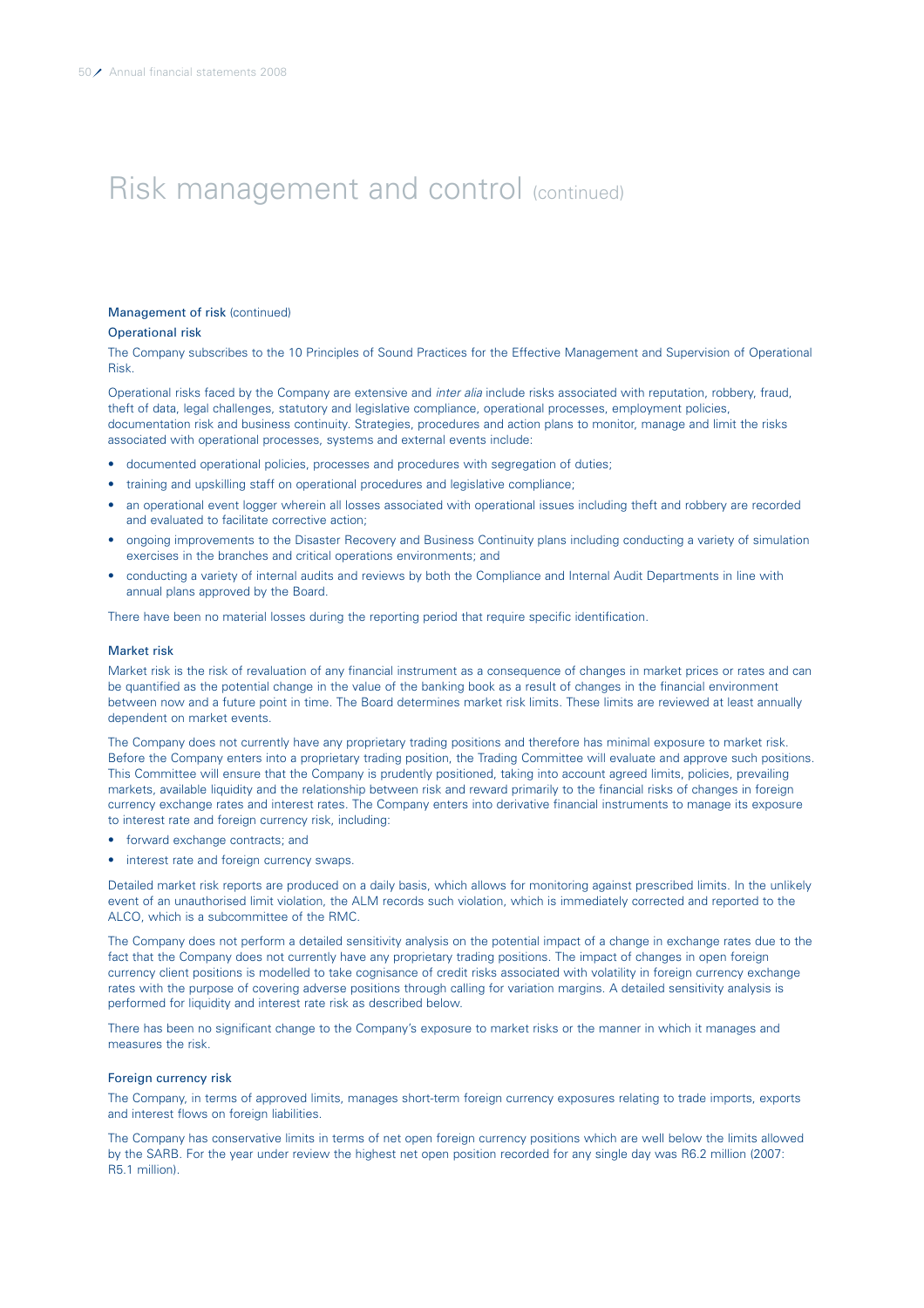### Management of risk (continued)

### Foreign currency risk (continued)

The transaction exposures and foreign exchange contracts at balance sheet date are summarised as follows:

|                                                        |                  |          | Pound    |         |                |
|--------------------------------------------------------|------------------|----------|----------|---------|----------------|
|                                                        | <b>US Dollar</b> | Euro     | Sterling | Other   | Total          |
|                                                        | R'000            | R'000    | R'000    | R'000   | R'000          |
| 2008                                                   |                  |          |          |         |                |
| Total foreign exchange assets                          | 1 361 063        | 35 327   | 26 585   | 12 277  | 1 435 252      |
| Total foreign exchange liabilities                     | (129695)         | (13782)  | (12828)  | (130)   | (156 435)      |
| Commitments to purchase foreign currency               | 301 762          | 76 282   | 8 2 9 9  | 14 086  | 400 429        |
| Commitments to sell foreign currency                   | (153275)         | (100155) | (22371)  | (26754) | (1 682 035)    |
|                                                        |                  |          |          |         |                |
| Year-end effective net open foreign currency positions | 375              | (2328)   | (315)    | (521)   | (2789)         |
| 2007                                                   |                  |          |          |         |                |
| Total foreign exchange assets                          | 913 287          | 65 35 6  | 30 444   | 8 1 1 6 | 1 017 203      |
| Total foreign exchange liabilities                     | (60, 493)        | (18578)  | (20794)  | (89)    | (99954)        |
| Commitments to purchase foreign currency               | 245 343          | 67 736   | 20 24 2  | 8 3 2 0 | 341 641        |
| Commitments to sell foreign currency                   | (1097925)        | (114958) | (30 513) | (16640) | 260 036)<br>Т. |

#### Interest rate risk

Interest rate risk is the impact on net interest earnings and the sensitivity to economic value as a result of increases or decreases in interest rates arising from the execution of the core business strategies and the delivery of products and services to customers. Interest margins may increase as a result of such changes, but may reduce or create losses in the event that unexpected adverse movements arise. The ALM forum monitors interest rate repricing on a daily basis and reports back to the ALCO and RMC.

The Company is exposed to interest rate risk as it takes deposits from clients at both fixed and floating interest rates. The Company manages the risk by maintaining an appropriate mix between fixed and floating rate funds and by the use of interest rate swap contracts.

Under interest rate swap contracts, the Company agrees to exchange the difference between fixed and floating rate interest amounts calculated on agreed notional principal amounts. Such contracts enable the Company to mitigate the risk of changing interest rates on the fair value of issued fixed rate debt and the cash flow exposures on the issued variable rate debt. The interest rate swaps reprice on a quarterly basis. The floating rate on the interest rate swaps is based on the three-month JIBAR and/or prime rate. The Company will settle the difference between the fixed and floating interest rate on a net basis.

Sources of interest rate risk include volatility and changes in interest rate levels, yield curves and spreads. These affect the interest rate margin realised between lending income and borrowing costs when applied to our rate sensitive assets and liabilities. The Company is also exposed to basis risk, which is the difference in repricing characteristics of two floating-rate indices such as the South African prime rate and three-month JIBAR.

To measure such risk, the Company aggregates interest rate sensitive assets and liabilities into fixed time bands in accordance with the respective interest repricing dates. The Company uses both dynamic maturity gap and duration analysis, which measures the mismatch level between the average time over which the cash inflows are generated and cash outflows are required. Various reports are prepared taking alternative strategies and interest rate forecasts into consideration. These reports are presented to the ALCO and RMC on a regular basis.

To monitor the effect of the gaps on net interest income, a regular forecast of interest rate sensitive asset and liability scenarios is produced. It includes relevant banking activity performance and trends, different forecasts of market rates and expectations reflected in the yield curve.

For regulatory purposes, the assessment and measurement of interest rate risk is based on the accumulated impact of interest rate sensitive instruments resulting from a parallel movement of plus or minus 200 basis points on the yield curve.

In addition, the impact on equity and profit and loss resulting from a change in interest rates is calculated monthly based on management's forecast of the most likely change in interest rates.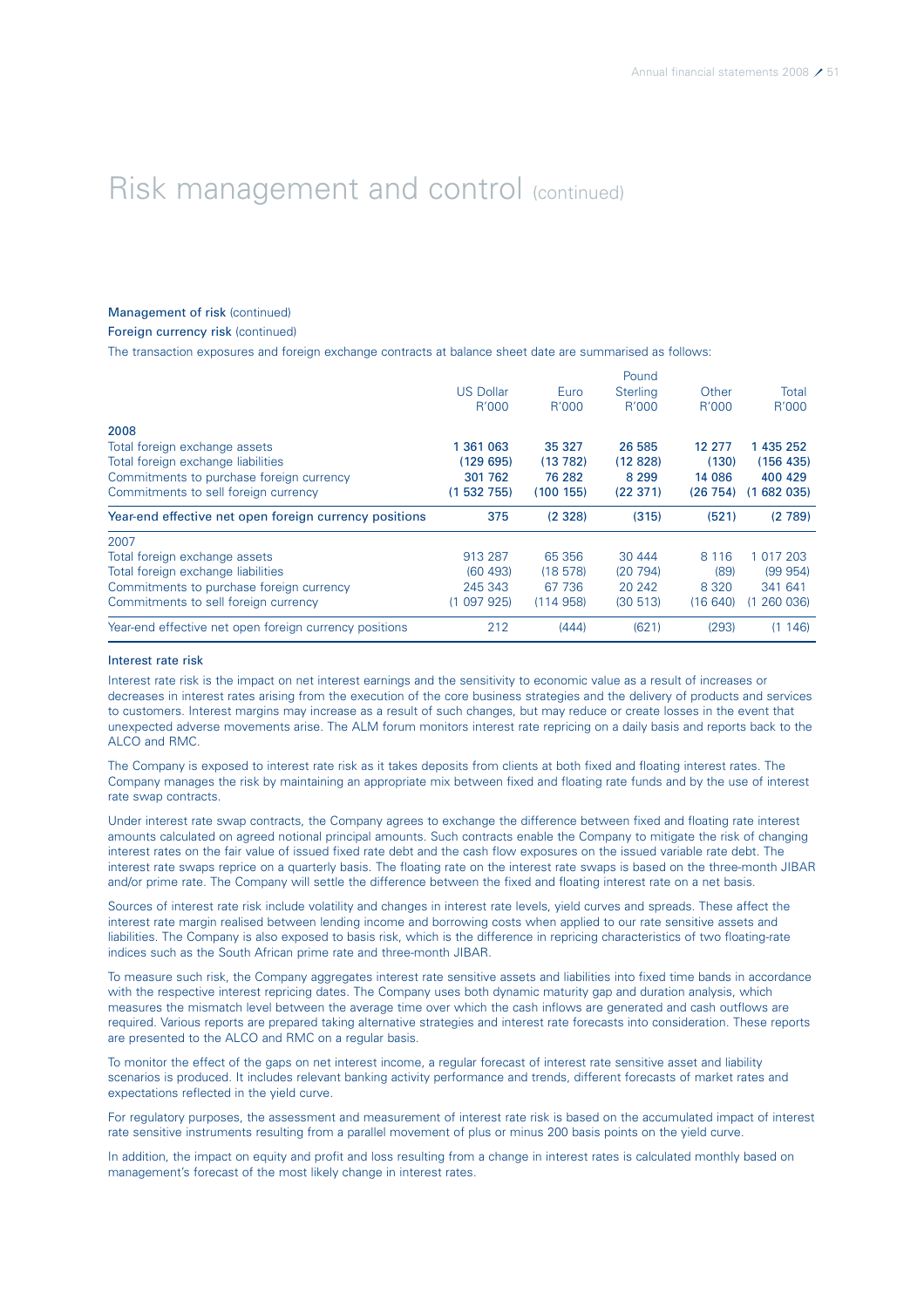### Management of risk (continued)

### Interest rate risk (continued)

At reporting date, a 50 basis point change was applied as a sensitivity analysis to determine exposure to interest rates. If interest rates increased/decreased by 50 basis points and all other variables remained constant, the Company's net profit and equity at year-end would increase/decrease by R8.6 million (2007: increase/decrease by R13.6 million). This is mainly attributable to the Company's exposure to interest rates on its lending and borrowings in the banking book.

The table below summarises the Company's exposure to interest rate risk. Assets and liabilities are included at carrying amounts, categorised by the earlier of contractual re-pricing or maturity dates and also indicate their effective interest rates at year-end:

|                                     |                          |                          |                          |          |                          | Non-                     |                     | <b>Effective</b> |
|-------------------------------------|--------------------------|--------------------------|--------------------------|----------|--------------------------|--------------------------|---------------------|------------------|
|                                     | Up to                    | $1 - 3$                  | $3 - 12$                 | $1 - 5$  | Over <sub>5</sub>        | interest                 |                     | interest         |
|                                     | 1 month                  | months                   | months                   | years    | years                    | bearing                  | Total               | rate             |
|                                     | R'000                    | R'000                    | R'000                    | R'000    | R'000                    | R'000                    | R'000               | %                |
| 2008                                |                          |                          |                          |          |                          |                          |                     |                  |
| <b>Assets</b>                       |                          |                          |                          |          |                          |                          |                     |                  |
| Intangible assets                   |                          |                          |                          |          |                          | 76 894                   | 76 894              |                  |
| Property and equipment              |                          |                          |                          |          | $\overline{\phantom{0}}$ | 35 995                   | 35 995              |                  |
| Other accounts receivable           |                          |                          |                          |          | $\overline{\phantom{0}}$ | 50 501                   | 50 501              |                  |
| Interest in subsidiaries            | 51 097                   |                          |                          |          | $\overline{\phantom{0}}$ | 39 936                   | 91 033              |                  |
| Other investments                   |                          |                          |                          |          | $\overline{\phantom{0}}$ | 20 070                   | 20 070              |                  |
| Deferred taxation assets            |                          |                          |                          |          | $\overline{\phantom{0}}$ | 153 531                  | 153 531             |                  |
| Non-current assets held for         |                          |                          |                          |          |                          |                          |                     |                  |
| sale                                |                          |                          |                          |          |                          | 5 2 8 9                  | 5 2 8 9             |                  |
| Loans and advances                  | 3 3 2 5 1 5              |                          |                          | 109 470  | 44 636                   |                          | (79 832) 3 403 789  | 15.32            |
| Derivative financial instruments    |                          | 184                      |                          | -        | $\overline{\phantom{0}}$ | 56 689                   | 56 873              |                  |
| Negotiable securities               | 24 8 23                  | 87 275                   | 114 505                  | -        | 20 538                   | $\overline{\phantom{0}}$ | 247 141             | 11.84            |
| Bank term deposits                  | $\overline{\phantom{0}}$ | $\overline{\phantom{0}}$ | 324 295                  |          | $\qquad \qquad$          |                          | 324 295             | 9.42             |
| Cash and cash equivalents           | 947 999                  | 410 808                  |                          |          | $\overline{\phantom{0}}$ |                          | 106 152 1 464 959   | 9.42             |
| <b>Total assets</b>                 | 4 3 5 3 4 3 4            | 498 267                  | 438 800                  | 109 470  | 65 174                   |                          | 465 225 5 930 370   |                  |
| <b>Equity and liabilities</b>       |                          |                          |                          |          |                          |                          |                     |                  |
| Shareholders' equity                |                          |                          |                          |          |                          | 1 296 760                | 1 296 760           |                  |
| <b>Deposits</b>                     | 2 815 292                | 550 288                  | 1 012 189                | 8 1 6 1  |                          | 5 6 1 3                  | 4 391 543           | 8.30             |
| Derivative financial instruments    | 7 0 9 1                  | 1906                     |                          |          | -                        | 86 094                   | 95 091              |                  |
| Provisions                          |                          |                          |                          |          | $\overline{\phantom{0}}$ | 48 560                   | 48 560              |                  |
| Other accounts payable              |                          |                          |                          |          | $\overline{\phantom{0}}$ | 98 110                   | 98 110              |                  |
| <b>Taxation</b>                     |                          |                          |                          |          | $\overline{\phantom{0}}$ | 306                      | 306                 |                  |
| <b>Total equity and liabilities</b> | 2 822 383                |                          | 552 194 1 012 189        | 8 1 6 1  | $\overline{\phantom{0}}$ |                          | 1 535 443 5 930 370 |                  |
| On balance sheet interest           |                          |                          |                          |          |                          |                          |                     |                  |
| sensitivity gap                     | 1 531 051                | (53927)                  | (573 389)                | 101 309  | 65 174                   |                          | $-$ (1 070 218)     |                  |
| Derivative financial                |                          |                          |                          |          |                          |                          |                     |                  |
| instruments                         | 27 559                   | 119 758                  | $\overline{\phantom{0}}$ | (106331) | (40986)                  |                          |                     |                  |
| <b>Total net interest</b>           |                          |                          |                          |          |                          |                          |                     |                  |
| sensitivity gap                     | 1558610                  | 65 831                   | (573 389)                | (5022)   | 24 188                   |                          | $-$ (1 070 218)     |                  |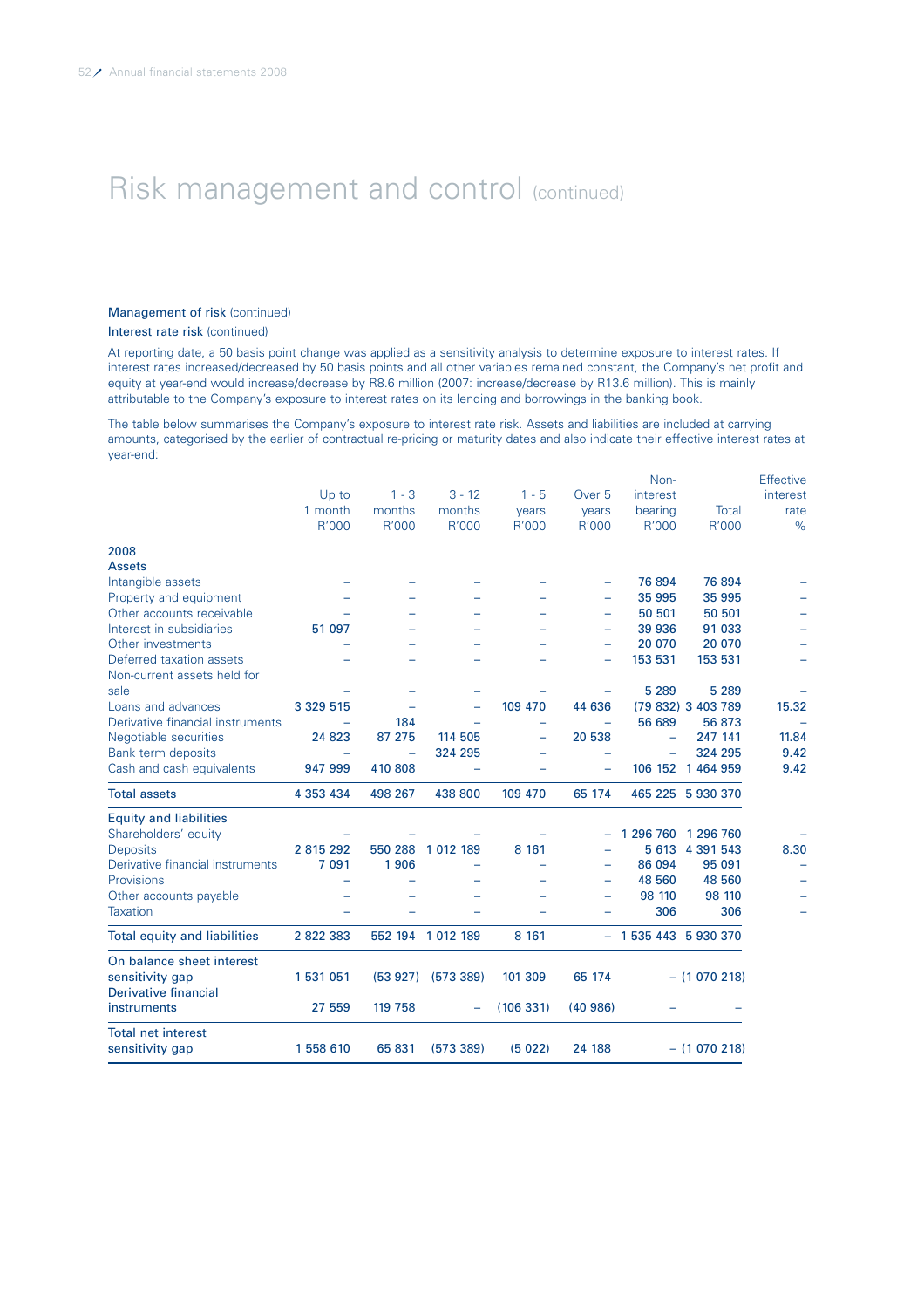### Management of risk (continued)

Interest rate risk (continued)

|                                     |                          |         |                          |          |                          | Non-                     |                    | <b>Effective</b> |
|-------------------------------------|--------------------------|---------|--------------------------|----------|--------------------------|--------------------------|--------------------|------------------|
|                                     | Up to                    | $1 - 3$ | $3 - 12$                 | $1 - 5$  | Over <sub>5</sub>        | interest                 |                    | interest         |
|                                     | 1 month                  | months  | months                   | years    | years                    | bearing                  | <b>Total</b>       | rate             |
|                                     | R'000                    | R'000   | R'000                    | R'000    | R'000                    | R'000                    | R'000              | $\%$             |
| 2007                                |                          |         |                          |          |                          |                          |                    |                  |
| <b>Assets</b>                       |                          |         |                          |          |                          |                          |                    |                  |
| Intangible assets                   |                          |         |                          |          |                          | 23 568                   | 23 568             |                  |
| Property and equipment              |                          |         |                          |          |                          | 16 655                   | 16 655             |                  |
| Other accounts receivable           |                          |         |                          |          | -                        | 33 593                   | 33 593             |                  |
| Interest in subsidiaries            | 47 896                   |         |                          |          | $\overline{\phantom{0}}$ | 32 2 2 0                 | 80 116             |                  |
| Other investments                   |                          |         |                          |          | $\overline{\phantom{0}}$ | 8917                     | 8917               |                  |
| Loans and advances                  | 2 755 877                |         | $\overline{\phantom{0}}$ | 111 091  | 43 4 38                  |                          | (95 663) 2 814 743 | 13.48            |
| Derivative financial instruments    | 4 2 4 8                  |         |                          |          |                          | 39 566                   | 43 814             |                  |
| Negotiable securities               | 102 752                  | 145 769 | 20 482                   | -        | 6574                     | $\overline{\phantom{0}}$ | 275 577            | 11.13            |
| Bank term deposits                  | $\overline{\phantom{0}}$ |         | 170 618                  |          |                          | $\overline{\phantom{0}}$ | 170 618            | 9.01             |
| Cash and cash equivalents           | 784 050                  | 371 528 |                          |          | -                        | 96 798                   | 1 252 376          | 9.01             |
| <b>Total assets</b>                 | 3 694 823                | 517 297 | 191 100                  | 111 091  | 50 012                   |                          | 155 654 4 719 977  |                  |
| <b>Equity and liabilities</b>       |                          |         |                          |          |                          |                          |                    |                  |
| Shareholders' equity                |                          |         |                          |          | $\overline{\phantom{0}}$ | 853 379                  | 853 379            |                  |
| <b>Deposits</b>                     | 2 125 366                | 590 292 | 802 812                  | 146 742  | 348                      |                          | 105 240 3 770 800  | 7.06             |
| Derivative financial                |                          |         |                          |          |                          |                          |                    |                  |
| instruments                         | 7875                     |         |                          |          |                          | 7 4 8 1                  | 15 3 5 6           |                  |
| Provisions                          |                          |         |                          |          | -                        | 42 407                   | 42 407             |                  |
| Other accounts payable              |                          |         |                          |          |                          | 38 035                   | 38 035             |                  |
| <b>Total equity and liabilities</b> | 2 133 241                | 590 292 | 802 812                  | 146 742  | 348                      | 1 046 542 4 719 977      |                    |                  |
| On balance sheet interest           |                          |         |                          |          |                          |                          |                    |                  |
| sensitivity gap                     | 1 561 582                | (72995) | (611712)                 | (35651)  | 49 6 64                  |                          | (890 888)          |                  |
| Derivative financial                |                          |         |                          |          |                          |                          |                    |                  |
| instruments                         | 80 950                   | 93 209  | (21 500)                 | (110101) | (42 558)                 |                          |                    |                  |
| <b>Total net interest</b>           |                          |         |                          |          |                          |                          |                    |                  |
| sensitivity gap                     | 1 642 532                | 20 214  | (633 212)                | (145752) | 7 10 6                   |                          | (890 888)          |                  |

### Liquidity risk

Liquidity risk is the risk of being unable to meet current and future cash flow and collateral requirements when they become due, without negatively affecting the normal course of business. The Company is exposed to daily cash needs from overnight deposits, current accounts, maturing deposits, loan drawdowns and guarantees.

To measure liquidity risk, the Company aggregates assets and liabilities into fixed time bands in accordance with the respective maturity dates, which measures the mismatch level between the average time over which the cash inflows are generated and cash outflows are required.

The ALM forum monitors liquidity risk on a daily basis and reports back to the ALCO and RMC. Ultimate responsibility for liquidity risk management rests with the Board. An appropriate liquidity risk management framework has been developed for the management of the Company's short, medium and long-term funding and liquidity requirements.

Through active liquidity management, the Company seeks to preserve stable, reliable and cost effective sources of funding. To accomplish this, management uses a variety of liquidity risk measures that consider market conditions, prevailing interest rates, liquidity needs and the desired maturity profile of liabilities.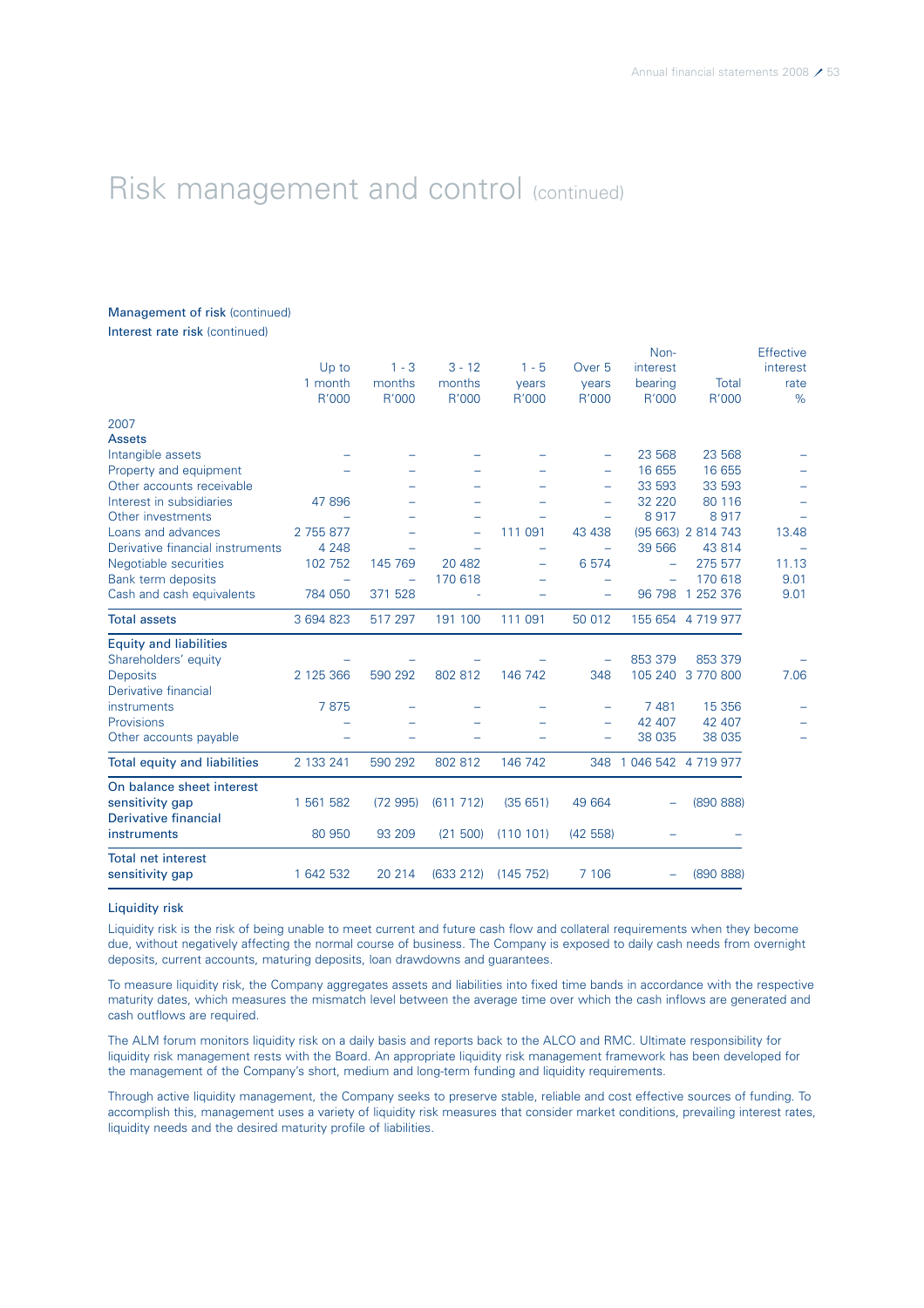### Management of risk (continued)

Liquidity risk (continued)

To manage this risk, the Company performs, amongst others, the following:

- maintenance of stock of readily available, high quality liquid assets in excess of the statutory requirements as well as strong balance sheet liquidity ratios;
- assumptions based sensitivity analysis to assess potential cash flows at risk;
- management of concentration risk, being undue reliance on any single counterparty or counterparty group, sector, market, product, instrument, currency and tenor;
- maintenance of sources of funding for contingency funding needs;
- monitoring of daily cash flow movements/cash flow requirements, including daily settlements and collateral management processes;
- creation and monitoring of prudential liquidity risk limits; and
- maintenance of an appropriate term mix of funding.

There were no significant changes in the Company's liquidity position during the current financial year or the manner in which it manages and measures the risk. The Company is adequately funded and able to meet all its current and future obligations.

The table below summarises assets and liabilities of the Company into relevant maturity groupings, based on the remaining period to the contractual maturity at balance sheet date:

|                                          |               |                    | Total     |
|------------------------------------------|---------------|--------------------|-----------|
|                                          | <b>Assets</b> | <b>Liabilities</b> | mismatch  |
|                                          | R'000         | R'000              | R'000     |
| 2008                                     |               |                    |           |
| Maturing up to one month                 | 1894685       | 3 010 581          | (1115896) |
| Maturing between one and three months    | 518 301       | 591 013            | (72712)   |
| Maturing between three and six months    | 322 211       | 509 066            | (186 855) |
| Maturing between six months and one year | 181 561       | 505 792            | (324 231) |
| Maturing after one year                  | 2 699 358     | 17 158             | 2 682 200 |
| Non-contractual                          | 314 254       |                    | 314 254   |
|                                          | 5930370       | 4 633 610          | 1 296 760 |
| 2007                                     |               |                    |           |
| Maturing up to one month                 | 1 934 713     | 2 163 481          | (228768)  |
| Maturing between one and three months    | 592 655       | 751 773            | (159118)  |
| Maturing between three and six months    | 258 494       | 519 894            | (261 400) |
|                                          |               |                    |           |
| Maturing between six months and one year | 179 121       | 284 360            | (105 239) |
| Maturing after one year                  | 1 721 401     | 147 090            | 1 574 311 |
| Non-contractual                          | 33 593        |                    | 33 593    |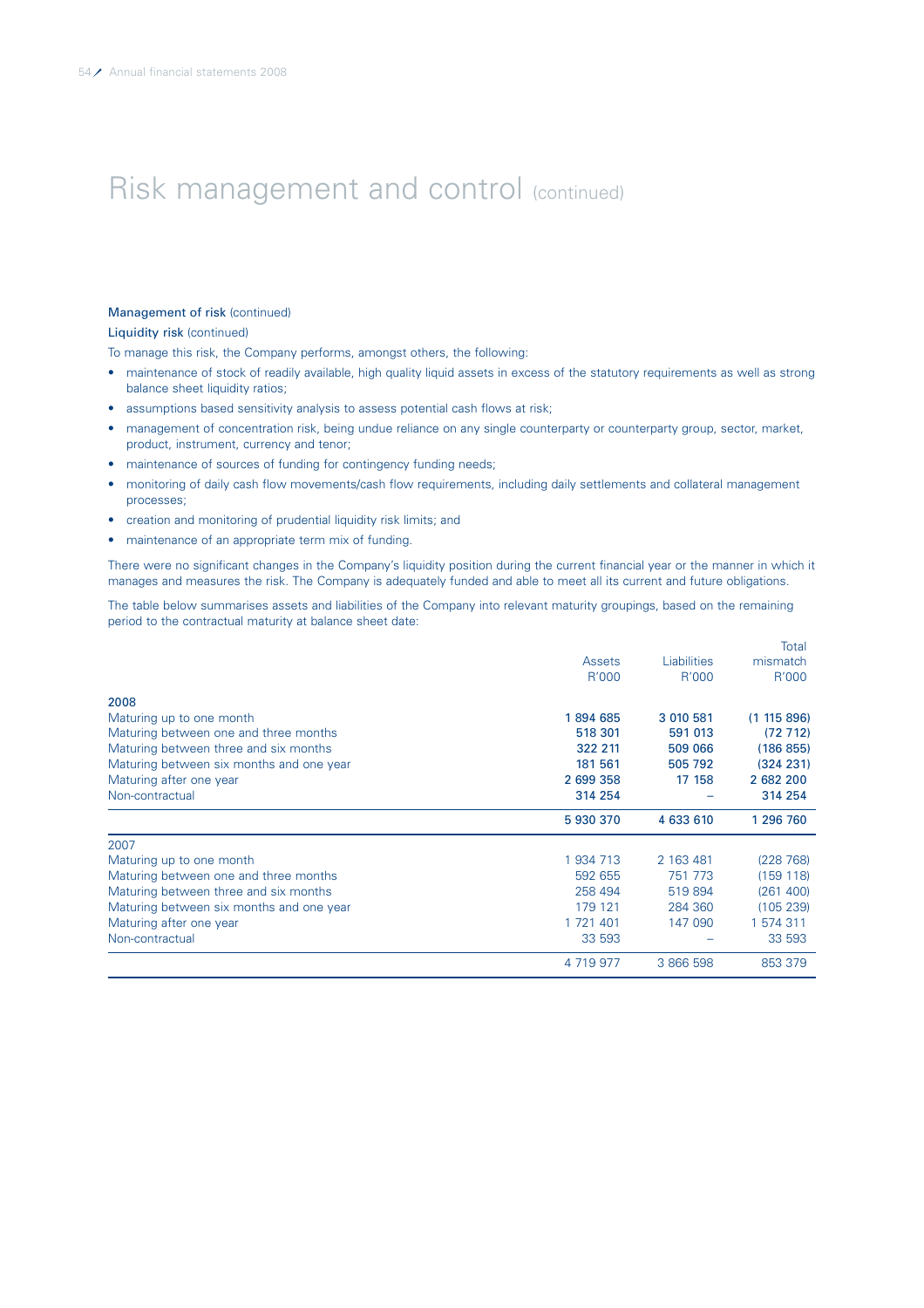### Management of risk (continued)

### Liquidity risk (continued)

The remaining period to contractual maturity of financial liabilities of the Company as at balance sheet date which includes the interest obligation on unmatured deposits and derivatives calculated up to maturity date is summarised in the table below:

|                                             | Up to     | $1 - 3$ | $3 - 6$ | $6 - 12$ | Over    |
|---------------------------------------------|-----------|---------|---------|----------|---------|
|                                             | 1 month   | months  | months  | months   | 1 year  |
|                                             | R'000     | R'000   | R'000   | R'000    | R'000   |
| 2008                                        |           |         |         |          |         |
| <b>Deposits</b>                             | 2 824 277 | 565 940 | 529 882 | 551 597  | 9 6 6 9 |
| Derivative financial instruments            | 45 937    | 37 929  | 2 7 7 4 | 2 3 0 6  | 6 20 2  |
| Other accounts payable                      | 98 110    |         |         |          |         |
| <b>Taxation</b>                             | 306       |         |         |          |         |
| Guarantees, letters of credit and committed |           |         |         |          |         |
| undrawn facilities                          | 670 100   |         |         |          |         |
| Operating lease commitments                 | 1 377     | 2755    | 4 149   | 7963     | 7824    |
| Capital commitments                         | 24 738    | 11 4 15 | 17 980  | 30 497   | 8 3 8 8 |
|                                             | 3 664 845 | 618 039 | 554 785 | 592 363  | 32 083  |
| 2007                                        |           |         |         |          |         |
| <b>Deposits</b>                             | 2 058 045 | 768 400 | 537 375 | 306 368  | 175 918 |
| Derivative financial instruments            | 3 4 4 4   | 3 3 4 4 | 1850    | 1 322    | 7018    |
| Other accounts payable                      | 38 035    |         |         |          |         |
| Guarantees, letters of credit and committed |           |         |         |          |         |
| undrawn facilities                          | 634 861   |         |         |          |         |
| Operating lease commitments                 | 366       | 698     | 890     | 1 350    | 4 2 8 9 |
|                                             | 2 734 751 | 772 442 | 540 115 | 309 040  | 187 225 |

#### Basel II – influencing risk management developments

The Basel Committee released the revised international Basel II Capital Accord in June 2004. The Accord is designed to differentiate minimum regulatory capital requirements in a risk sensitive manner and encourage and acknowledge sound risk management, internal control and governance practices.

In today's complex environment, combining effective bank-level management with market discipline and regulatory supervision, best attains systemic safety and soundness. Building on these principles, the new Accord has far reaching implications for banks in terms of minimum capital standards linked to risks, risk measurement systems and methods, risk management practices and public disclosure of risk profile information. It focuses mainly on improving the management of credit and operational risks, enhancements to the supervisory review process and more extensive risk disclosure.

The overall objective of the new Accord is to improve the safety and soundness of the financial system. This will ensure a more resilient, more stable and a better source for credit, risk intermediation and growth. The principles of Basel II were built around three pillars. These pillars can briefly be summarised by the following diagram: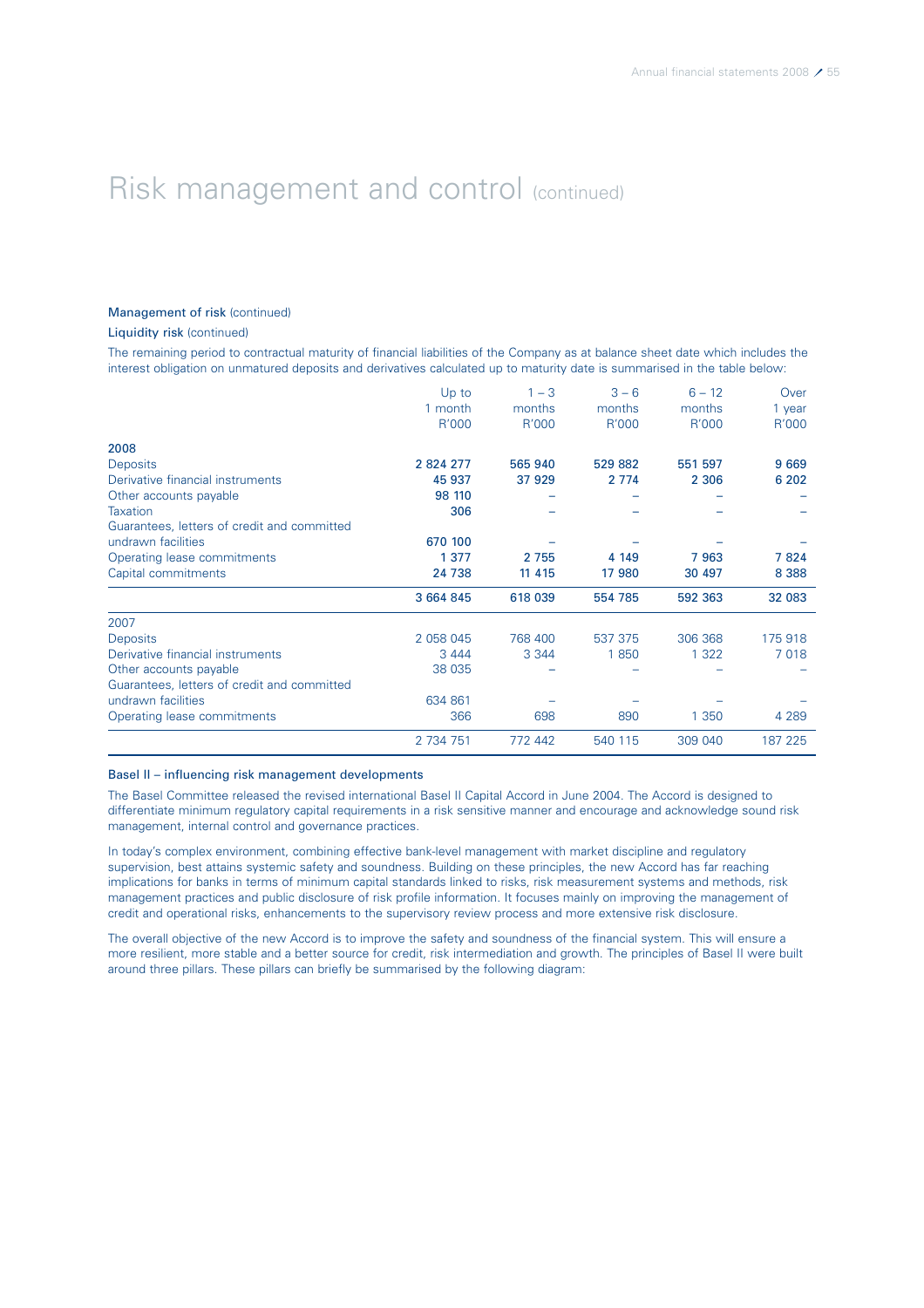### Management of risk (continued)

Basel II – influencing risk management developments (continued)



The new Accord provides a range of approaches that vary in levels of sophistication for the measurement of credit, operational and market risk to determine capital levels. It provides a flexible structure in which banks, subject to supervisory review, will adopt approaches that best fit their level of sophistication and their risk profile. The Bank evaluated the various options available and decided that the most appropriate approaches to follow for the calculation of the minimum capital requirement in terms of the Banks Act would be the Standardised Approach for Credit, Operational and Market risk.

The Accord has been implemented with effect 1 January 2008. The Bank continues to form part of various Basel II committees in association with the SARB, The Banking Association and other financial institutions.

The Company recognises the significance of Basel II in aligning regulatory capital to risk and further entrenching risk reward principles and practices in bank management and decision making.

### Capital management

The Bank is subject to minimum capital requirements as defined in the Banks Act and Regulations. The management of the Company's capital takes place under the auspices of the RMC, through the ALCO. The RMC considers the various risks faced by the Company and analyses the need to hold capital against these risks whilst taking account of the regulatory requirements. In addition, the level of capital required to support the Company's targeted business growth is taken into consideration.

Risk weighted capital is allocated to the different business units in line with their targeted growth requirements.

The objective of the Company's capital management approach is to ensure the maintenance of sound capital ratios, taking all the above requirements into account, whilst producing appropriate returns to shareholders. Capital to support the Company's needs is currently generated by retained earnings.

In terms of regulation, the Company is able to consider different tiers of capital. The capital of the Bank consists almost entirely of tier 1 capital. Following the recapitalisation of the MBHL in 2004, it has remained capitalised well beyond regulatory and internal requirements.

The approach to capital management has been enhanced over the past year in line with Basel II.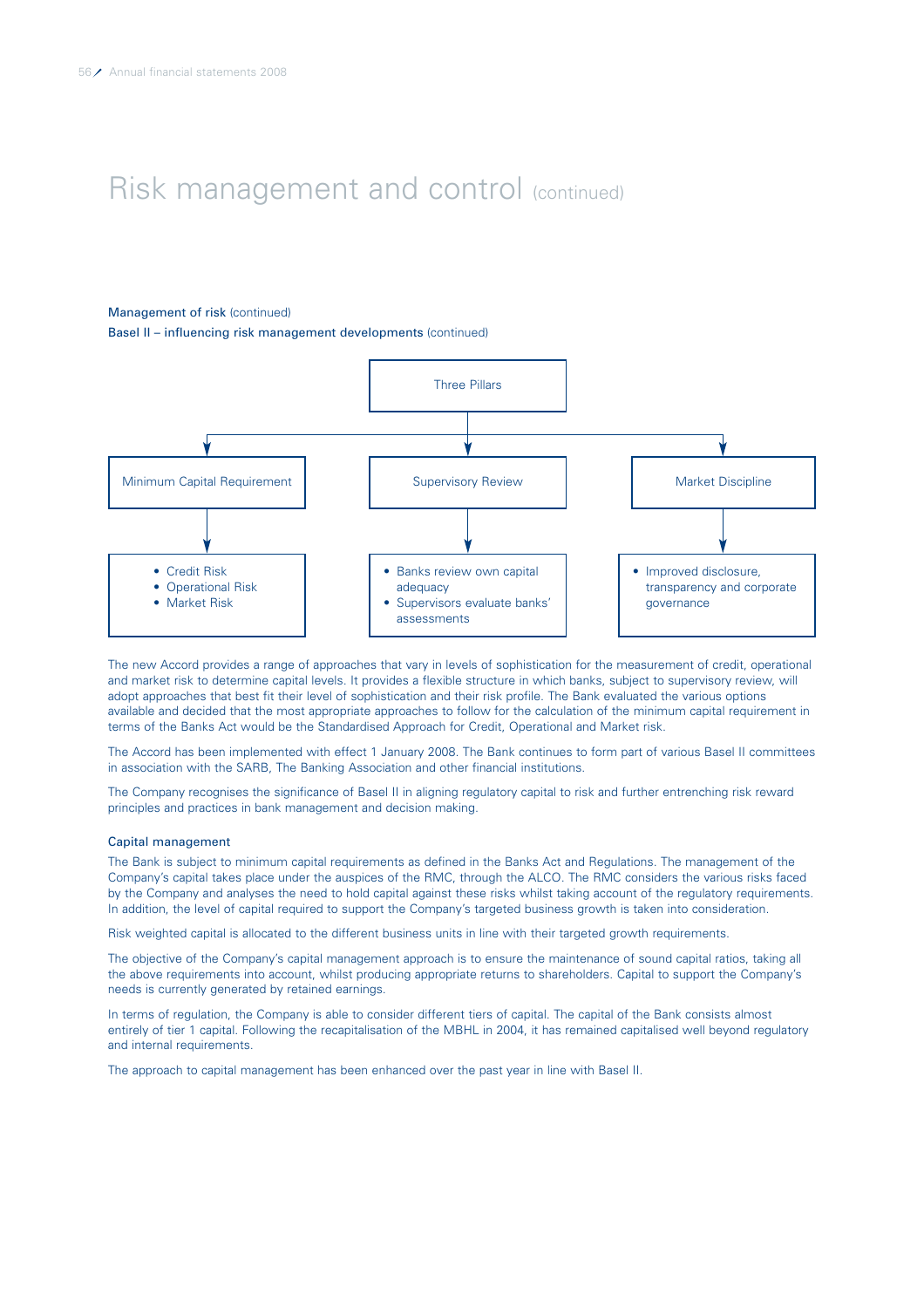### Management of risk (continued)

Capital management(continued)

The level of capital for the Bank is as follows:

|                                                                                                                                                                                                 | Risk-weighted<br>exposures<br>31 December<br>2008<br><b>R'000</b> | Risk-weighted<br>assets<br>31 December<br>2007<br>R'000 |
|-------------------------------------------------------------------------------------------------------------------------------------------------------------------------------------------------|-------------------------------------------------------------------|---------------------------------------------------------|
| <b>Banking book</b>                                                                                                                                                                             |                                                                   |                                                         |
| Cash, off-balance sheet activities and central government transactions<br>Letters of credit and other bank advances<br>Residential mortgage loans, performance-related guarantees and committed |                                                                   | 76 844                                                  |
| undrawn facilities<br>Other assets including counterparty risk exposure                                                                                                                         |                                                                   | 582 554<br>2 462 631                                    |
| Credit risk<br>Operational risk<br>Market risk<br>Equity<br>Other assets                                                                                                                        | 3 3 3 5 1 7<br>564 151<br>3910<br>22 162<br>375 074               |                                                         |
|                                                                                                                                                                                                 | 4 303 814                                                         | 3 122 029                                               |
|                                                                                                                                                                                                 | 2008<br><b>R'000</b>                                              | 2007<br>R'000                                           |
| Primary capital                                                                                                                                                                                 | 1 157 213                                                         | 798 377                                                 |
| Share capital and share premium<br>Reserves<br>Less: Deductions/Impairments                                                                                                                     | 1 483 299<br>6734<br>(332 820)                                    | 1 483 299<br>12 231<br>(697 153)                        |
| Secondary capital                                                                                                                                                                               | 18 4 18                                                           | 39 0 25                                                 |
| General debt provisions<br>Fifty per cent of a revaluation surplus                                                                                                                              | 18 3 84<br>34                                                     | 39 0 25                                                 |
| Net qualifying capital and reserves                                                                                                                                                             | 1 175 631                                                         | 837 402                                                 |
|                                                                                                                                                                                                 | 2008                                                              | 2007                                                    |
| Capital adequacy ratio (%)                                                                                                                                                                      | 27.3                                                              | 26.8                                                    |
| Primary capital (%)<br>Secondary capital (%)                                                                                                                                                    | 26.9<br>0.4                                                       | 25.6<br>1.2                                             |

2008 is presented in line with the amended Banks Act and Bank Regulations effective 1 January 2008, whereas 2007 is presented in line with the preceding Banks Act and Bank Regulations.